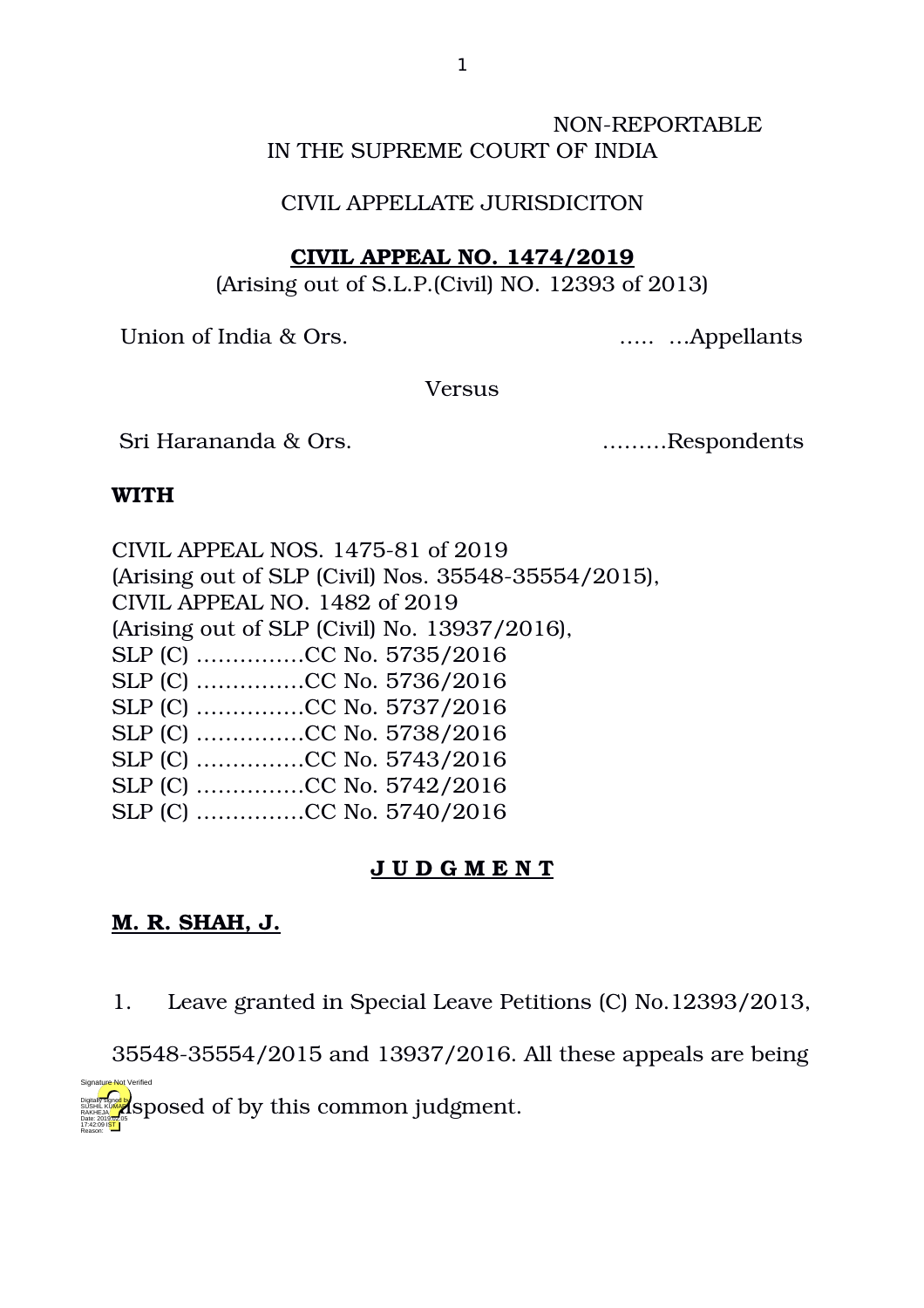2. Feeling aggrieved and dissatisfied with the impugned judgment and order dated 4.12.2012 passed by the High Court of Delhi in Writ Petition (C) No. 6314 of 2012, the Union of India and others have preferred the Civil Appeal  $@$  SLP  $(C)$  No. 12393/2013.

2.1 Feeling aggrieved and dissatisfied with the impugned judgment and order passed by the High Court of Delhi dated 3.9.2015 in Writ Petition (C) No. 153 of 2013 and other allied writ petitions, the Union of India and others have preferred the present Civil Appeals  $\omega$  SLP(C) Nos.35548-35554/2015.

2.2 Feeling aggrieved and dissatisfied with the impugned judgment and order passed by the High Court of Delhi dated 15.12.2015 in Writ Petition(C) No.3529/2015, the Union of India and others have preferred the present Civil Appeal  $\omega$  SLP(C) No.13937/2016.

#### **Civil Appeal arising out of SLP (C) No. 12393 of 2013**

3. The facts leading to the Civil Appeal arising out of SLP (C) No. 12393 of 2013 arising out of the impugned judgment and order passed by the High Court of Delhi dated 4.12.2012 in Writ Petition (C) No. 6314 of 2012, are as under.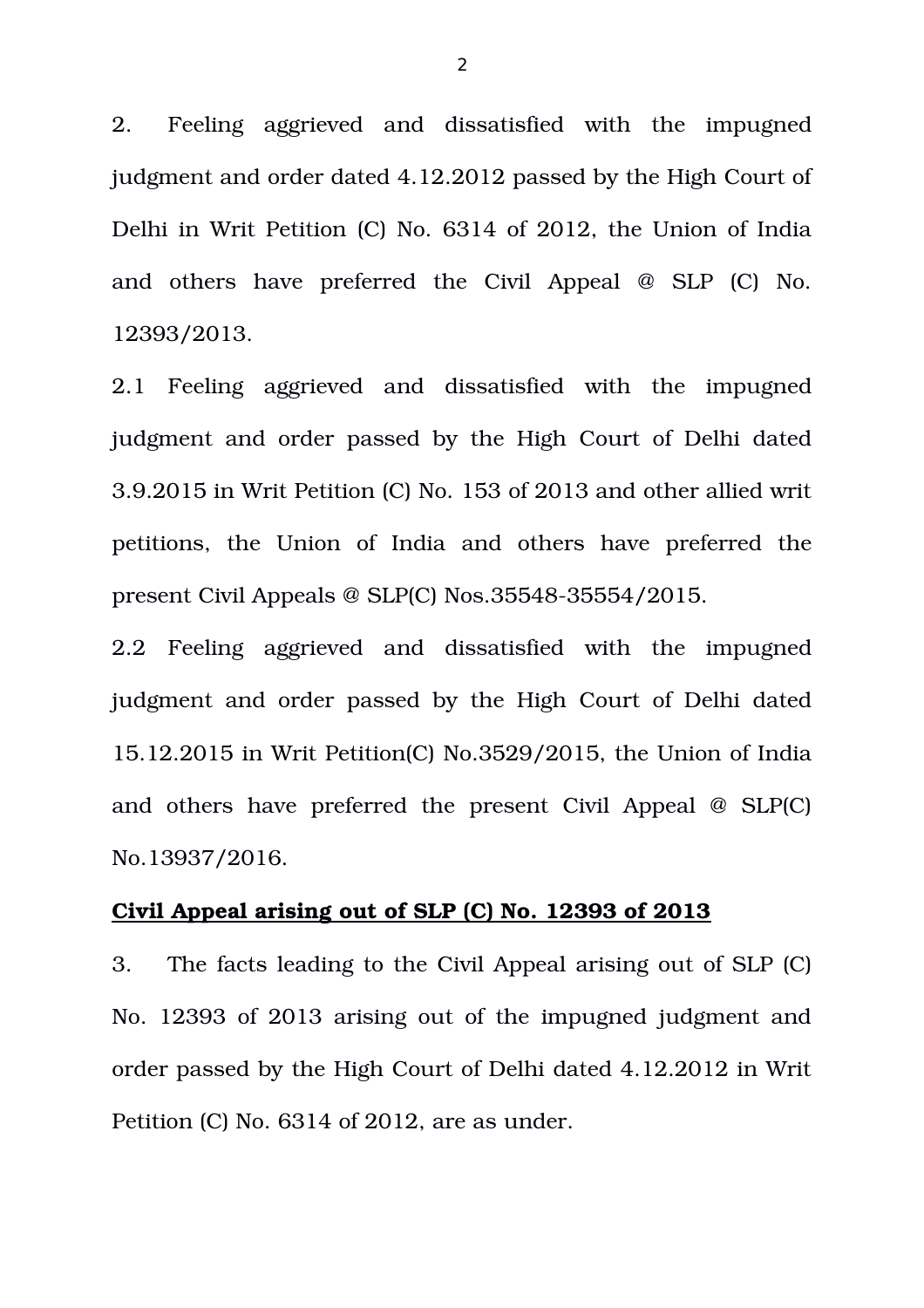3.1 The original Writ Petitioners – who are the RPF Officers holding Group "A" posts approached the High Court by filing the Writ Petition under Article 226 of the Constitution of India with the following reliefs/prayers:

(a) Issue a writ of mandamus directing the Respondents to complete the formalities for constituting the RPF as an Organized Service within a definite time frame with further direction to extend the benefits by giving effect to the RPF Recruitment Rules already approved by the Respondent No. 1 as communicated vide letter dated 01.03.2005 to Respondent No. 2 and to treat Group "A" Railway Officers recruited through Civil Service Examination in all respect.

(b) Issue further direction to the Respondents to apply with retrospective effect all policy circulars to the petitioners as applicable in respect of other Group A Railway Services bringing them at par with their batch mates recruited through civil service examinations and grant promotion to the Petitioners and other similarly situated officers on that basis with all co-sequential benefits including the back wages.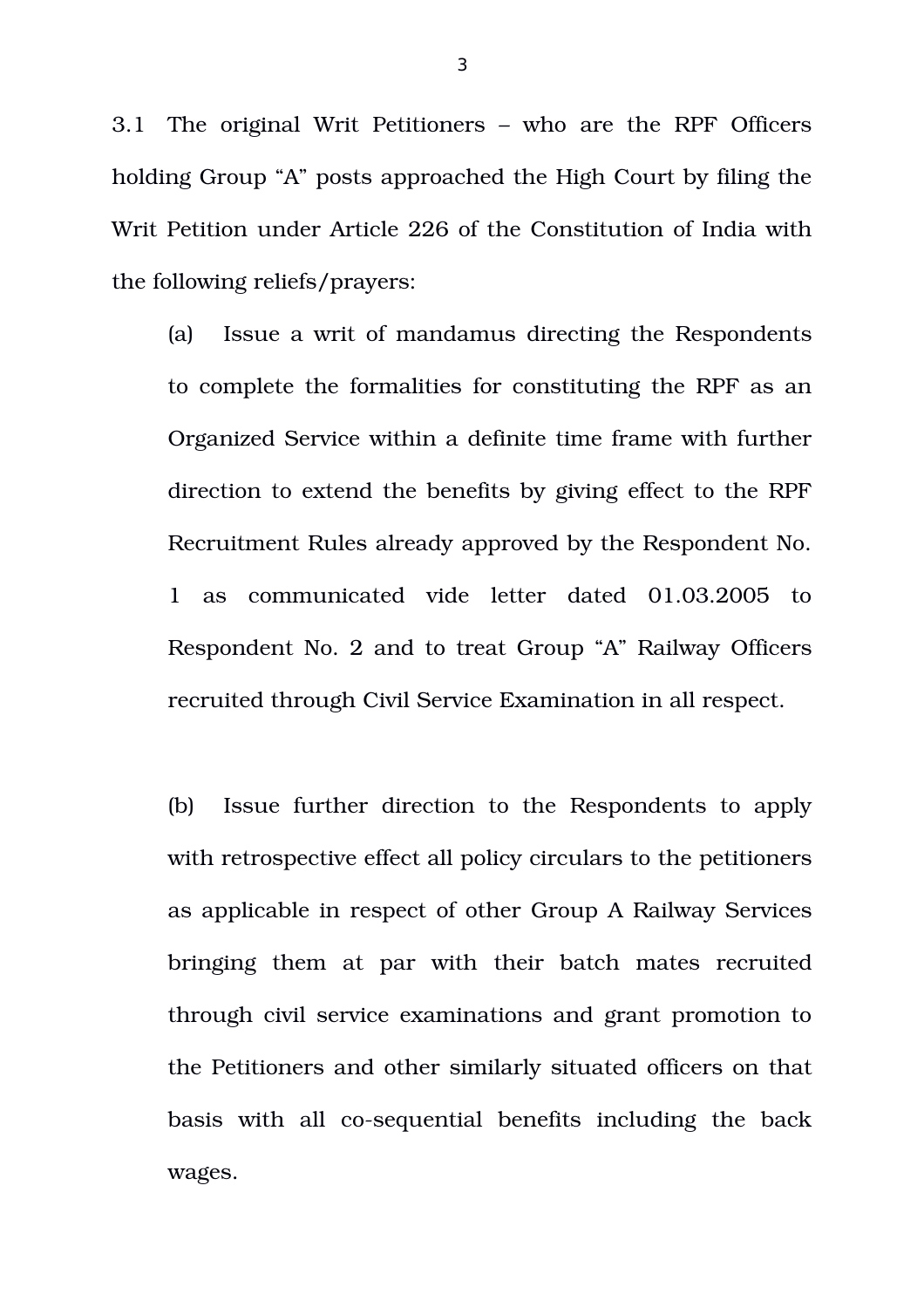(c) Issue a Writ of Certiorari calling for the records, and other/direction (including those not communication to the Petitioner, if any, by way of which the Respondents have taken a decision to initiate the process to fill any vacancy in the RPF through deputation against the statutory provisions and thereafter quash the same.

3.2 It was the case on behalf of the original Writ Petitioners that all the writ petitioners are the Officers holding Group "A" posts in the Railway Protection Force (hereinafter referred as to the 'RPF') and all of them were recruited through the Civil Services Examination conducted by the UPSC along with 15 other Group "A" Central Services, including three Group "A" Railways Services, i.e. Indian Railway Traffic Service, Indian Railway Accounts Service and Indian Railway Personnel Service. According to the Writ Petitioners, as per the Gazette Notification published by the Government of India, based on which the UPSC conducts an examination, these Railway services have been kept at par with each other. According to the original Writ Petitioners, the notification and the offer of appointment as well as the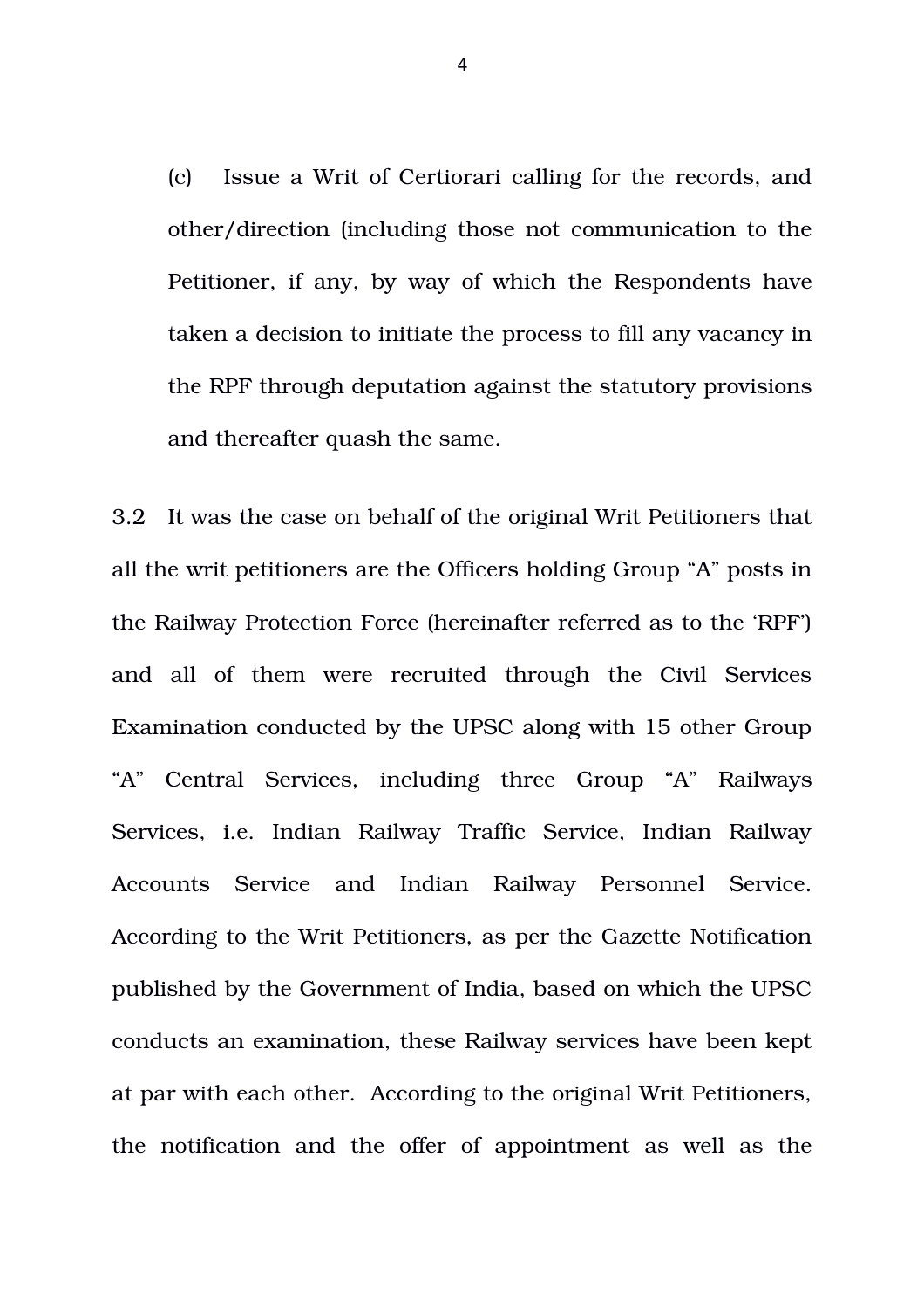Railway Protection Force Act, 1957 (for short 'the RPF Act, 1957') clearly stipulate the Officers of RPF as Railway Servants with stipulation that in addition to the Indian Railway Establishment Code applicable to the Railway servants, the Officers of RPF will be governed by the provisions contained in the RPF Act and RPF Rules, 1959 as well as the new RPF Rules, 1987, Recruitment Rules 1981 and 1994.

3.3 It was the case on behalf of the original Writ Petitioners that in spite of the consistent stand taken by the Ministry of Railways that the officers of the RPF have all the attributes of Organized Service and they should be constituted as Organized Service, the original Respondent No. 1 – Union of India through Ministry of Railways and Department of Personnel and Training (Cadre Review Division) [for short 'DoPT'], for one reason or the other, have taken a final decision in this respect resulting in large scale stagnation of the officers of RPF, like the Writ Petitioners, at every rank.

3.4 It was the case on behalf of the original Writ Petitioners that, starting from 1981 to 1996, various amendments were brought out in the RPF Act as well as the Rules by which initially the proportion of deputation was reduced and finally by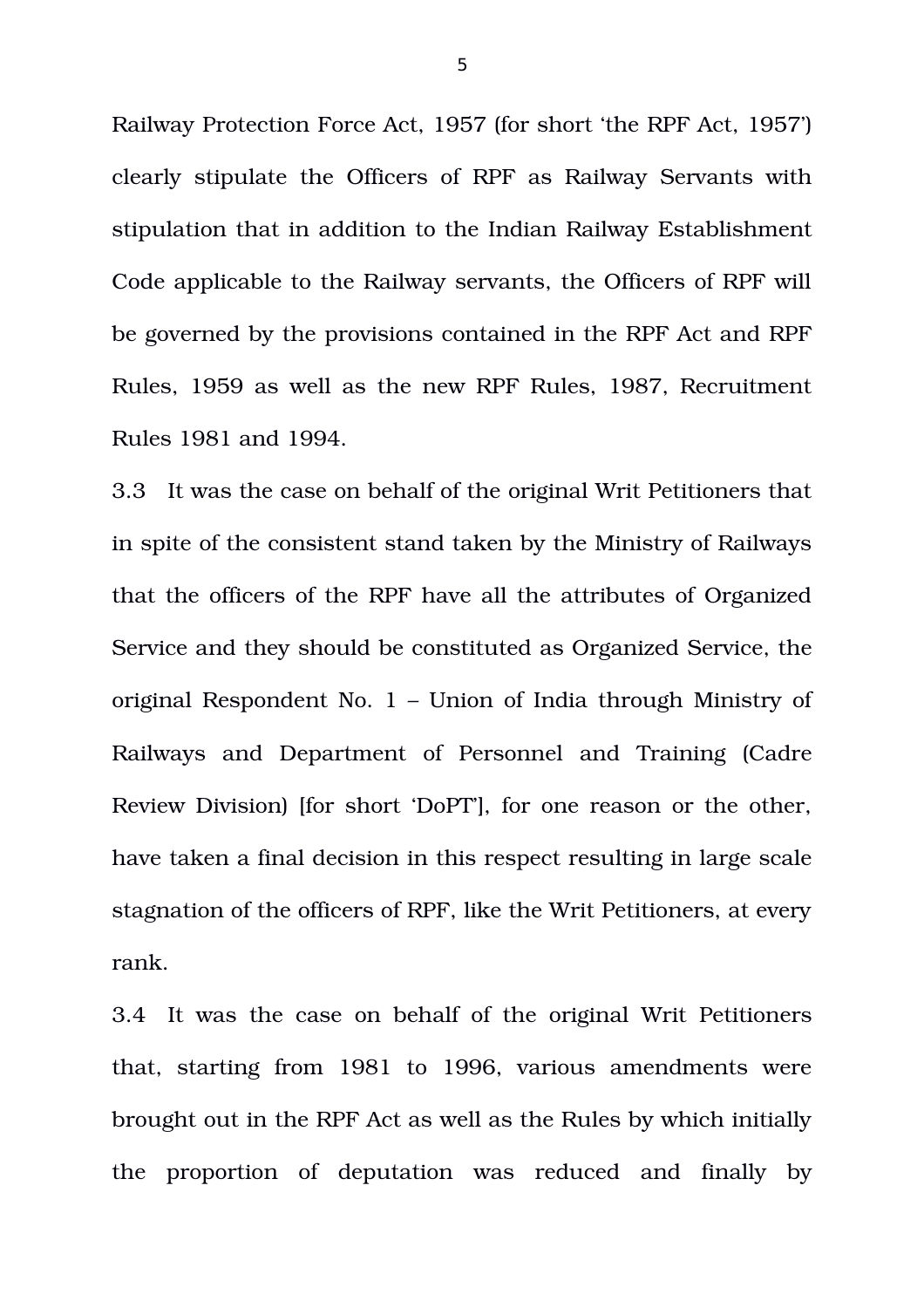amendment in the Recruitment Rule, RPF Rules and by bringing in amendment in the Principle Act, 1957, by Section 19 of the Amendment Act, 1985, deputation was debarred by giving only two options to the existing officers on deputation either repatriation in their parent cadre or to accept retirement.

3.5 According to the original Writ Petitioners, "in principle" decision taken by the Railway Board in the year 1986 to constitute RPF as an Organized Service and referred the matter to the DoPT (Cadre Review Division) for its approval. According to the original Writ Petitioners, thereafter, through O.M. dated 12.7.2001, the Ministry of Railways forwarded the proposal for deeming the RPF as an Organized Service to be known as the Indian Railway Protection Force Service. According to the original Writ Petitioners, thereafter, the DoPT (Cadre Review Division) considering all aspects, by Communication dated 20.11.2003, communicated in principle approval to constitute RPF as Organized Group "A" Central Service (for short 'OGACs'). According to the original Writ Petitioners, thereafter, the Ministry of Railways, vide Communication dated 1.3.2005, forwarded the draft Recruitment Rules for Indian Railway Protection Force Service on the lines of other Organized Group "A" Central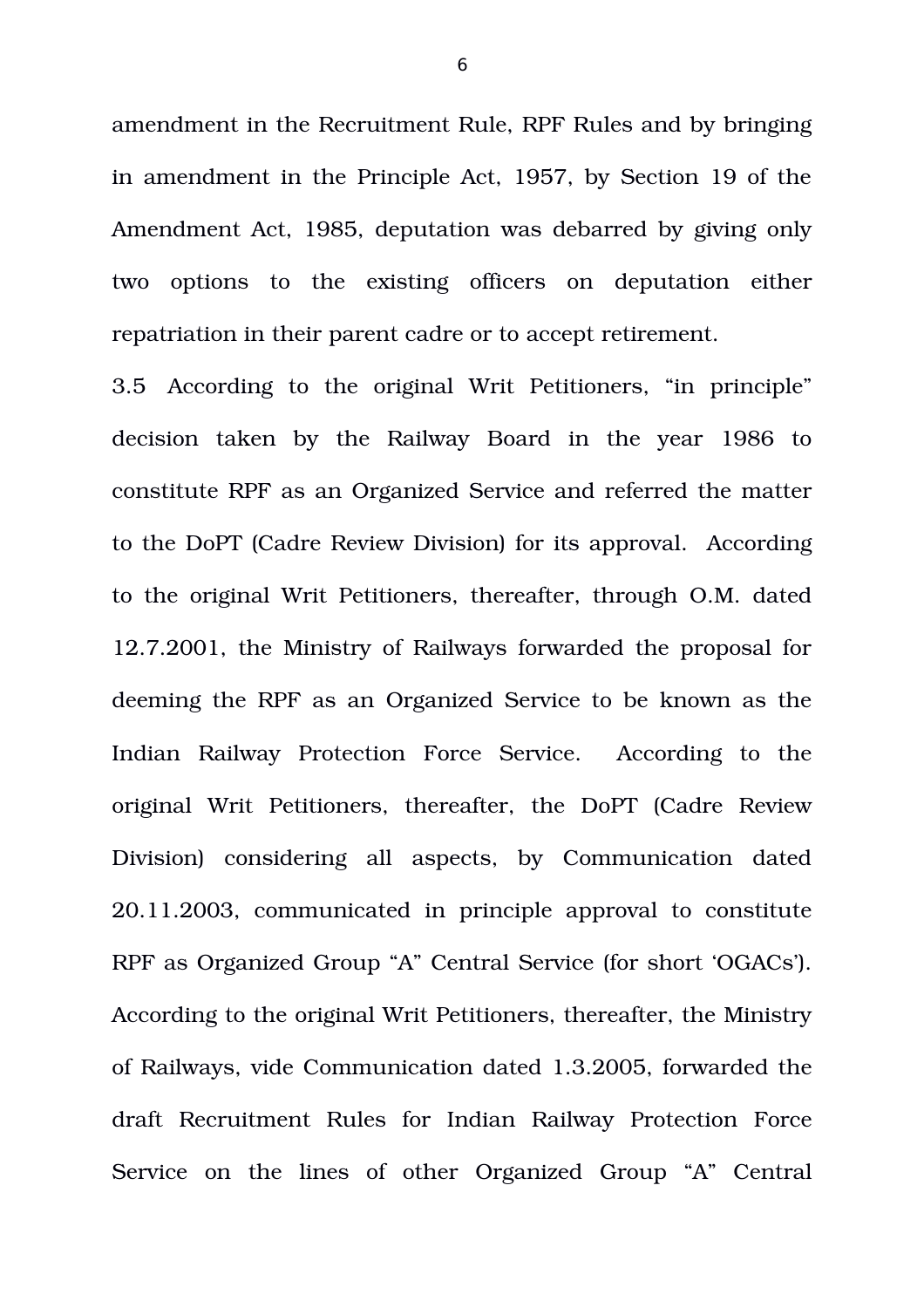Services of Railways after due approval of the Ministry of Railways being the competent authority. According to the original Writ Petitioners, thereafter, during 2005-2010, various steps were taken for bringing necessary changes to improve the service condition of the RPF officers and to bring them at par with other Railway Services, but the same did not result in any meaningful solution, as a result of the same, the RPF officers like the Writ Petitioners kept on stagnating in the same post and suffered.

3.6 According to the original Writ Petitioners, several meetings were held by the Railway Board to resolve the issue, but no effective steps were taken and the original Respondents continued to fill the vacancies available with them by calling the officers on deputation, even when the eligible officers were available and in spite of the statutory prohibition in force. Therefore, the original Writ Petitioners approached the High Court and prayed for the aforesaid reliefs.

3.7 That by the impugned judgment and order, the High Court, after having noted and considered the O.M. dated 20.11.2003, by which in principle decision was taken to constitute the RPF as OGACs, has directed that within six months the necessary cadre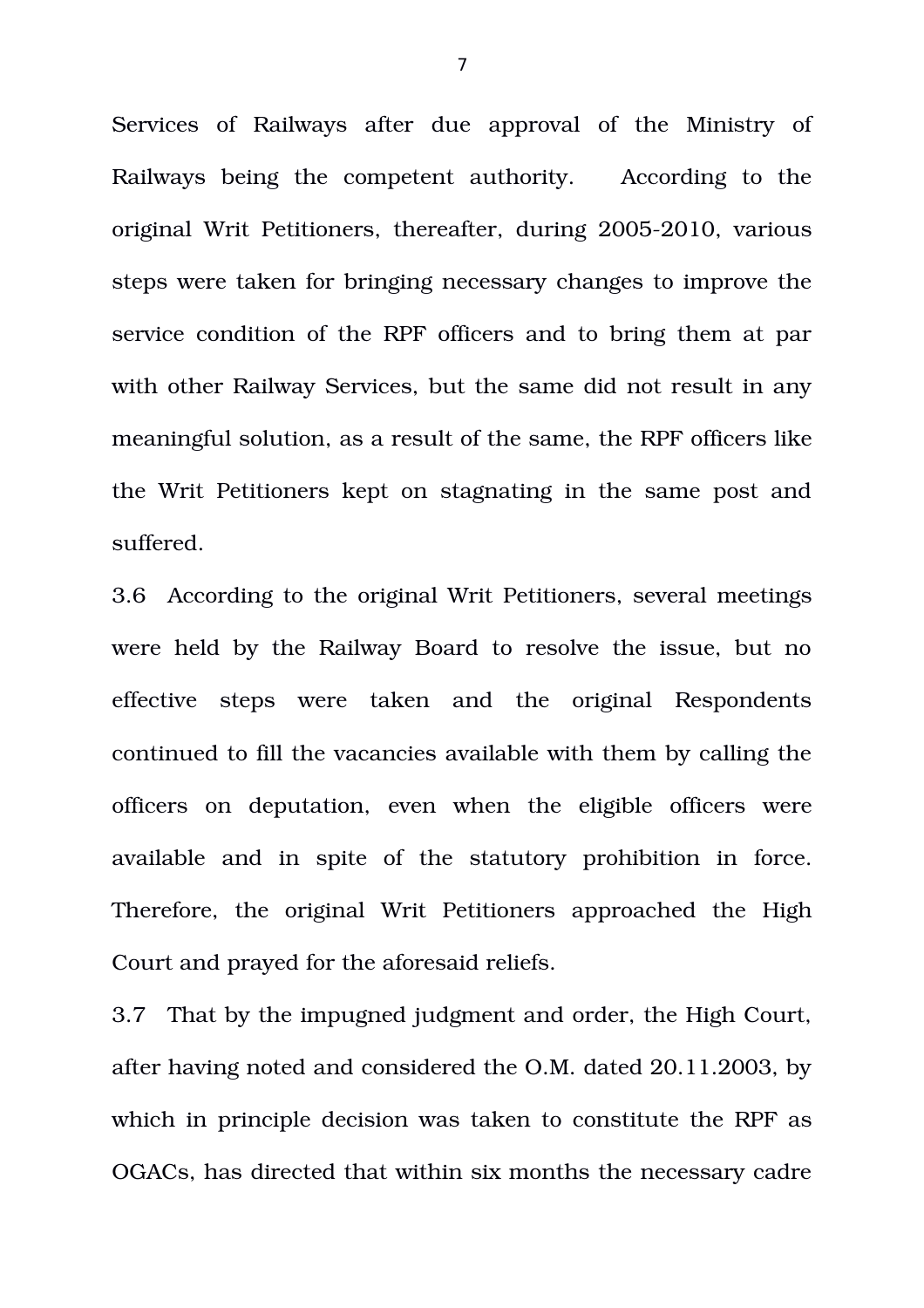structure of RPF as also the Service Rules be finalized with reference to the RPF being an OGACs. The High Court has also further observed and directed the Cabinet Secretary to nominate a Nodal Officer to coordinate within the three bodies, namely, UPSC, DoPT and Ministry of Railways.

3.8 Feeling aggrieved and dissatisfied with the direction contained in the impugned judgment and order dated 4.12.2012, the Union of India and others have preferred the present Appeal.

4. Shri Aman Lekhi, learned ASG has appeared on behalf of the Union of India, Shri P.S. Patwalia, learned senior counsel has appeared on behalf of the Respondents – original Writ Petitioners and Shri Luthra, learned counsel has appeared on behalf of the Indian Police Service Central Association.

4.1 Shri Lekhi, learned ASG appearing on behalf of the Union of India has vehemently submitted that the High Court has materially erred in issuing the Mandamus relying on the "in principle" approval granted by the DoPT for constituting the RPF as OGACs in its O.M. dated 20.11.2003. It is vehemently submitted that the findings arrived at by the High Court that the "in principle" approval was granted by the DoPT, is clearly erroneous as the same O.M. specifically stipulated in paragraph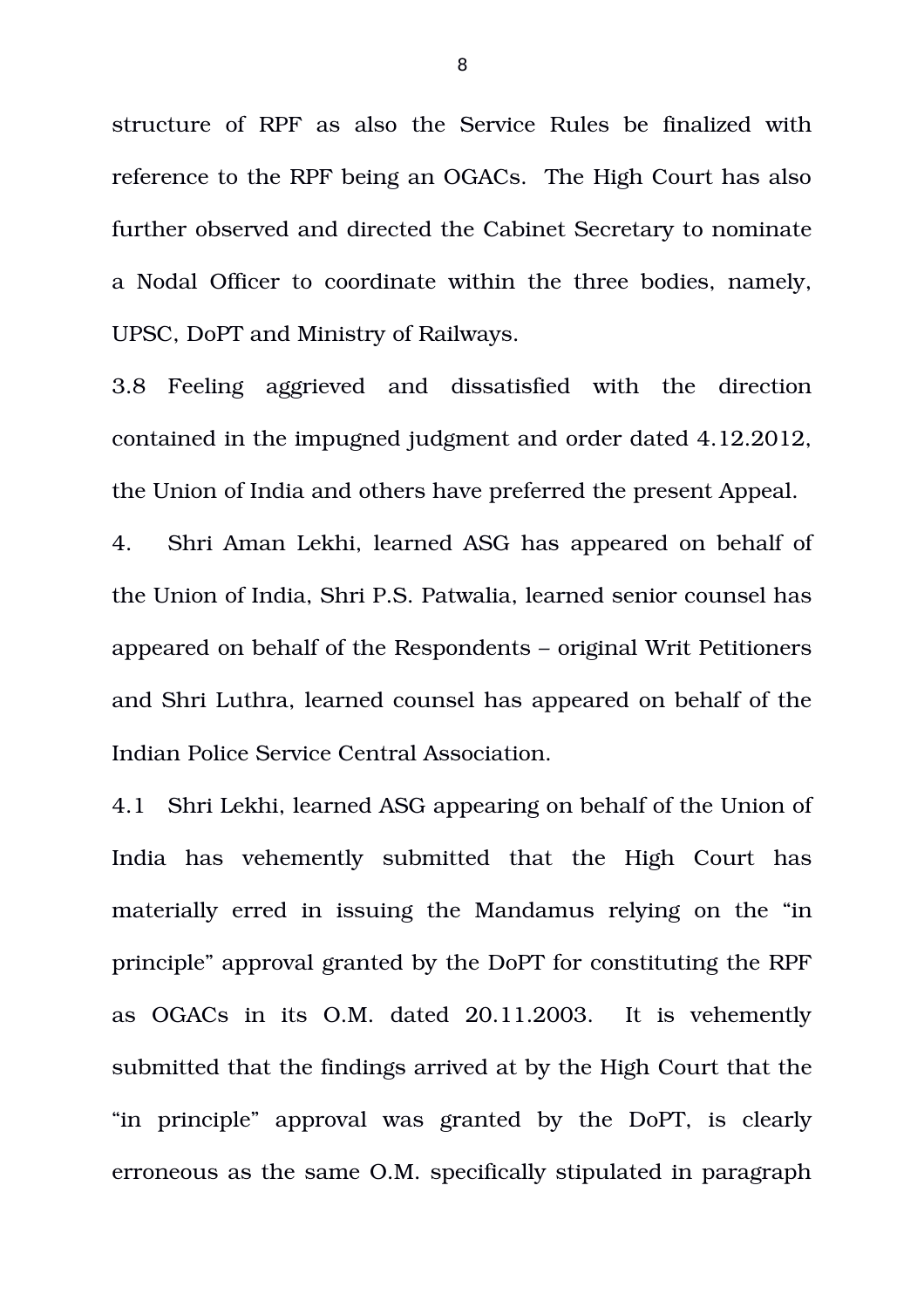2 that the proposal will have to be placed before the Cadre Review Committee for its approval just like a normal cadre review proposal for further processing by DoPT.

4.2 It is further submitted that even the said proposal was also based upon a clearly erroneous O.M. dated 12.7.2001 by the Ministry of Railways, in which it was wrongly stated that "Administration/Administrative Grade are filled by promotion from next lower grade" in RPF. Shri Lekhi, learned ASG has brought the attention of this Court to various grades and their corresponding posts. It is submitted that there are various grades, such as, (1) Higher Administrative Grade; (2) Senior Administrative Grade; (3) Junior Administrative Grade; (4) Senior Time Scale and (5) Junior Time Scale. It is submitted that Attribute of the Monograph of 1993 required that all posts from Junior Time Scale to Senior Administrative Grade level should be filled by promotion. It is submitted that the same is not satisfied by RPF as there is a provision for deputation at the posts of DIG and IG.

4.3 It is further submitted by Shri Lekhi, learned ASG that the Cadre Review Committee, in its meeting dated 2.3.20087, in fact referred the matter to Committee of Secretaries on Cadre Review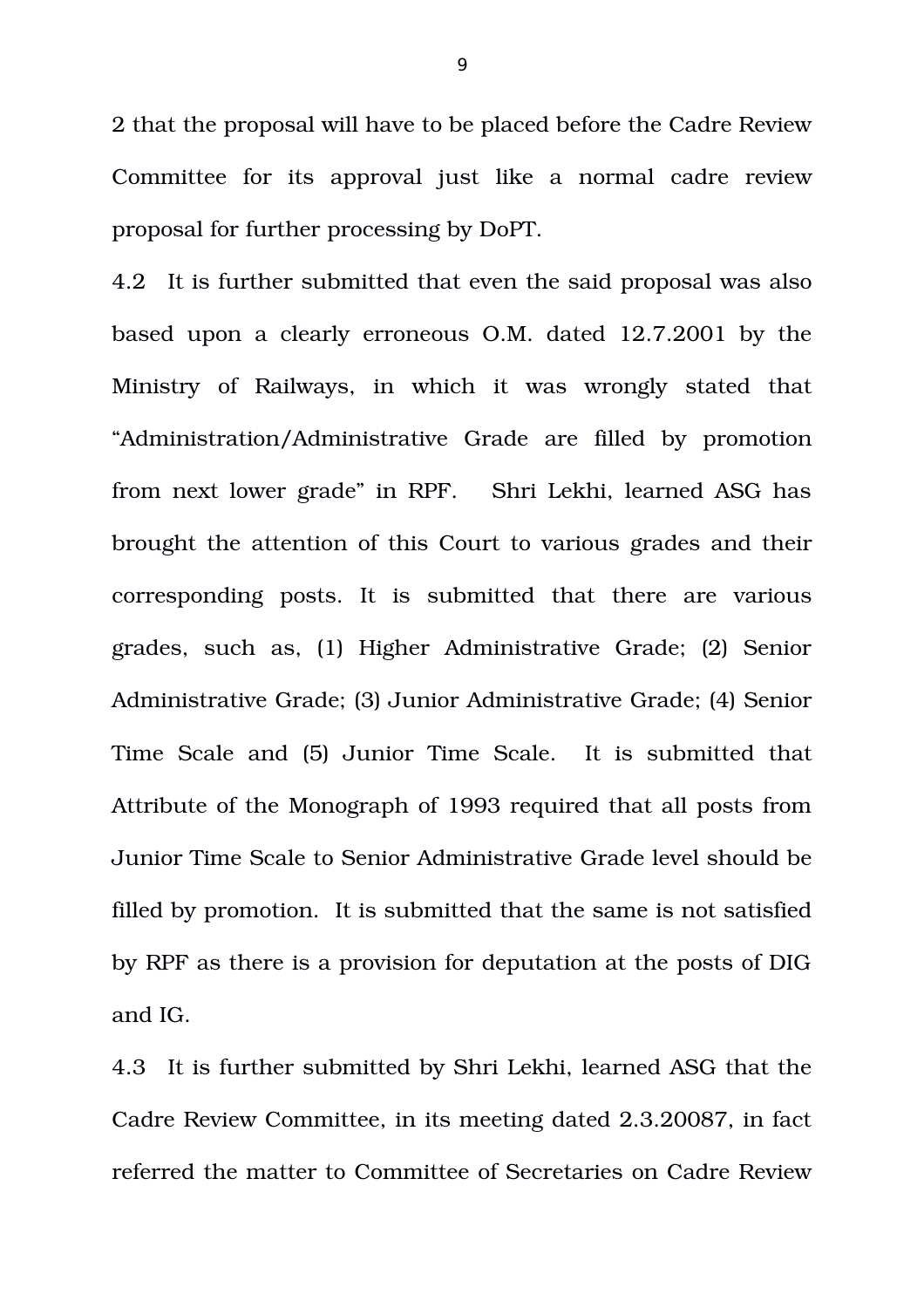on the proposal of RPF. It is submitted that the Committee of Secretaries, vide its meeting dated 5.9.2007 decided to deal with the two issues of cadre review of RPF and granting status of OGACs to RPF. It is submitted that in the Minutes of the Meeting, it was specifically stated that the Secretary, DoPT will consult the Chairman, Railway Board. It is submitted that, therefore, the constitution of RPF as OGACs was specifically not granted. It is submitted that, pursuant thereto, on 30.11.2007, DoPT had requested the Railway Board to send a revised cadre review proposal to address the aspect of promotional avenues and on constitution of RPF as OGACs. It is submitted that, thereafter, the proposal was forwarded by the Ministry of Railways on 7.3.2013 and the same was examined in consultation with the Department of Expenditure. It is submitted that the proposal was then considered by the Cadre Review Committee on 29.7.2013 and the Committee did not recommend OGACs status in view of the recommendations of  $6<sup>th</sup>$  CPC and the concerns expressed by the Ministry of Home Affairs.

4.4 It is further submitted that, in any event, the RPF did not satisfy Attribute (iv) of Monograph of 1993 or the O.M. dated 19/20.11.2009. It is submitted that neither Monograph of 1993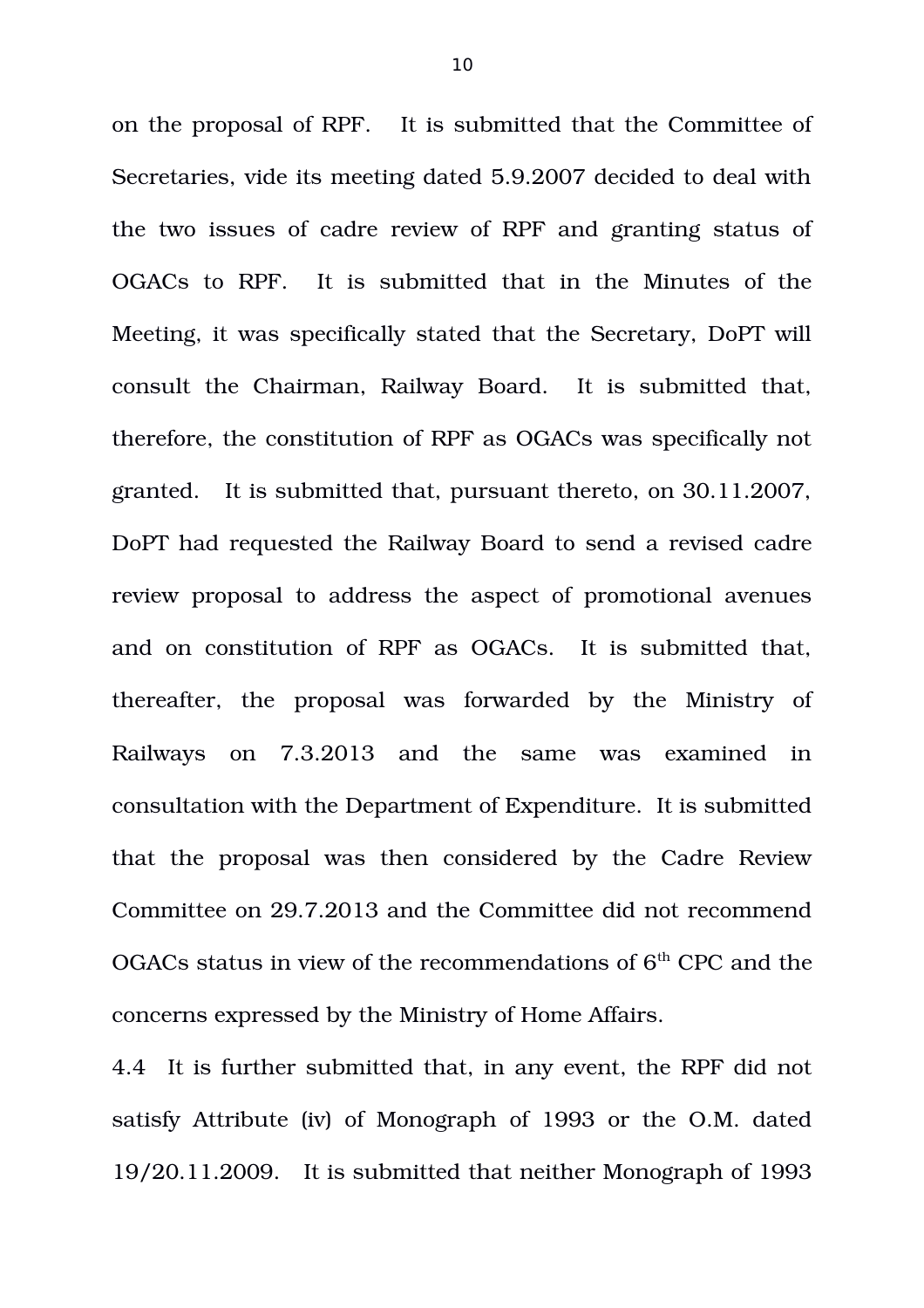nor O.M. dated  $19/20.11.2009$  was challenged by the Writ Petitioners. It is submitted that, therefore, consequently, in the absence of RPF satisfying the above Attribute, there was no occasion for the High Court to issue Mandamus for grant of status of OGACs.

5. It is further submitted by Shri Lekhi, learned ASG that even the reliance placed on the draft Service Rules forwarded vide O.M. dated 1.3.2005 is clearly erroneous inasmuch as the High Court ignored the meeting of CRC and COS, DoPT Communication of 13.11.2007 and the CRC Meeting of 29.7.2013 apart from the Recruitment Rules and the attributes of OGACs.

5.1 It is submitted that, therefore, while the foundational facts for grant of relief have not been satisfied, the right itself in RPF was not established and, therefore, there was no occasion for the enforcement of the same through the Writ of Mandamus.

5.2 It is further submitted by Shri Lekhi, learned ASG that the High Court could not have been able to create OGACs on the basis of certain notes, correspondence and the letters issued by the DoPT, Government of India, for it is the Home Department which has the jurisdiction/authority under the RPF Act, 1957 and other relevant Laws. In support of his submission that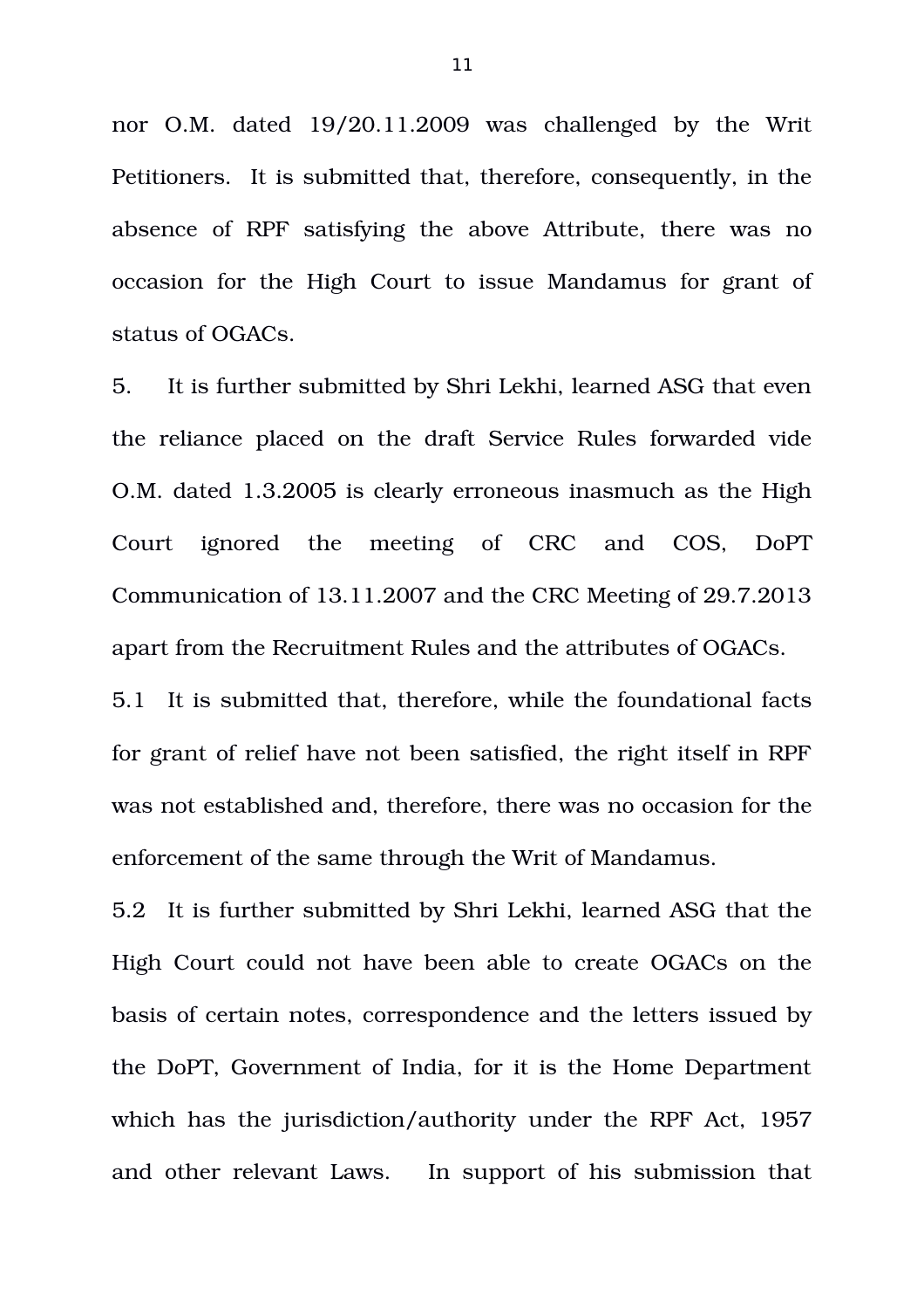Ministry of Home Affairs is the only competent authority to determine the grant of OGACs, Shri Lekhi, learned ASG has relied upon Section 8 of the RPF Act, 1957. Relying upon Section 3 and Section 8 of the RPF Act, it is submitted that once the RPF is an Armed Force of the Union, any decision that has to be taken, is required to be taken by the Home Department and, ultimately, it has to travel through the Cabinet for its acceptance and notification.

5.3 It is further submitted by Shri Lekhi, learned ASG and Shri Luthra, learned counsel appearing on behalf of the IPS Association that even there are statutory rules under the RPF Act, 1957 which provides for deputation into RPF. Reliance was placed upon Rules 54 and 76 of the RPF Rules. It is submitted that if the cadre to which the original Writ Petitioners belong is declared as OGACs, then there cannot be any deputation and no one from the cadre of IPS can come on deputation and it is likely to give parallel two system within the force establishment.

5.4 It is further submitted by the learned ASG and Shri Luthra that, thus, there is a statutory provision for deputation from IPS as provided under the RPF Rules. It is submitted that an IPS is an All India Service under Article 312 of the Constitution and is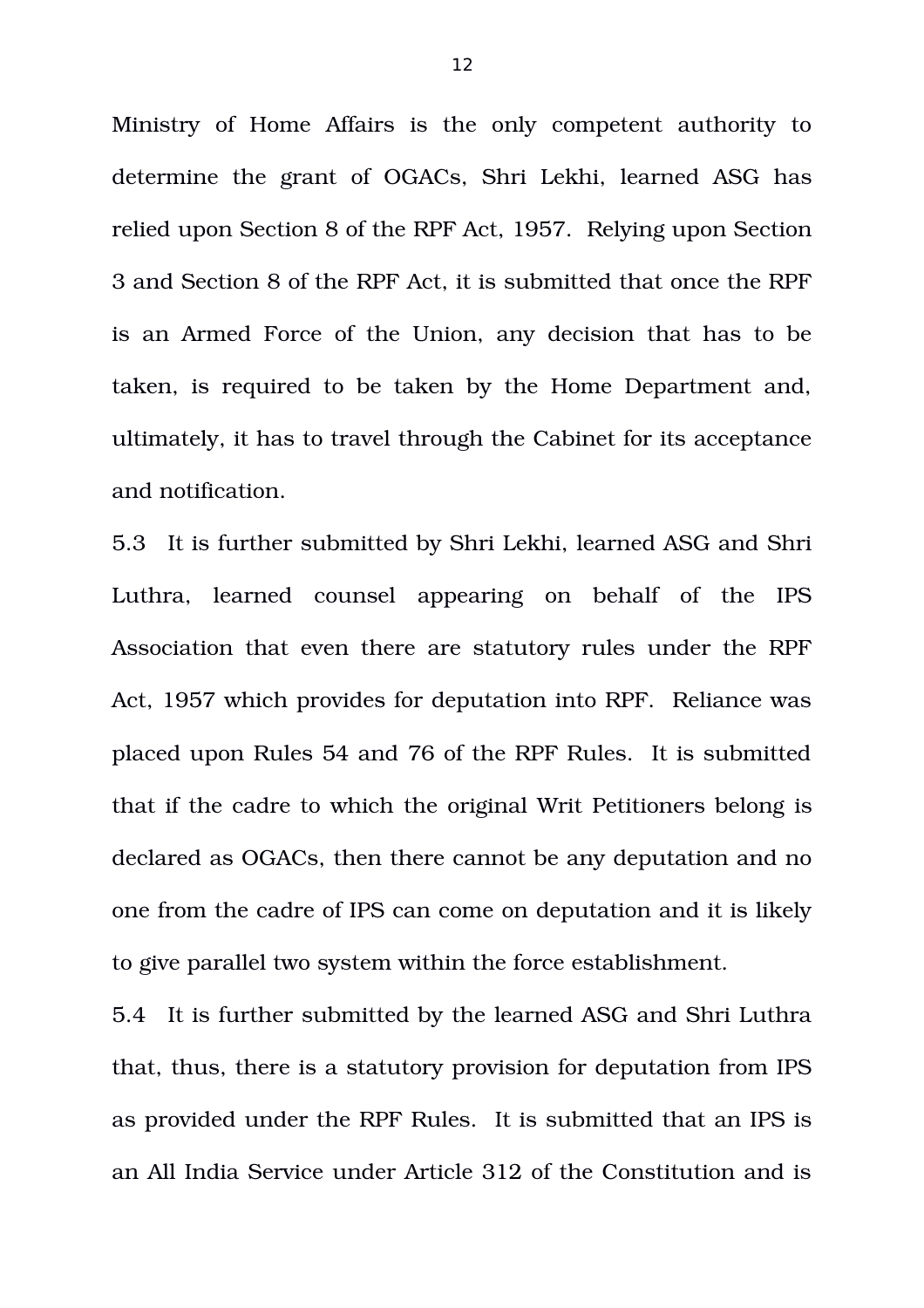deemed to be "necessary and expedient in the national interest" under Article 312 (2). It is submitted that this service is common to the Union and States and is therefore peculiarly suited for Armed Forces of the Union, which though created by the Centre, can be yet made available in aid of civil power of State despite "Public Order" being State subject. It is submitted that, therefore, the scheme is consistent within the framework conceived by the Constitution, apparent in Article 312 and Entry 2A of the Union List and Entries 1 and 2 of the State List. It is further submitted by the learned ASG that the security of the railway property is integral to the maintenance of public order considering the importance of the network in ensuring connectivity and removing isolation as also providing a cheap and convenient mode of transport apart from having a role in development of agriculture and industry. It is submitted that RPF cannot, therefore, be treated any different from CAPFs.

5.5 Relying upon Rule 106 of IREC, it is submitted that the railway service is classified as the gazetted and non-gazetted. It is submitted that Rule 108 provides for establishments and categories falling under the services mentioned in Rule 106. It is submitted that a combined reading of the two rules make it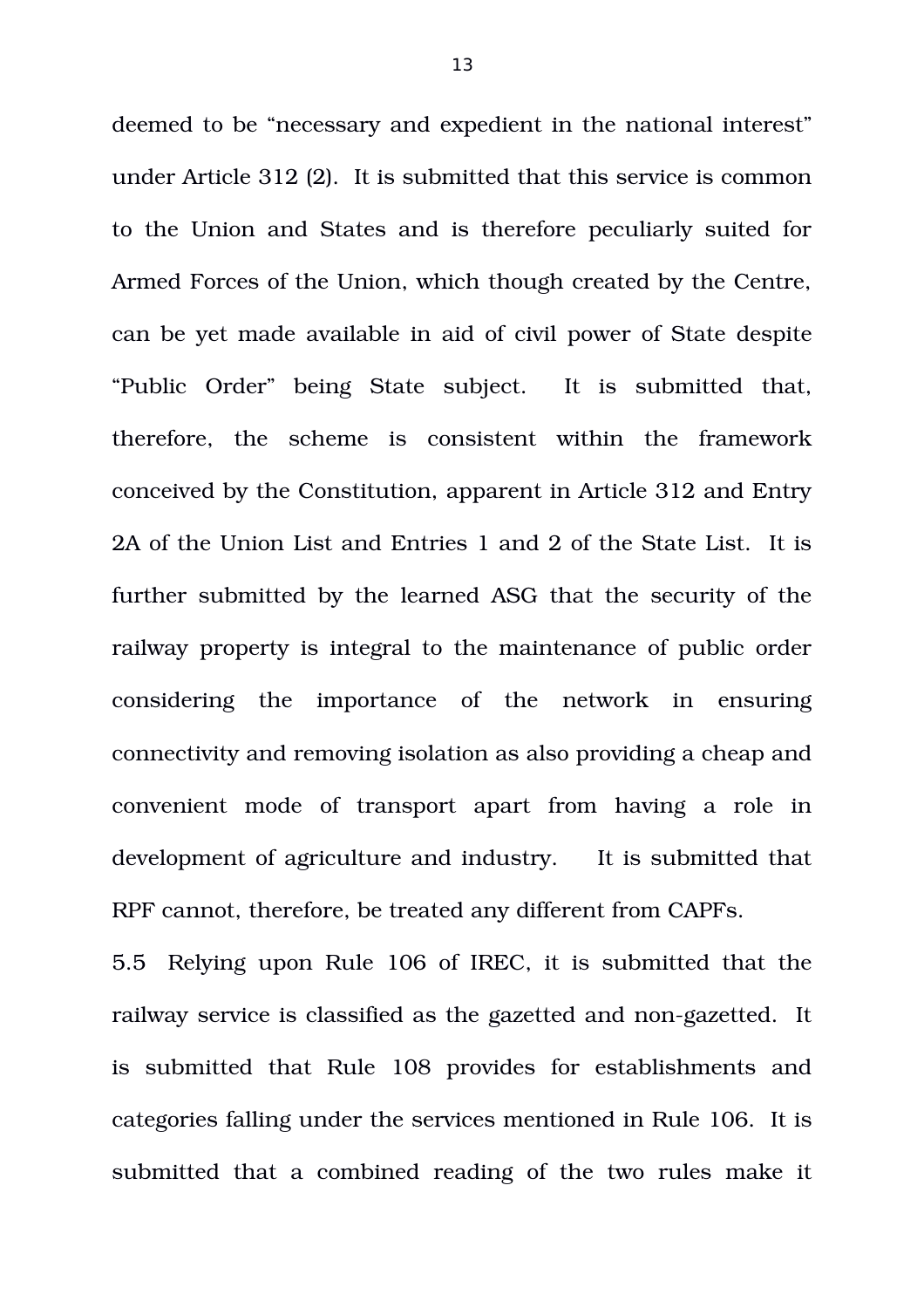apparent that the RPF is not included in the list of Railway Service. In support of the above submission, he has also relied upon Rule 103(43) of IREC. It is submitted that, therefore, the DoPT cannot be excluded altogether from the affairs of RPF.

5.6 It is further submitted that in fact the deputation to the RPF, being members of All India Services, cannot be under the administrative control of the Railway Board. It is submitted that the Second Schedule of the Allocation of Business Rules itself stipulates under Item 42(a) that the general policy questions of career planning and manpower planning of the All India Services and Central Government Services is the subject matter of DoPT. By virtue of the same, DoPT functions as the Secretariat for the Cadre Review Committee which is chaired by the Cabinet Secretary. It is submitted that, therefore, neither the DoPT be kept out of the affair of RPF nor can the Ministry of Railways claim exclusive control over the affairs of the RPF.

5.7 Making the above submissions, it is submitted that as there was no enforceable right in favour of the original Writ Petitioners, more particularly, in the absence of any final approval of the DoPT and/or Ministry of Home Affairs, the High Court is not justified in issuing the Mandamus. In support of the above, Shri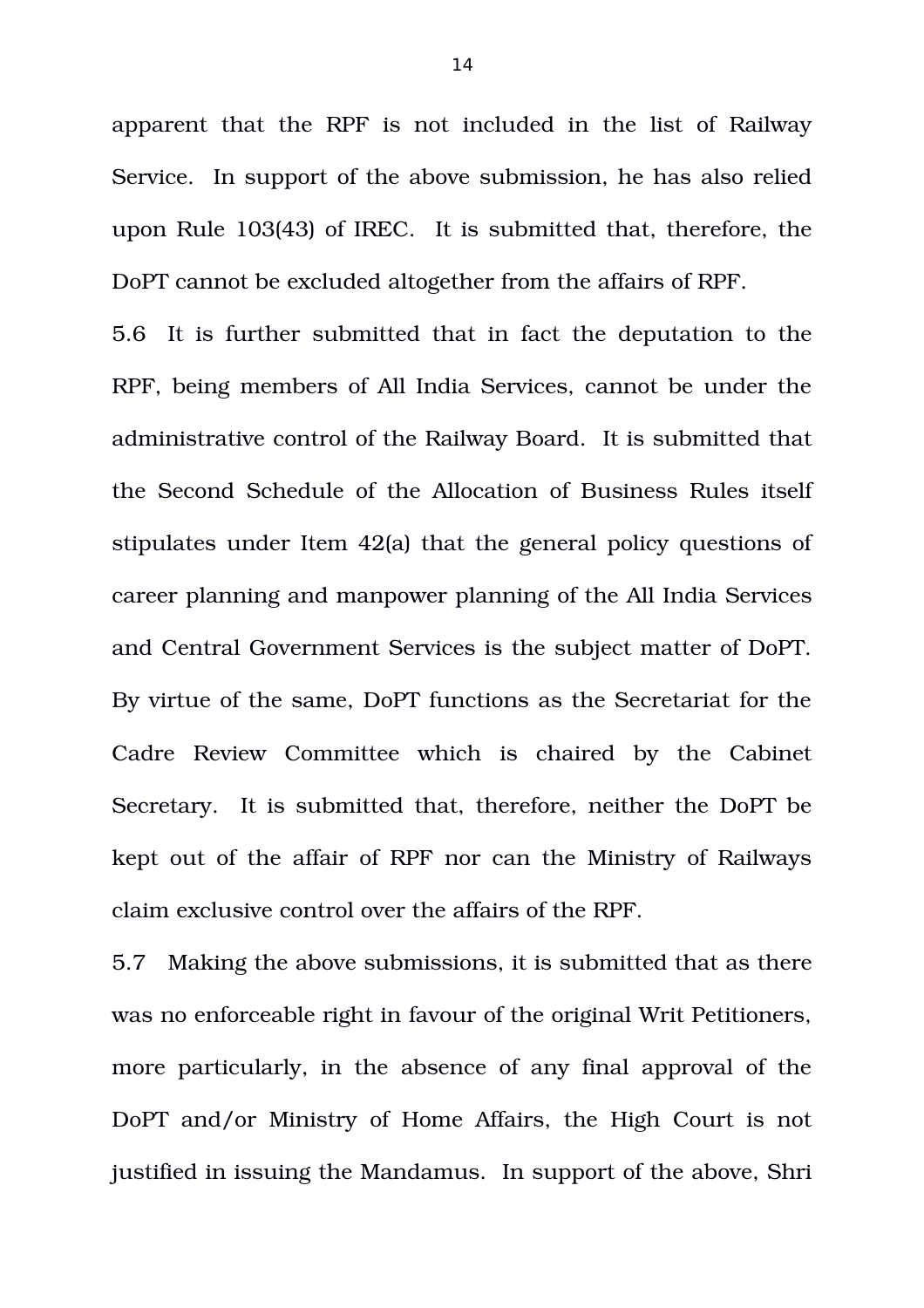Lekhi, learned ASG has relied upon the decision of this Court in the case of *State of Kerala v. Lakshmikutty* (1986) 4 SCC 632. 5.8 Making the above submissions and relying upon the above decision of this Court, it is prayed to quash and set aside the impugned judgment and order dated 4.12.2012 passed by the High Court of Delhi in Writ Petition (C) No. 6314 of 2012.

6. The present Appeal is vehemently opposed by Shri Patwalia, learned Senior counsel appearing on behalf of the original Writ Petitioners. It is vehemently submitted by him that, as such, the present Appeal is not maintainable at all as the same is against the impugned judgment and order which is a consent order passed by the High Court only after counsel of the parties agreed that the High Court can dispose of the matter by issuing necessary directions. It is submitted that, therefore, after counsel of the parties including counsel for Appellant no. 2 have agreed for issuance of direction and, thereafter, when the High Court has disposed of the writ petition in terms of the agreement, then the appeal is not maintainable.

6.1 It is further submitted by the learned Senior counsel appearing on behalf of the original Writ Petitioners that even the present Appeal at the instance of the Ministry of Home Affairs is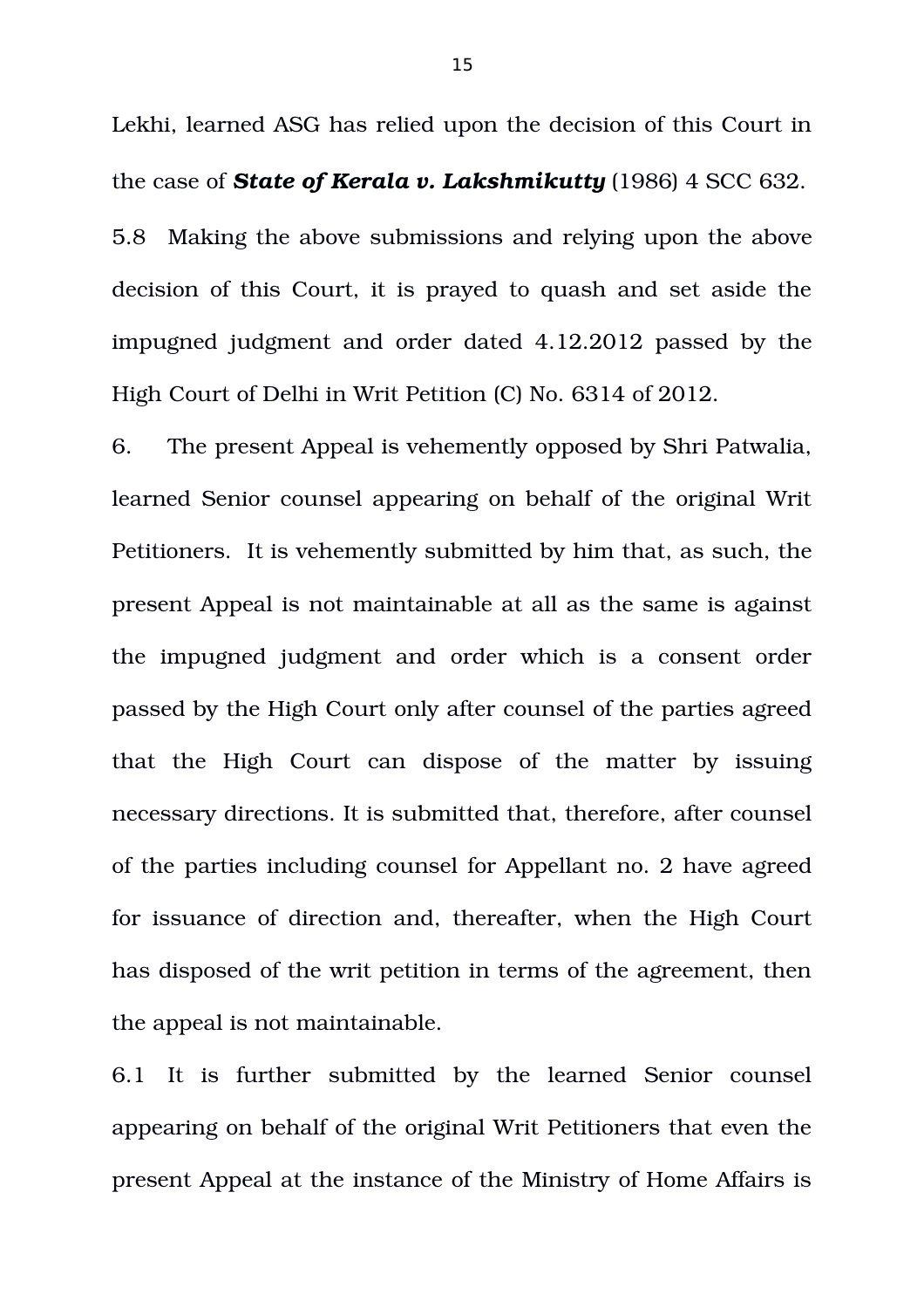not maintainable inasmuch as the Ministry of Home Affairs is neither a necessary party nor was a party before the High Court. It is submitted that the Union of India which was represented through the Ministry of Railways has not challenged the judgment and order of the High Court and the Ministry of Homer Affairs is a complete stranger and has no *locus standi* to challenge the order of the Division Bench of the High Court.

6.2 It is further submitted by the learned senior counsel appearing on behalf of the original Writ Petitioners that the Ministry of Home Affairs is not at all concerned with the Group 'A' Cadre of RPF inasmuch as in terms of Government of India (Allocation of Business) Rules, 1961, Ministry of Railways is empowered to deal with all matters of Railways, including RPF. It is submitted that the aforesaid Rules would show the list of Police Organizations which are part of allocation of business of Ministry of Home Affairs. It is submitted that the list does not contain the name of RPF to whom the original Writ Petitioners belong. It is submitted that even the Ministry of Railways has accepted the impugned judgment and order and, in fact, has also taken steps to implement the impugned directions. It is further submitted that the decision of the High Court, which is in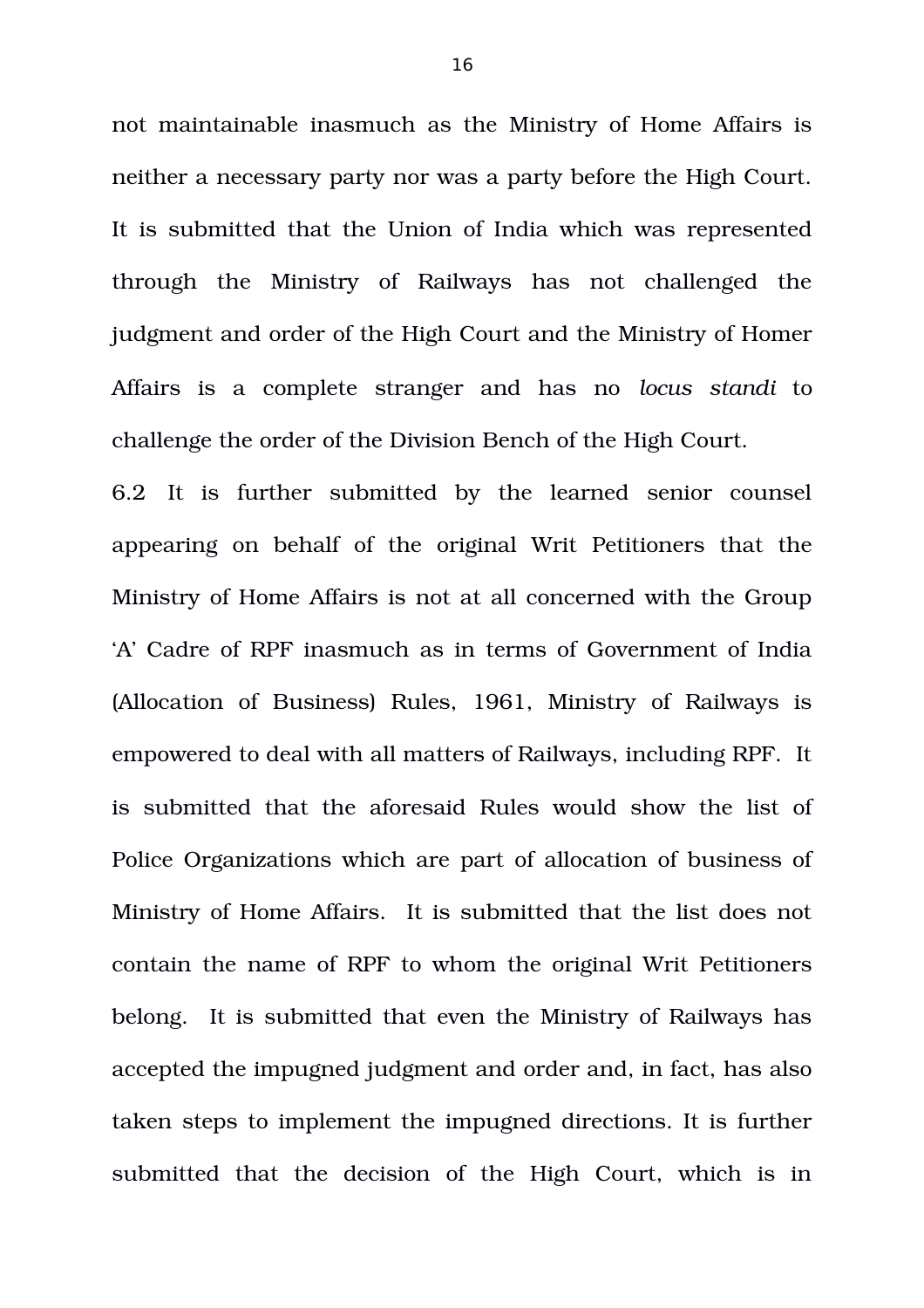consonance with the statutory Rules and equitable, has been accepted by the Ministry of Railways, which is a Cadre Controlling Ministry.

6.3 It is further submitted by the learned senior counsel appearing on behalf of the original Writ Petitioners that, even otherwise, on merits also, the impugned judgment and order passed by the High Court is not required to be interfered by this Court. It is submitted that after careful consideration 'in principle' decision was taken by the Ministry of Railways to consider and treat the RPF as OGACs and the High Court has committed no error in issuing the directions, more particularly, when for number of years, no final decision/approval was taken and the original Writ Petitioners and the members of RPF suffered.

6.4 Learned senior counsel appearing on behalf of the original Writ Petitioners has drawn our attention to the report filed by the Second Administrative Reforms Commission submitted in the year 2008. It is submitted that the said Commission after writing a Preface on the various aspects has emphasised on the need for reforms. It is submitted that the said report states about a table which incorporates all the Organized Group "A" Central Civil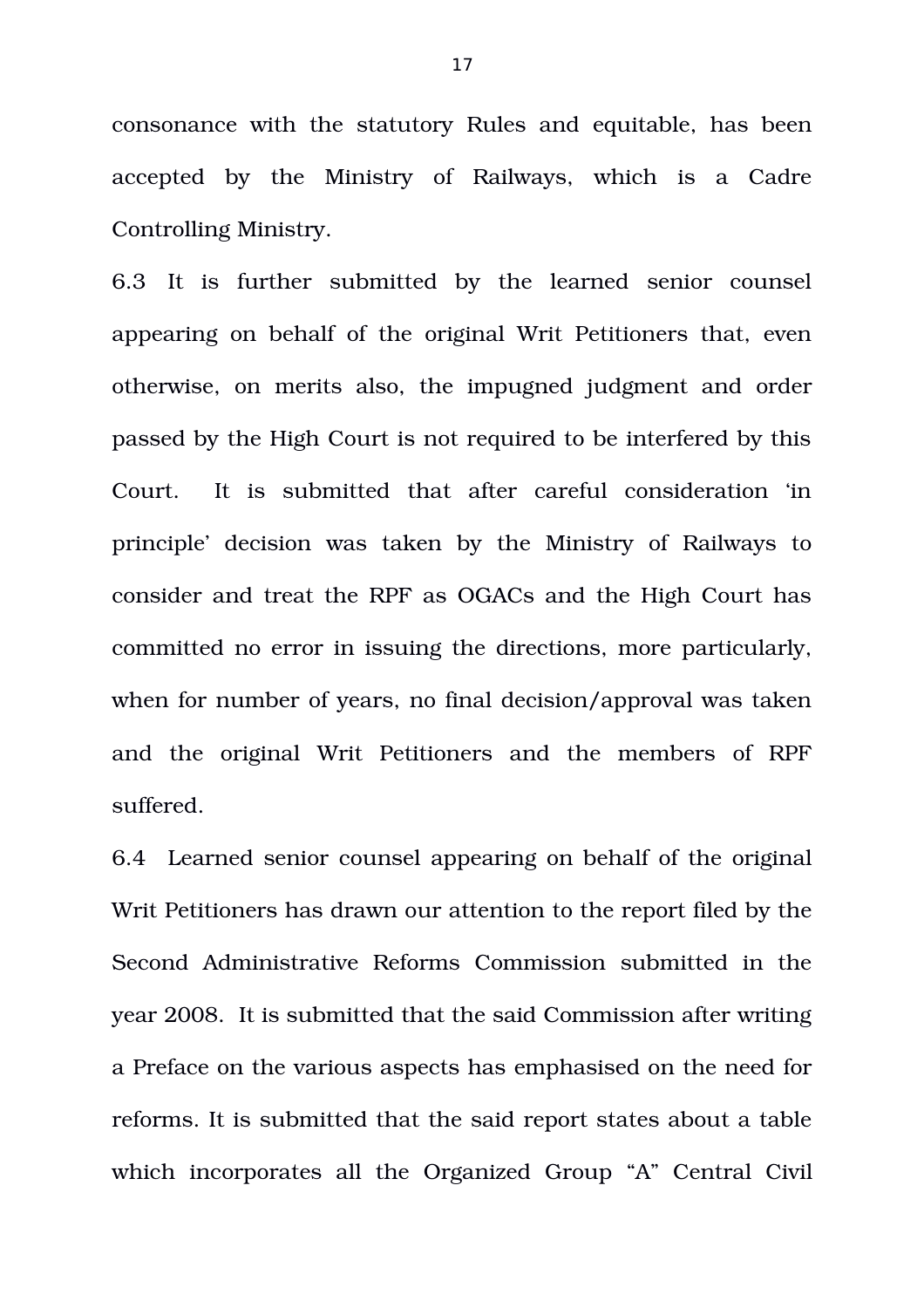Services in the Government of India. It is submitted that in Item Nos. 15, 22, 23, 24 and 25, the services which find places are RPF, Boarder Security Force, Central Industrial Security Force, Central Reserve Police Force and the Indo-Tibetan Border Police respectively. It is submitted that the said list was drawn having its source from DoPT.

6.5 Learned senior counsel appearing on behalf of the original Writ Petitioners has also drawn our attention to the cadre review of Group "A" Central Civil Services done by the Government of India, Ministry of Personnel, Public Grievances and Pensions, DoPT in 2010. It is submitted that detailed deliberations were held with the Cadre Controlling Authorities to identify areas that need to be improved upon while conducting cadre reviews and, based on the discussions, guidelines came to be revised and a new Monograph on Cadre Management of Central Group "A" Services has been prepared. It is submitted that the revised Monograph on Cadre Review specifically provide that the RPF is an OGACs.

6.6 Learned senior counsel appearing on behalf of the original Writ Petitioners has further drawn the attention of this Court to the O.M. dated 14.12.2010 issued by the Ministry of Personnel,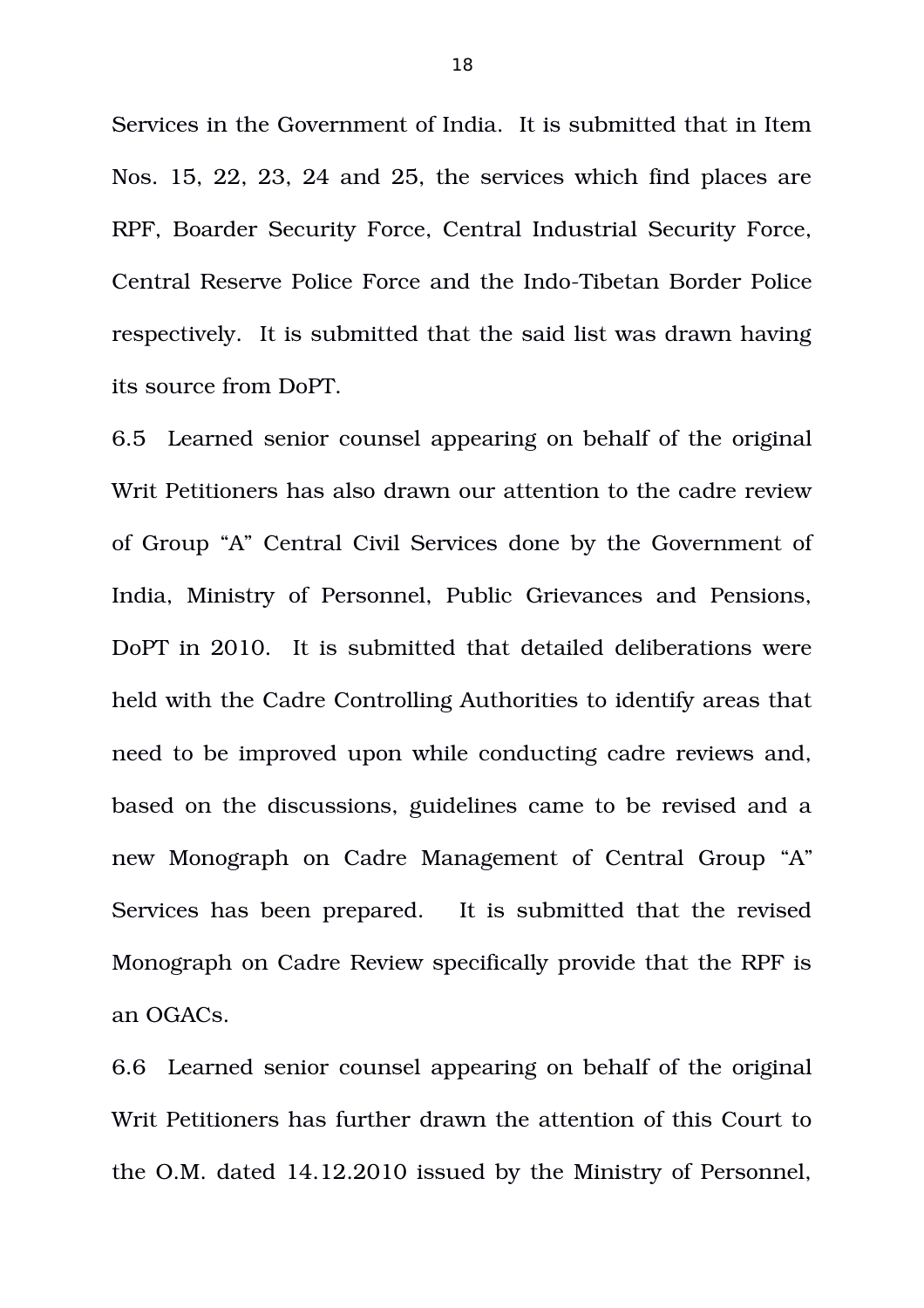Public Grievances and Pensions, Department of Personnel and Training, which deals with the consolidated guidelines on the cadre review of Central Group "A" Services. It submitted that Annexure 1 to the said O.M. gives list of Central Group "A" Services category wise. It is submitted that the first category is non-technical services, the second is technical services, the third is health service and the fourth one, other services. It is submitted that the other services include CRPF, CISF, BSF and ITBP and non-technical services includes RPF. It is submitted that, therefore, once the O.M. has been issued accepting the position, it cannot be stated that the same was based on the office notes or a policy decision, as has been argued by the learned ASG appearing on behalf of the Union of India.

6.7 It is therefore submitted by the learned Senior counsel appearing on behalf of the original Writ Petitioners that the High Court is justified in issuing the Writ of Mandamus and observing that the benefit of non-functional financial up-gradation granted to the OGACs should be granted to the original Writ Petitioners, as the cadre has been reviewed and the distinction between the organized and non-organized cadres has already melted.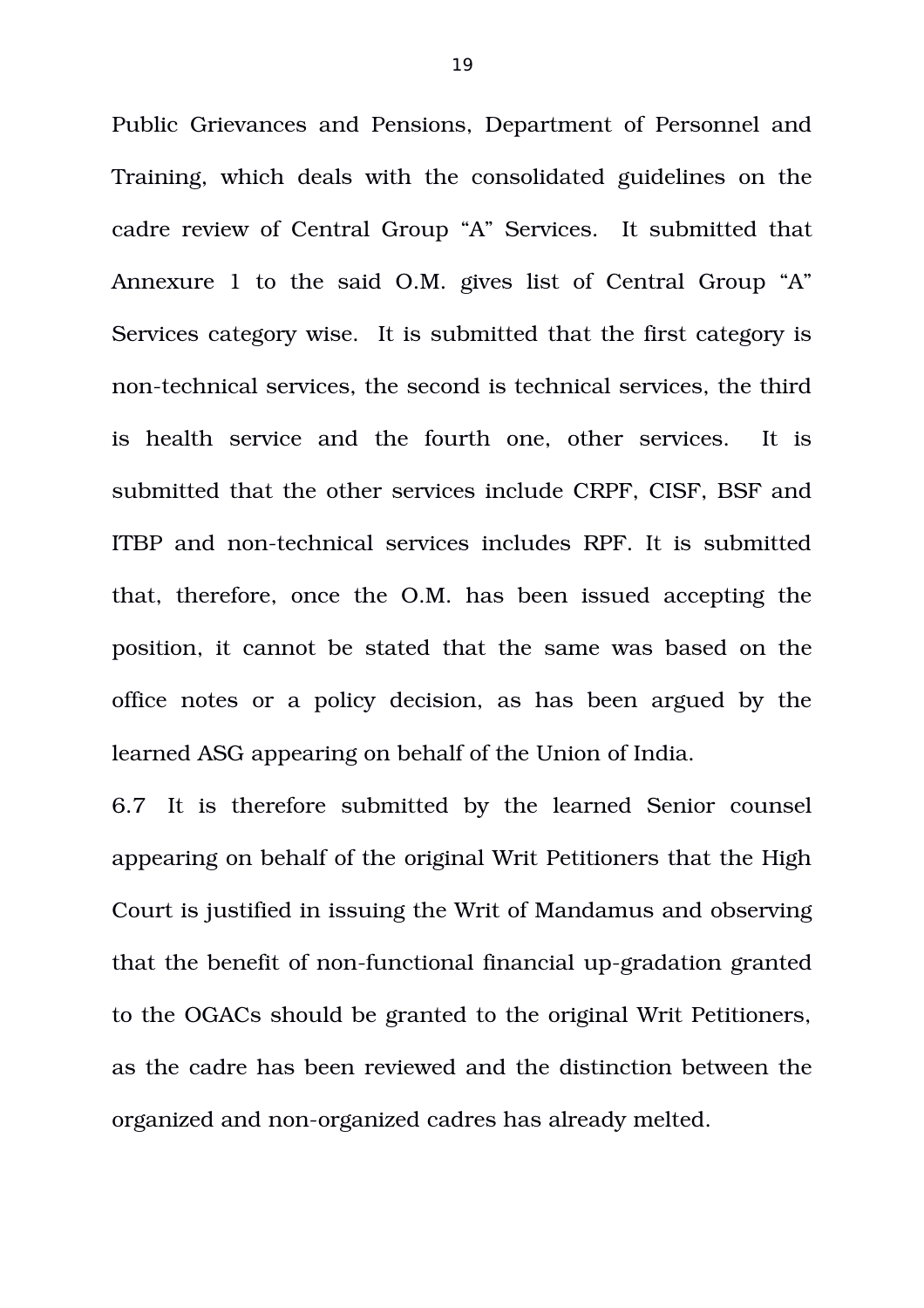6.8 Learned senior counsel appearing on behalf of the original Writ Petitioners has also relied upon Section 10 of the RPF Act, 1957 in support of his submission. He has submitted that the Director General is the competent authority and not the Ministry of Home Affairs.

7. Now, so far as the submission made on behalf of the Union of India through the Ministry of Home Affairs and the IPS Association that if the RPF is considered as OGACs cadre, in that case, the same shall be contrary to the statutory provisions with respect to filling up the posts on deputation. Reliance has been placed upon Section 19 of the Railways Protection Force (Amendment) Act, 1985. It is submitted that the aforesaid provisions clearly prohibit any deputation to the Group 'A' post. It is submitted that as to whether a person can be appointed on deputation to the Group "A" post in RPF, the same has been examined by the High Court of Delhi in Writ Petition No. 6081 of 2010 and after the relevant provisions of the RPF (Amendment) Act and Rules, the High Court of Delhi has observed that there cannot be any deputation and/or the posts in the Railway Protection Services cannot be filled up on deputation basis. It is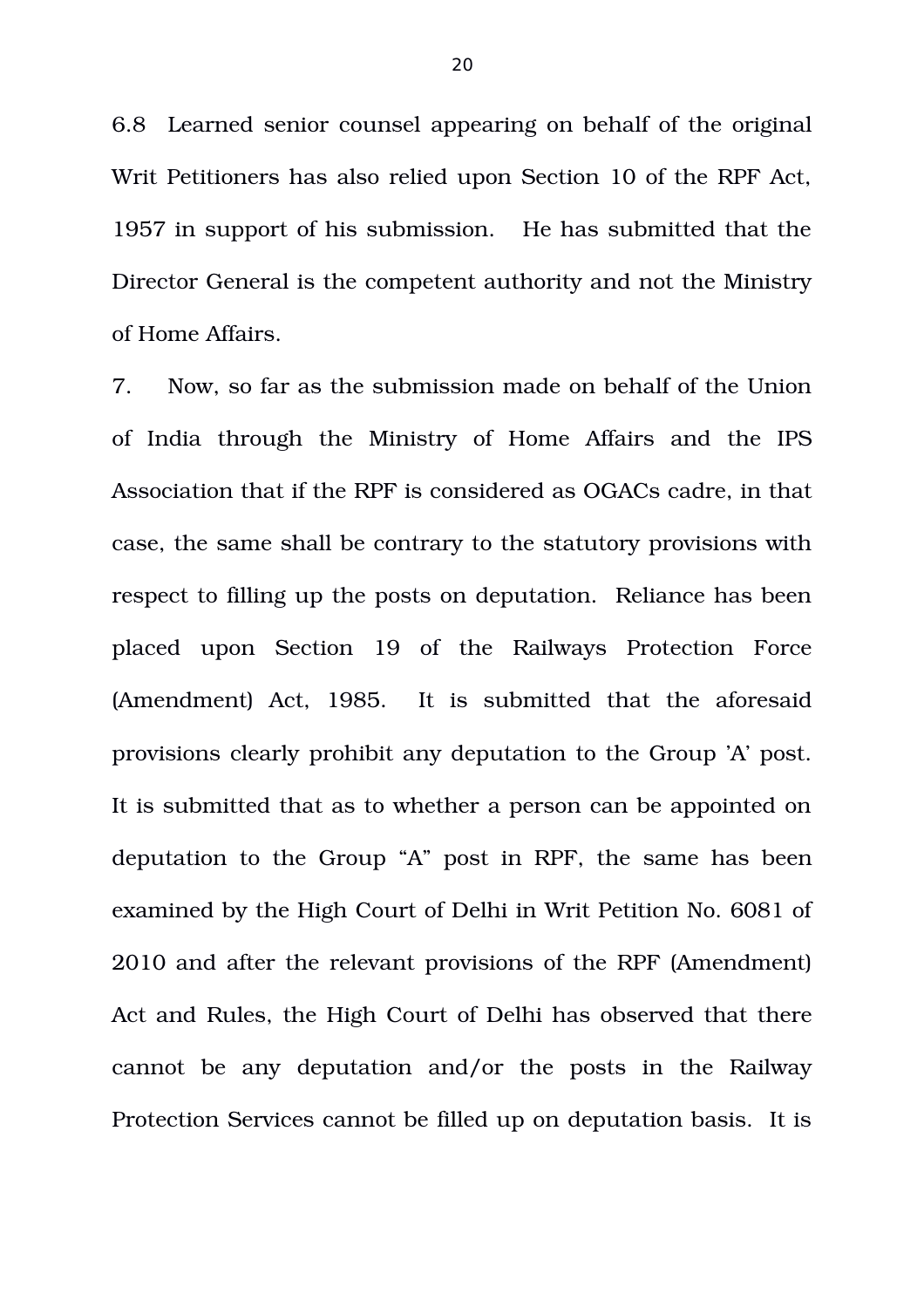submitted that the said judgment has been accepted by the Ministry of Railways.

8. Learned senior counsel appearing on behalf of the original Writ Petitioners has also heavily relied upon the decision of this Court in the case of *Prabhat Ranjan Singh v. R.K. Kushwaha* in Civil Appeal No. 9176 of 2018 on the power of DoPT. It is submitted that, in the aforesaid decision, this Court has observed that the Railways is not bound by the memorandum issued by DoPT and are empowered to frame its own rules to lay down the service conditions of its employees.

9. Making the above submissions, it is prayed to dismiss the present Appeal.

10. Heard the learned counsel appearing on behalf of the respective parties at length.

10.1 The short question which is posed for consideration before this Court is, whether in the facts and circumstances of the case, the High Court has committed any error in treating and/or considering the O.M. No. 96/E(GR)I/16/I dated 8.5.2003 of the DoPT, Government of India as 'in principle' decision for constitution of the RPF as an Organized Group "A" Central Service and thereby directing to take further steps of Cadre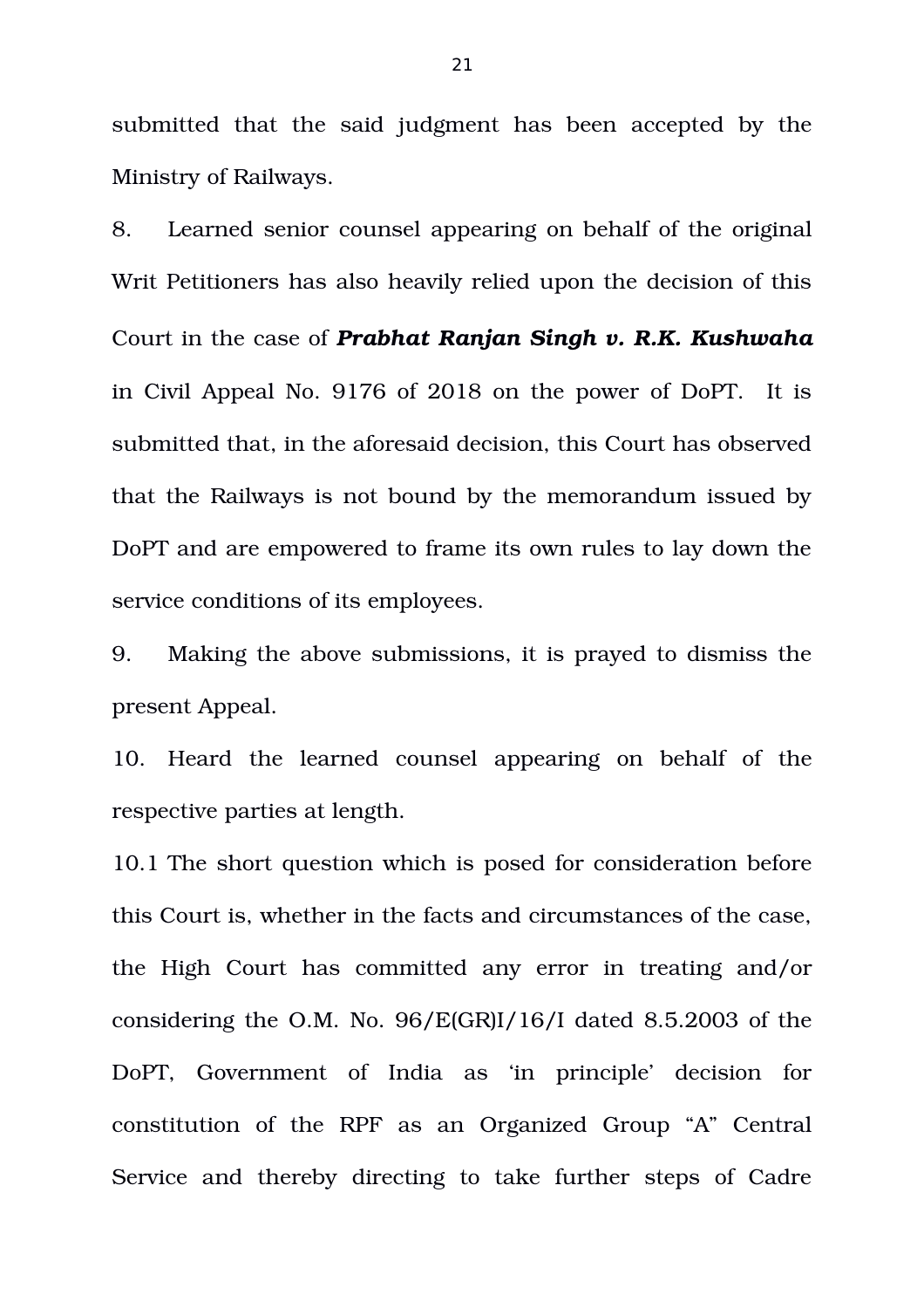Structure of RPF as also to finalize the Service Rules with reference to the RPF being an Organized Group "A" Central Civil Service?

10.2 At the outset, it is required to be noted that, from the impugned judgment and order passed by the High Court, it appears that the impugned judgment and order is a consent order, passed by the High Court only after counsel for the parties agreed that the Court can dispose of the matter by issuing the necessary directions. Therefore, as such, thereafter it would not be open for the Appellants to challenge the impugned judgment and order passed by the High Court which seems to be an *ad invitem order.* At this stage, it is required to be noted that, as such, though sufficient time was granted, the original respondents which included the Ministry of Railways, Ministry of Personnel, Public Grievances and Pension, DoPT, did not file any counter affidavit. Therefore, as such, it was never disputed by any of the Respondents that the O.M. dated 20.11.2003 is not an 'in principle' decision of the DoPT for constitution of the RPF as an Organized Group "A" Central Service. Under the circumstances, as such, thereafter it will not be open for the Appellants to challenge the impugned judgment and order by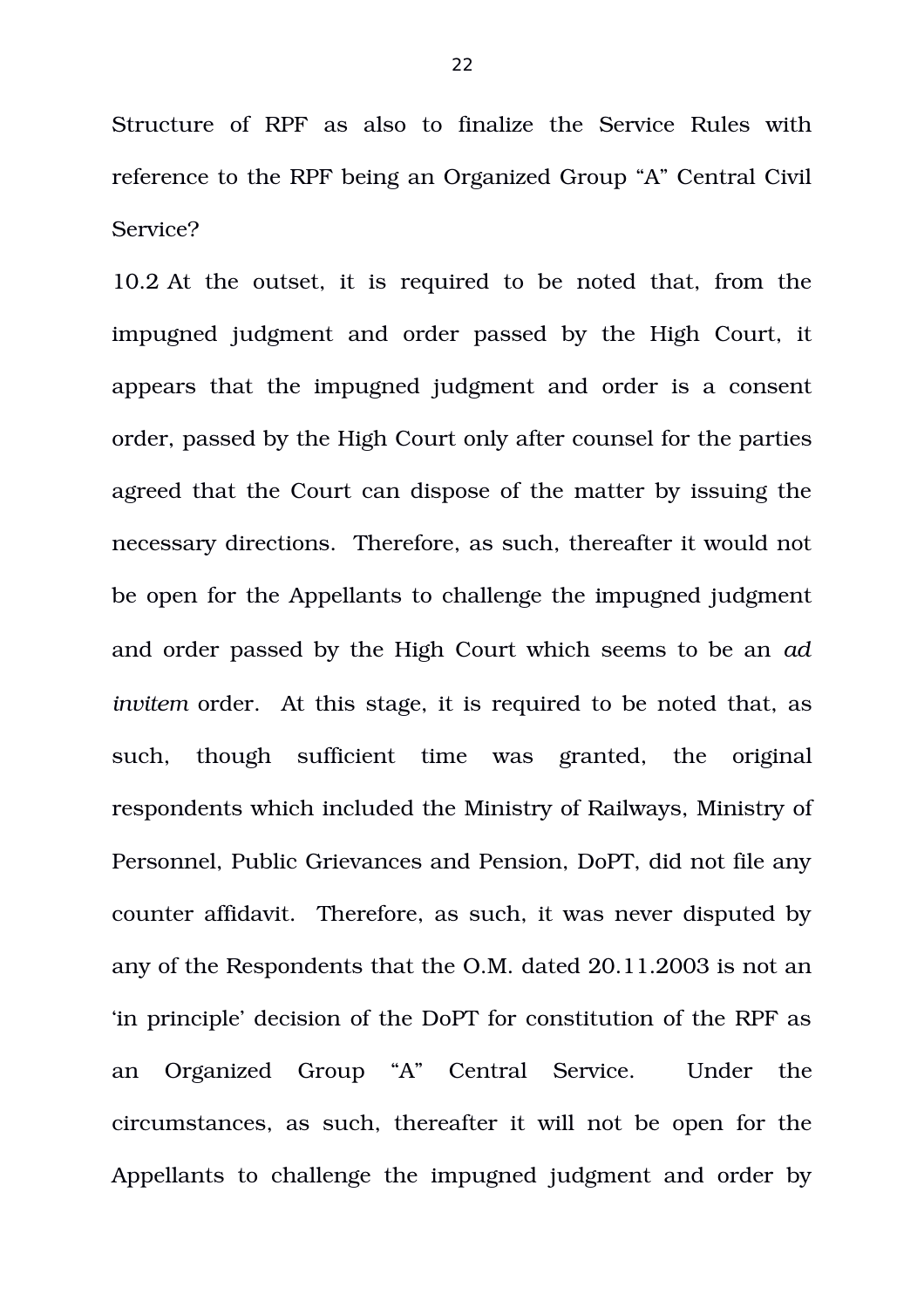which the High Court has disposed of the writ petition by issuing a Mandamus that, within a next six months, the necessary cadre structure of RPF as also the Service Rules would be finalized with reference to RPF being an Organized Group "A" Central Service. The aforesaid direction is issued by the High Court considering the fact that as far back in 2003, vide O.M. dated 20.11.2003, 'in principle' decision was taken by the DoPT to constitute the RPF as an Organized Group "A" Central Civil Service and thereafter, even in the year 2005, draft Service Rules were prepared by the Ministry of Railways after doing the exercise of Grade-wise Cadre Structure and, despite the above, no final decision was taken to constitute the RPF as an Organized Group "A" Central Civil Service. Under the circumstances, as such, the impugned judgment and order passed by the High Court does not call for any interference by this Court.

11. Even on merits also, the Appellants have no case.

11.1 According to the Appellants, the OM dated 20.11.2003 cannot be said to be 'in principle' approval granted by the DoPT to constitute the RPF as an Organized Group "A" Central Service and the proposal will have to be placed before the Cadre Review Committee for its approval. However, reading O.M. dated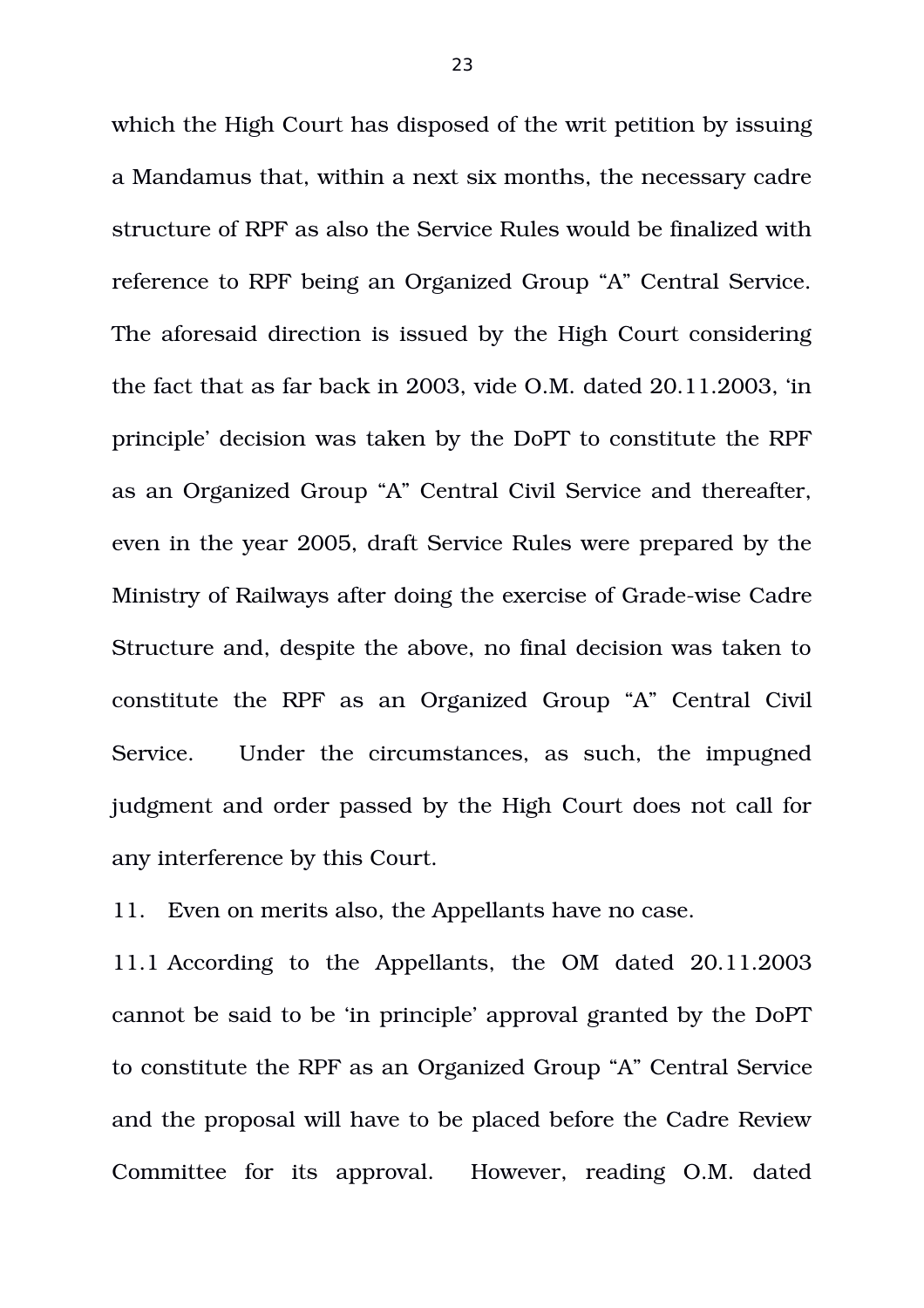20.11.2003, the High Court is justified in treating and/or considering the same as 'in principle' approval by the DoPT to the proposed constitution of the RPF as an Organized Group "A" Central Service. However, para (2) of the said O.M. stated that the proposal will have to be placed before the Cadre Review Committee for its approval, just like a normal cadre review proposal for the department for further processing. Merely because the 'in principle' decision was to be placed before the Cadre Review Committee, it cannot be said that the 'in principle' decision contained in the O.M. dated 20.11.2003 was subject to the further approval and/or no 'in principle' decision was taken. The said 'in principle' decision was to be placed before the Cadre Review Committee for its approval just like a normal cadre review proposal for further processing. It is required to be noted that while issuing the O.M. dated 20.11.2003, the DoPT did consider the Ministry of Railways' O.M. dated  $8.5.2003$  by which the Ministry of Railways by a detailed note has opined to constitute the RPF as an Organized Group "A" Central Service. Therefore, the submission on behalf of the Appellants and the DoPT that O.M. dated 20.11.2003 of the DoPT cannot be said to be 'in principle' decision by the DoPT to the proposed constitution of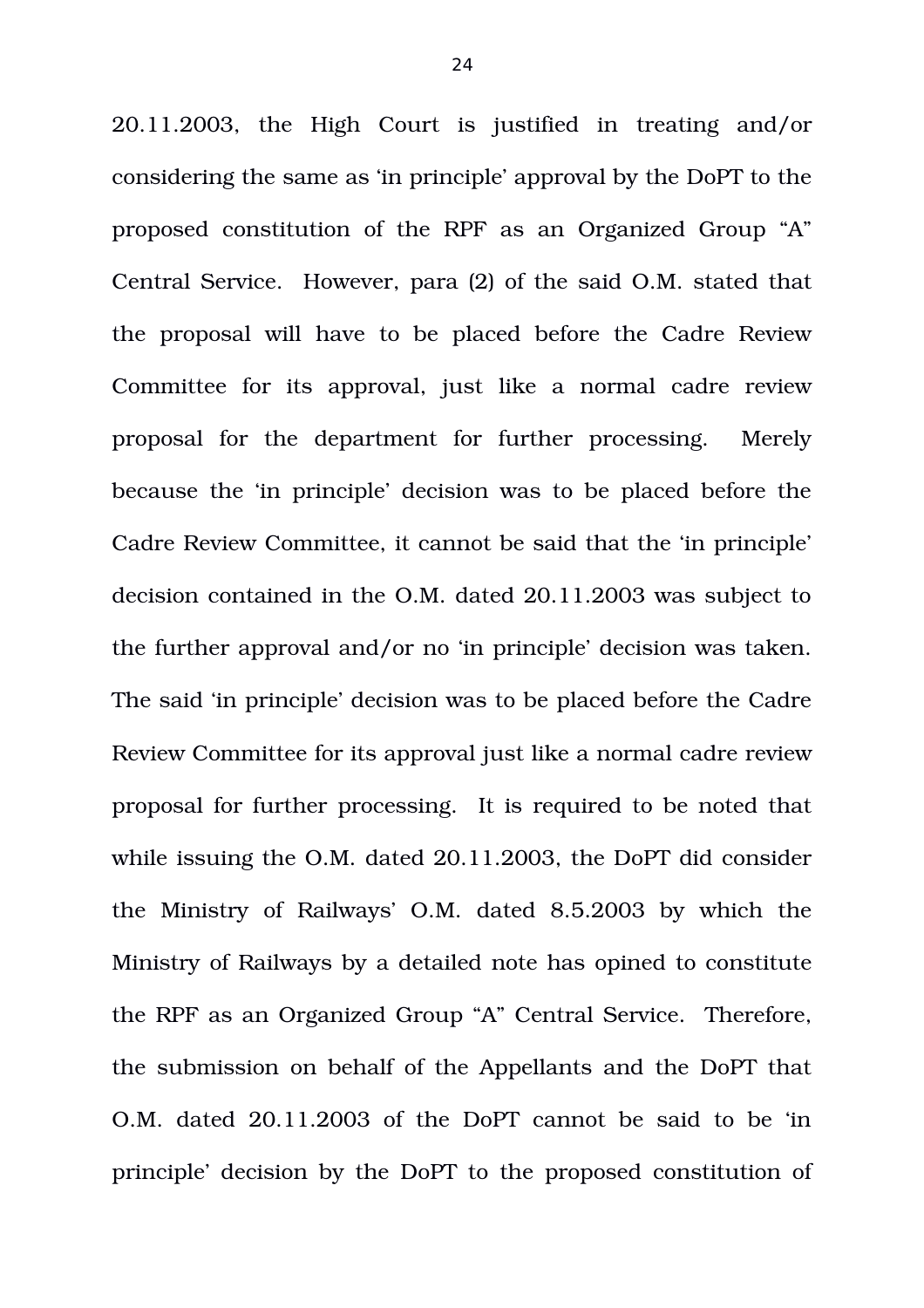the RPF as an Organized Group "A" Central Service, cannot be accepted. At the cost of repetition, it is to be noted that the High Court was made to believe by all, including the Ministry of Railways and DoPT that the O.M. dated 20.11.2003 is the 'in principle' approval by the DoPT to the proposed constitution of the RPF as an Organized Group "A" Central Service.

12. One of the grievances of the Department seems to be, which is the competent authority so far as the RPF is concerned on the issue, namely, whether the Ministry of Railways and/or the Ministry of Home Affairs and/or DoPT. It is required to be noted that, right from the beginning, the Ministry of Railways has opined and proposed and/or considered the RPF as an Organised Group "A" Central Service, which is evident from their correspondences right from 2001 onwards. Even considering the Government of India (Allocation of Business) Rules, the DoPT would have jurisdiction on the general questions relating to recruitment, promotion and seniority pertaining to Central Services, except the Railway Services. The DoPT would have authority on the appointment of non-Indians to civil posts under the Government of India, except the posts under the Department of Railways. It also further provides that the Ministry of Railways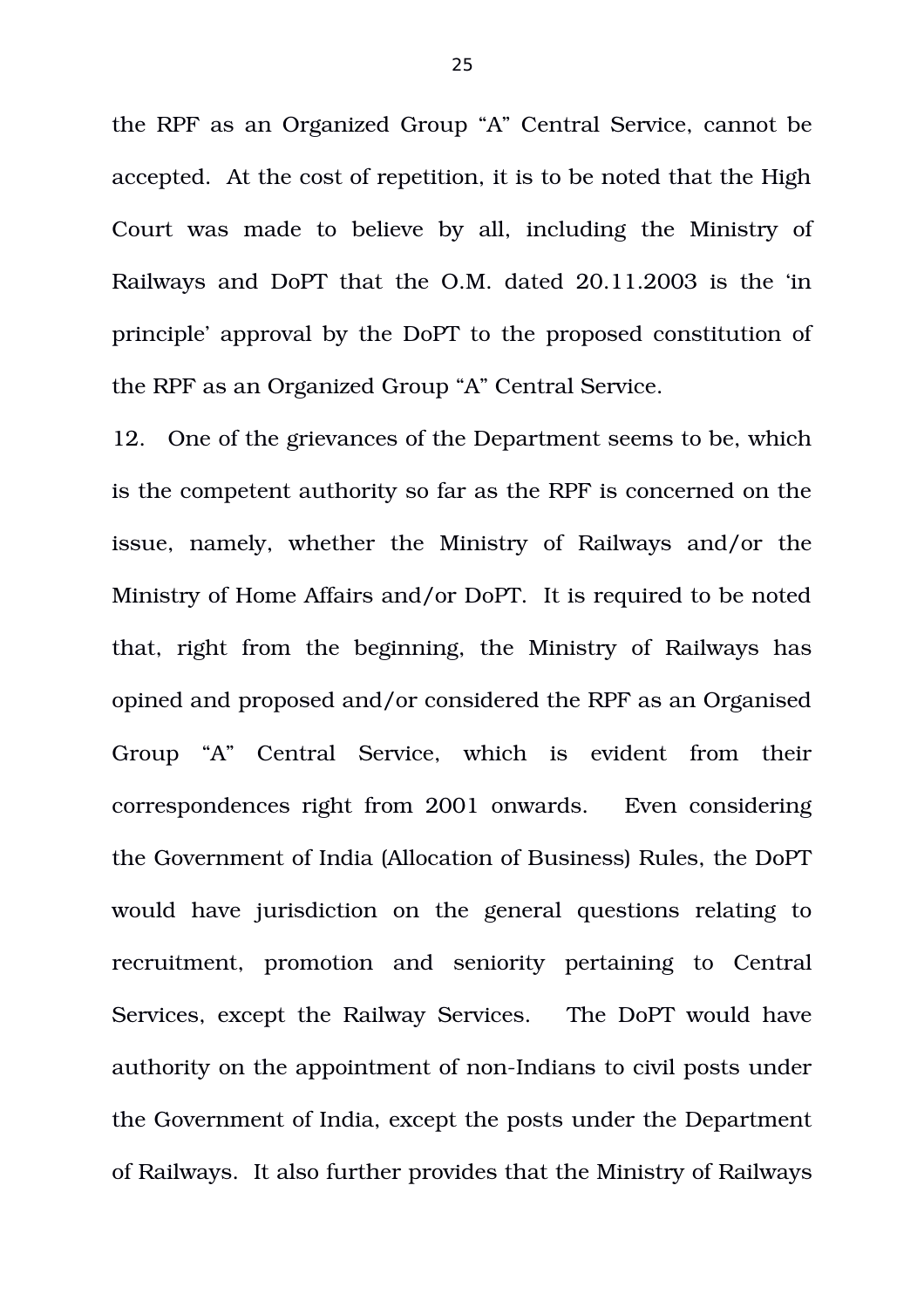has the authority on all matters, including those relating to Railway revenues. Therefore, the DoPT and/or the Ministry of Home Affairs would not have any authority to deal with the subject with respect to services of RPF.

12.1 Another thing which is required to be noted is and it is evident from the correspondences between the Ministry of Railways and DoPT and other authorities that, right from the beginning, as such, the Ministry of Railways opined to constitute the RPF as an Organised Group "A" Central Service.

13. One of the objections against treating/constituting the RPF as an Organised Group "A" Central Services is that one of the attributes, i.e. attribute (iv), namely, all the posts from JTS to SAG level should be filled by promotion, is not satisfied as there is a provision for deputation in Recruitment Rules of the RPF to the posts of DIG and IG. At this stage, it is required to be noted that, except the post of IG (RPF), other posts are to be filled in by promotion or on deputation. Therefore, merely because some posts can be filled in by way of deputation also, and otherwise, if the posts are required to be filled in by promotion also, it cannot be said that Attribute (iv) is not satisfied. However, unfortunately, the posts are filled in by way of deputation only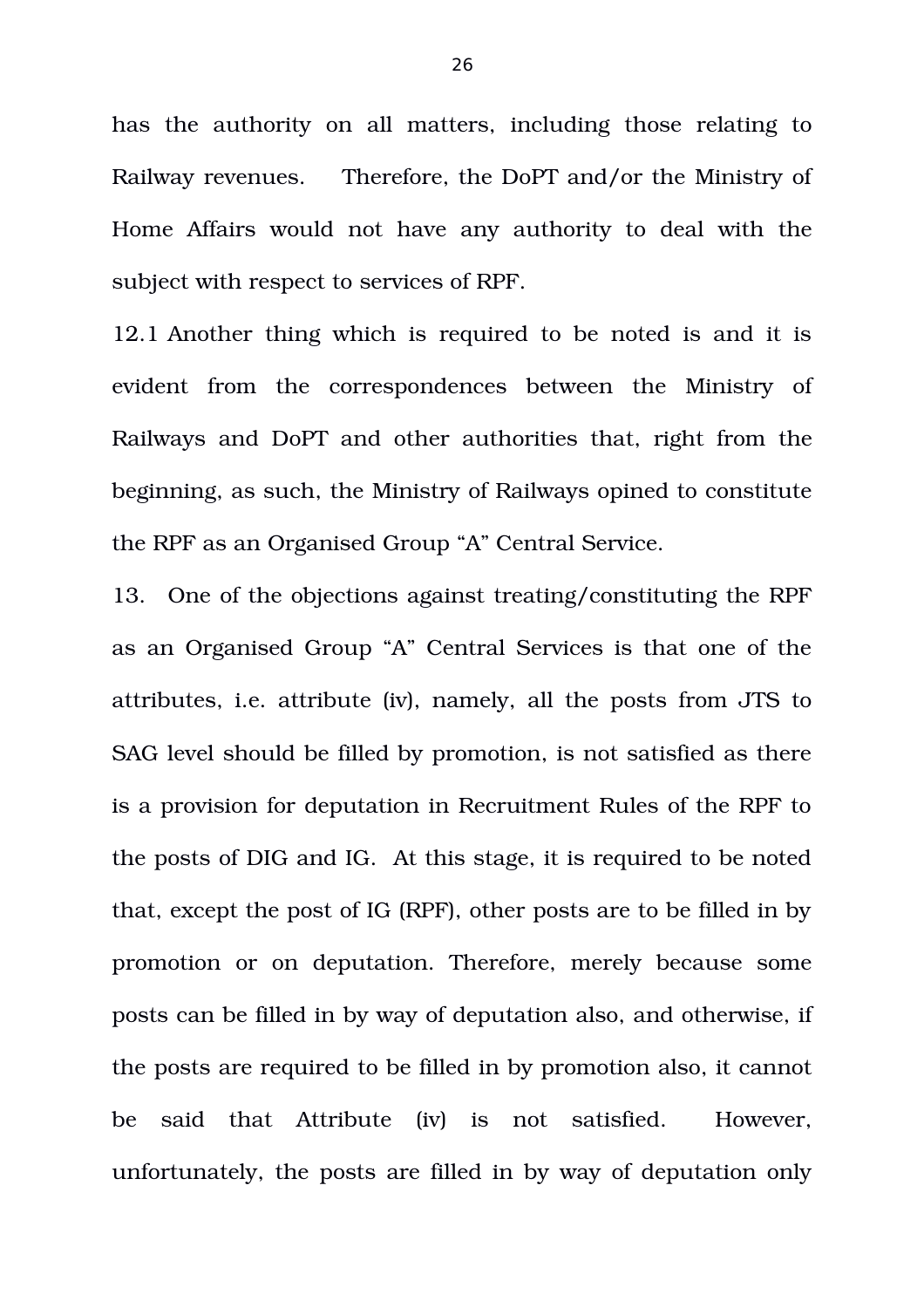resulting a stagnation so far as the officers belonging to RPF are concerned and they are waiting since number of years for their promotion. Neither they are getting promotion nor they are considered as OGAS and, as such, they are denied the benefits.

13.1 At this stage, it is required to be noted that even the Ministry of Railways also prepared the draft Rules in the year 2005 after undertaking the exercise of Grade-wise Cadre Structure.

13.2 Considering the aforesaid submissions and facts and circumstances and the material on record, when the High Court has issued the Mandamus considering and/or treating the O.M. dated 20.11.2003 as 'in principle' decision/approval of the DoPT to constitute the RPF as an Organised Group "A" Central Services and thereby directing the Appellants to take further steps for cadre structure of the RPF and finalize the Service Rules with reference to the RPF being an Organised Group "A" Central Civil Service, it cannot be said that the High Court has committed any error. The RPF is rightly treated and considered as an Organised Group "A" Central Service.

14. In view of the above and for the reasons stated hereinabove, the present Appeal arising out of SLP (C) No. 12393 of 2013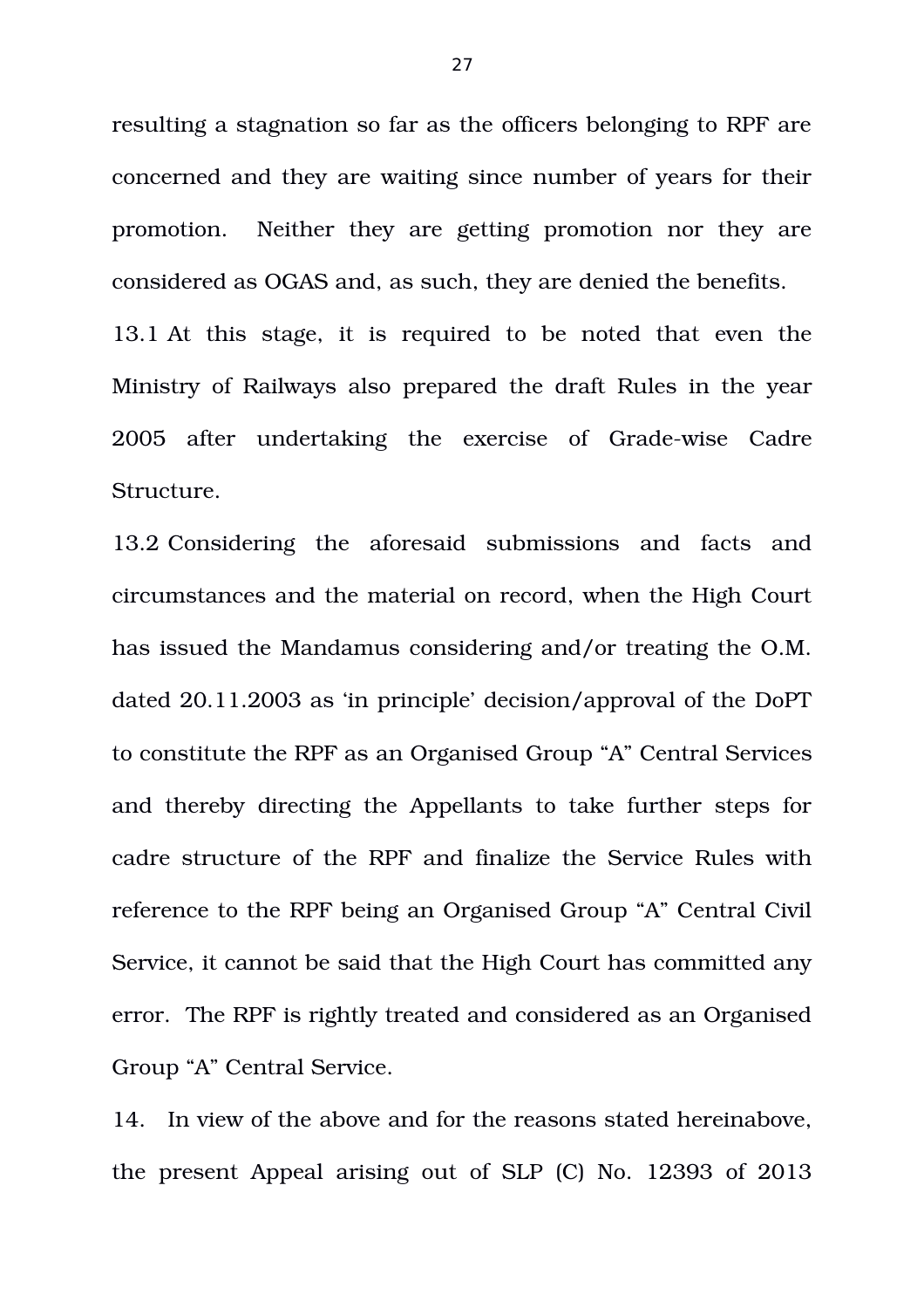deserves to be dismissed and is accordingly dismissed. In the facts and circumstance of the case, there shall be no order as to costs.

# **Civil Appeals @ SLP (Civil) Nos. 3554854 of 2015 & 13937/2016**

15. Feeling aggrieved and dissatisfied by the impugned judgment and order passed by the High Court of Delhi dated 3.9.2015 in Writ Petition (C) No. 153 of 2013 and other allied Writ Petitions and the judgment and order dated 15.12.2015 passed in Writ Petition© No. 3529/2015, by which the High Court has allowed the same preferred by the private Respondents herein and has quashed and set aside the O.M. dated 28.10.2013 and all other letters, whereby the original Writ Petitioners' request for grant of Non-Functional Financial Upgradation (hereinafter referred to as the 'NFFU') was rejected and by which the High Court has also directed the Respondents therein to issue requisite notification granting the benefits of NFFU, as recommended by the  $6<sup>th</sup>$  Central Pay Commission to the original Writ Petitioners, the original Respondents – Union of India and Others have preferred the present Appeals.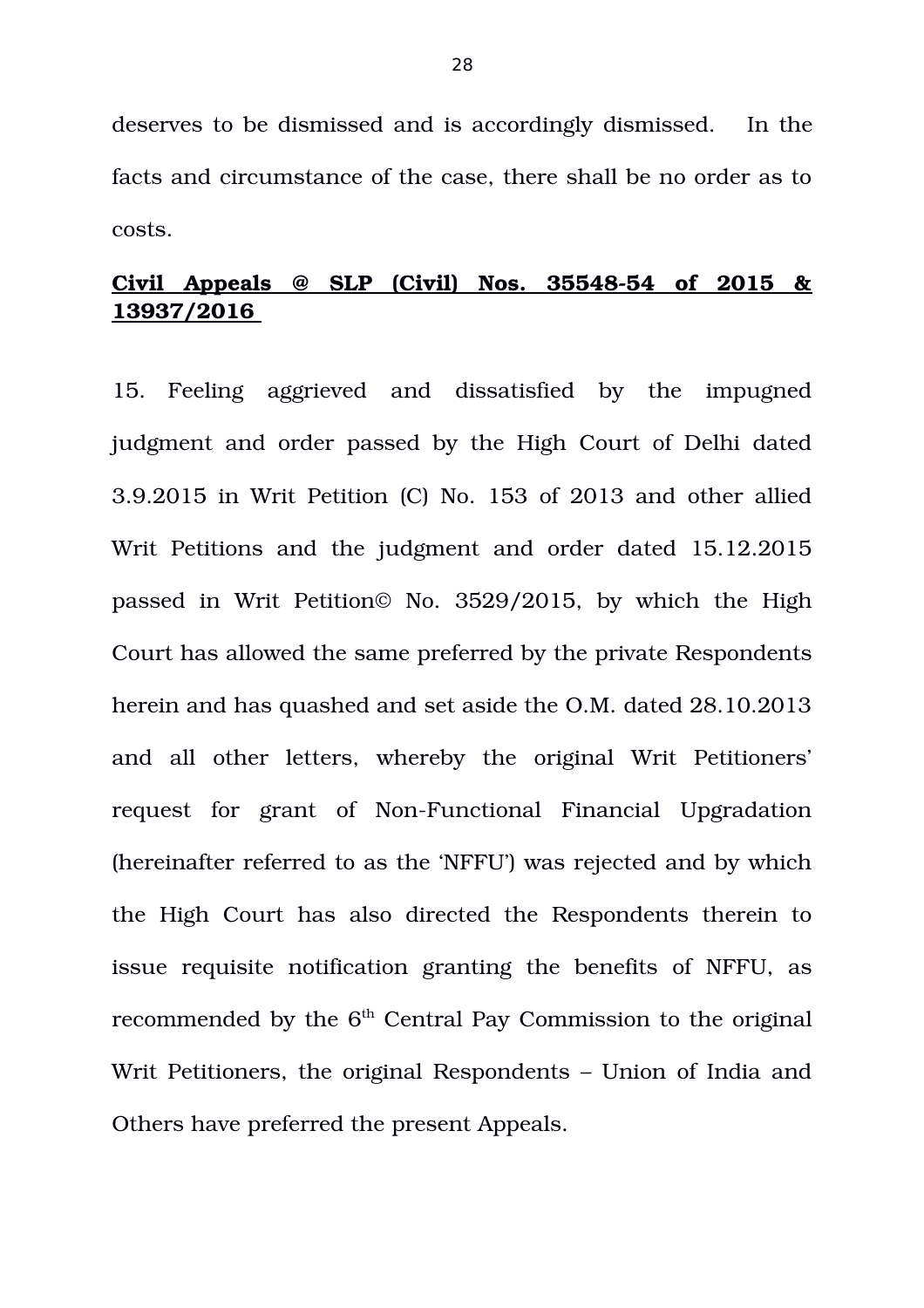16. The facts leading to the present Appeals in nutshell are as under:

That the original Writ Petitioners were serving in the CRPF. All of them were denied the NFFU as applicable to other Group "A" Officers of the Central Government. Therefore, they approached the High Court challenging the decision of the original Respondents – Appellants herein, whereby their request for the grant of NFFU as applicable to other Group "A" Officers of the Central Government, was rejected.

16.1 It appears that during the pendency of proceedings before the High Court, vide an Order dated 26.9.2013, the High Court directed the Appellants herein - original Respondents to reexamine the issue regarding grant of NFFU to Group "A" Officers of the CRPF, BSF and Indo-Tibetan Border Police. However, vide an O.M. dated 28.10.2013 issued by the Ministry of Home Affairs, the issue was decided against the original Writ Petitioners. Therefore, the original Writ Petitioners amended the writ petitions and challenged the subsequent O.M. dated 28.10.2013.

16.2 Before the High Court, the original Writ Petitioners, *inter alia,* prayed for the following reliefs: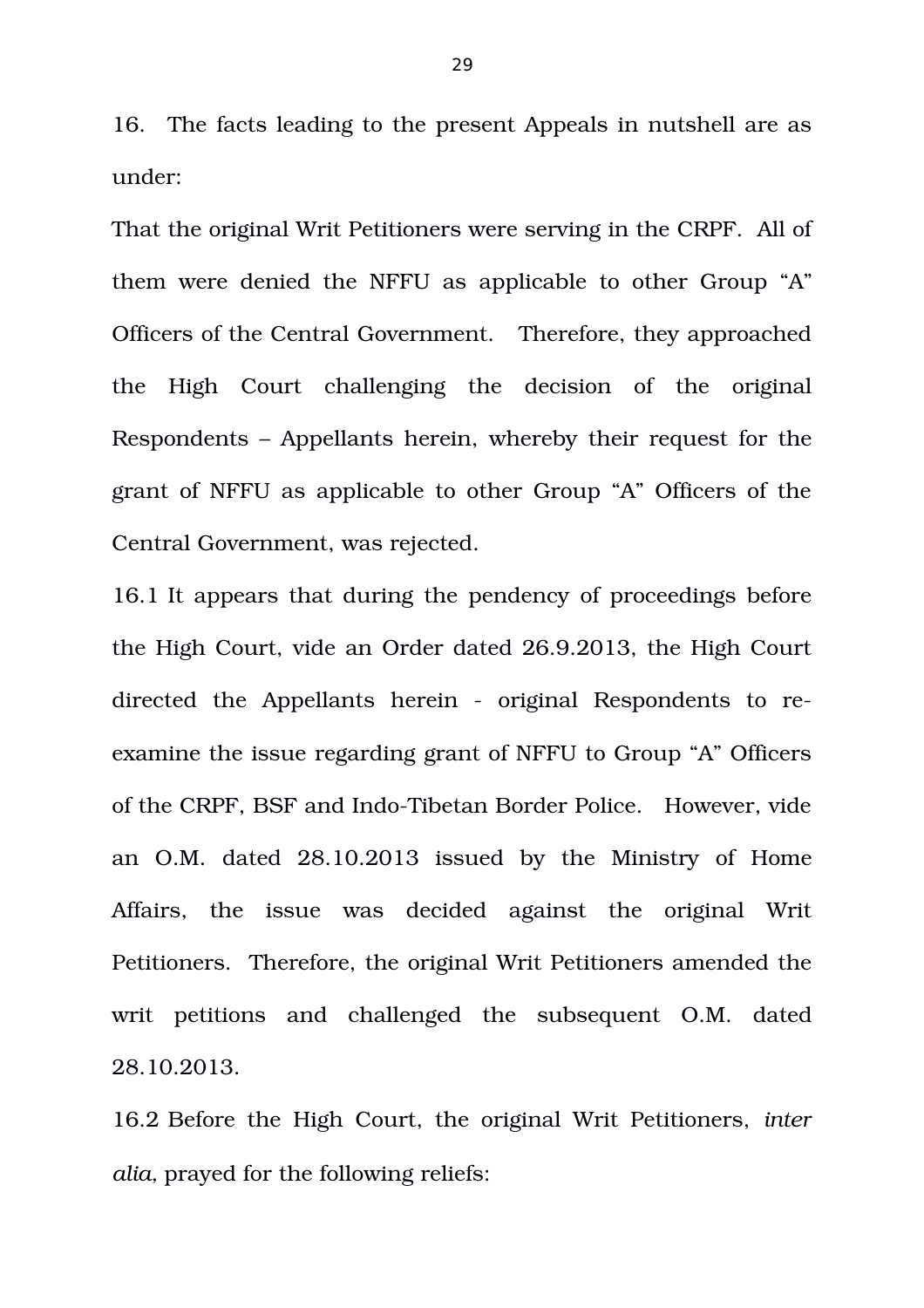- (1) A writ of mandamus to grant them, i.e. Executive Group-A Officers of CAPFs the benefit of NFFU with effect from 1.6.2006, as given to other Officers of Group-A Service under PB-3 and PB-4, as issued vide O.M. dated 24.4.2009.
- (2) That they be formally declared as an Organized Group "A" Service with effect from 1.1.2006 with all consequential benefits.

17. It was the case on behalf of the original Writ Petitioners before the High Court that all the original Writ Petitioners, as such, belong to Central Services Group "A". It was the case on behalf of the original Writ Petitioners before the High Court that, all throughout, right from 1986, CRPF, BSF etc. were declared and considered as Organized Group "A" Services. It was also the case on behalf of the original Writ Petitioners that in the monograph/monographs on "Cadre Management of Group "A" Central Services", the BSF and CRPF are included in the list of Central Services (Group "A"). [1986 Monograph, 1993 Monograph].

17.1 It was also the case on behalf of the original Writ Petitioners that, as such, the word "organized" has no legal status apropos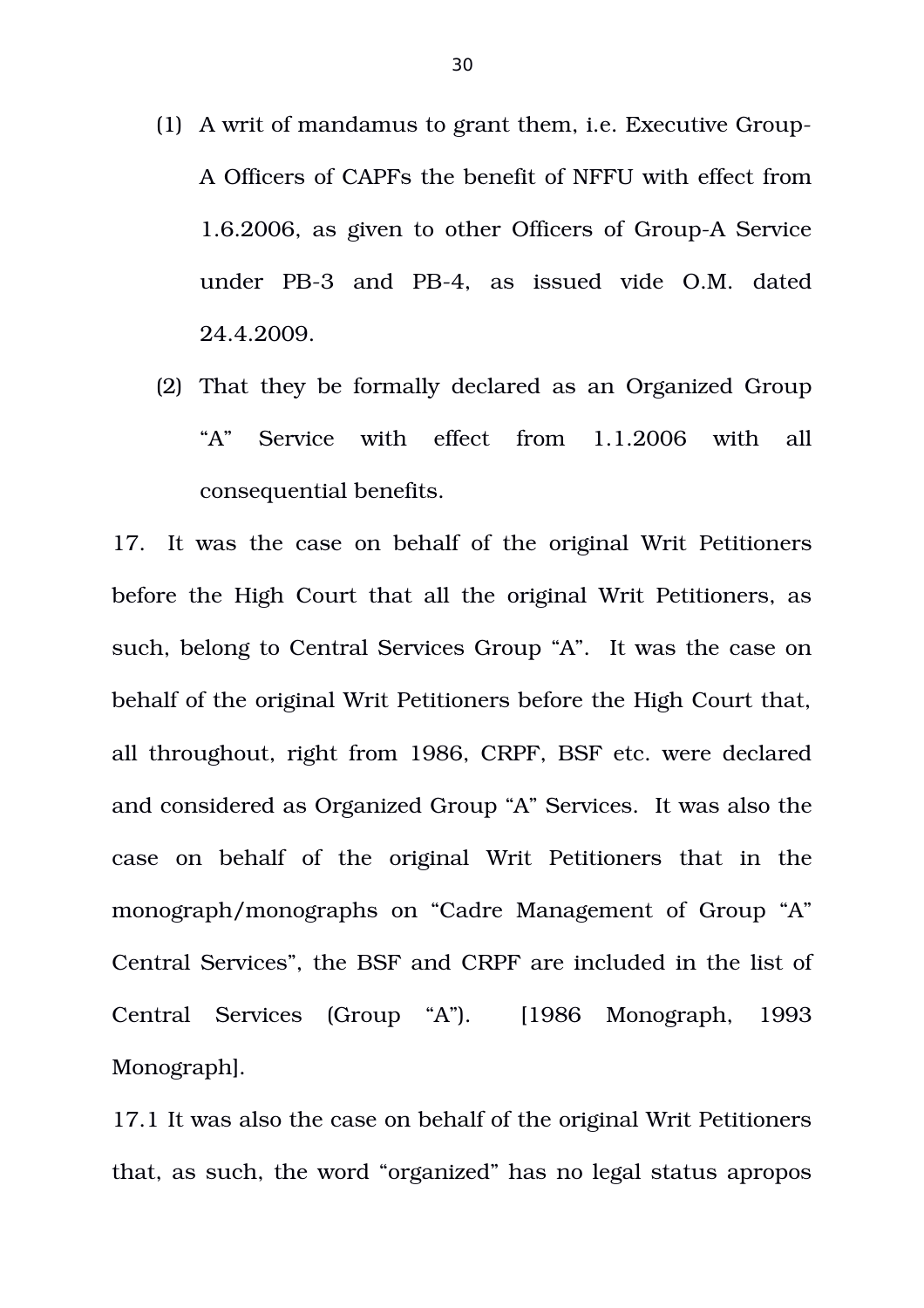identification of Central Group "A" Services and, at best, the word has been introduced by someone over a period of time for administrative convenience which has resulted in confusion. It was submitted that the list in the Monograph includes 58 services which have been categorized as Non-Technical Services. Technical Services, Health Services and other services, i.e., ITBP, CISF, BSF and CRPF at serial nos. 50, 51, 52 and 53 thereof.

17.2 It was also the case on behalf of the original Writ Petitioners that they meet all the attributes of an organized service, including Attribute (iv). It was submitted that insofar as attribute (iv) is concerned, a deputationist can only come against ex-cadre posts, by virtue of their own Cadre Rules, therefore, all the vacancies from JTS to SAG levels are only filled by promotion from the cadre officers. It was further the case on behalf of the original Writ Petitioners that, as such, in order to overcome the stagnation problems, the  $6<sup>th</sup>$  Pay Commission recommended NFFU to all Group "A" Officers in various Organized Group "A" Services. It was submitted that the purpose of granting NFFU was to give relief to Group "A" Officers facing the problem of stagnation as a fall-back option when regular promotions do not come due to various factors. It was submitted that, therefore,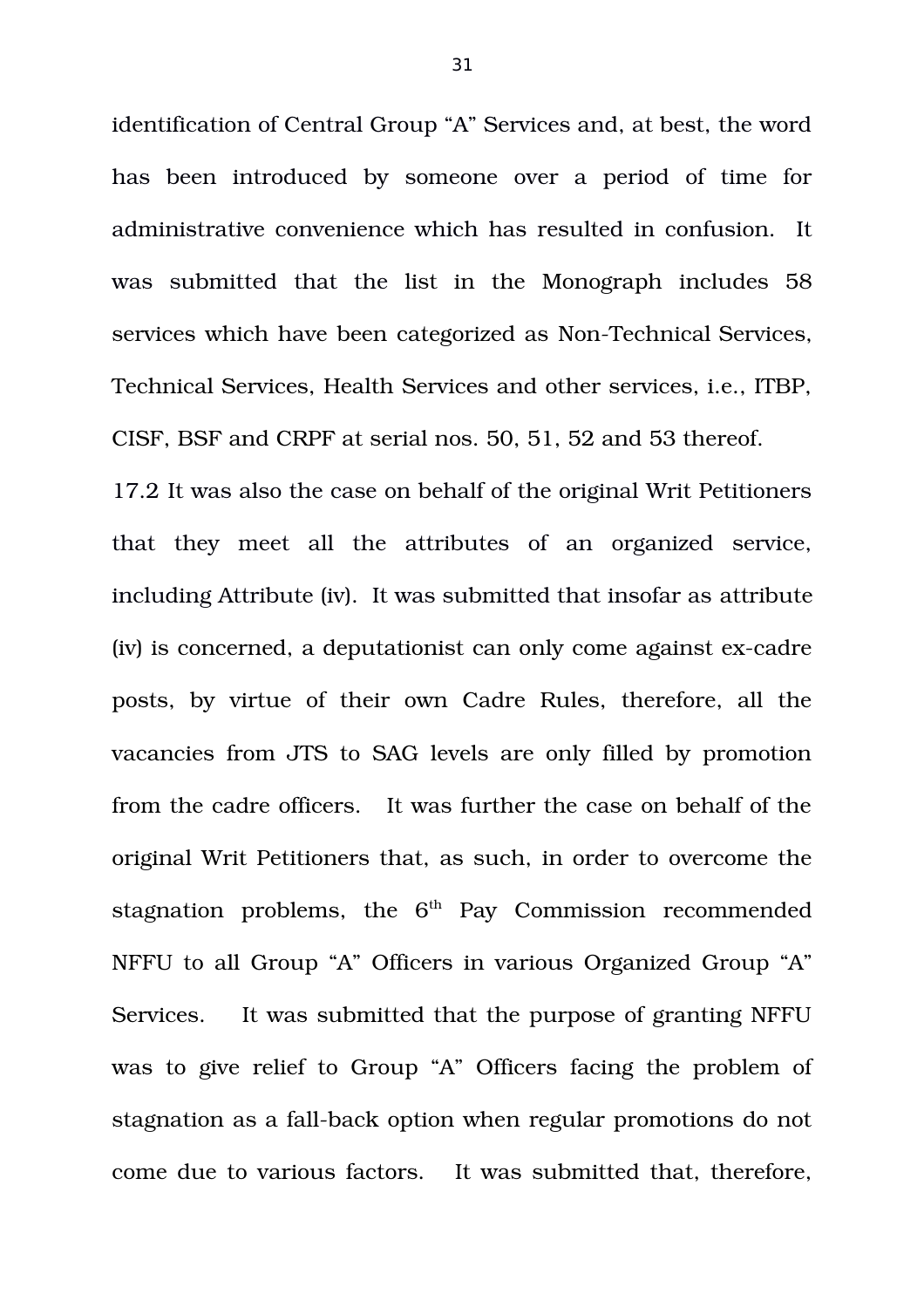the benefit of NFFU is required to be given to organization/cadres facing the problem of acute stagnation. It was submitted that CPMFs are facing had huge problem of stagnation and thus nongrant of NFFU is most arbitrary.

18. All these aforesaid writ petitions were opposed by the Union of India. It was submitted that O.M. dated 28.10.2013 has been issued after careful consideration of the submissions and the case on behalf of the original Writ Petitioners and therefore a conscious decision was taken that the original Writ Petitioners who belong to CRPF cannot be termed as Organized Group "A" Services.

18.1 It was submitted on behalf of the Union of India that six attributes are to be fulfilled before the CRPF and BSF are considered as Organized Group "A" Services. It was submitted that, as such, though the original Writ Petitioners – personnel of CRPF are meeting all first three attributes, however, they do not meet with the  $4<sup>th</sup>$  and  $6<sup>th</sup>$  attributes. It was submitted that even if the six attributes are met, it has to meet certain other criteria, for which reliance placed was the O.M. dated 19/20.11.2009. 18.2 That, thereafter, the High Court having considered the submissions made on behalf of both the parties and considering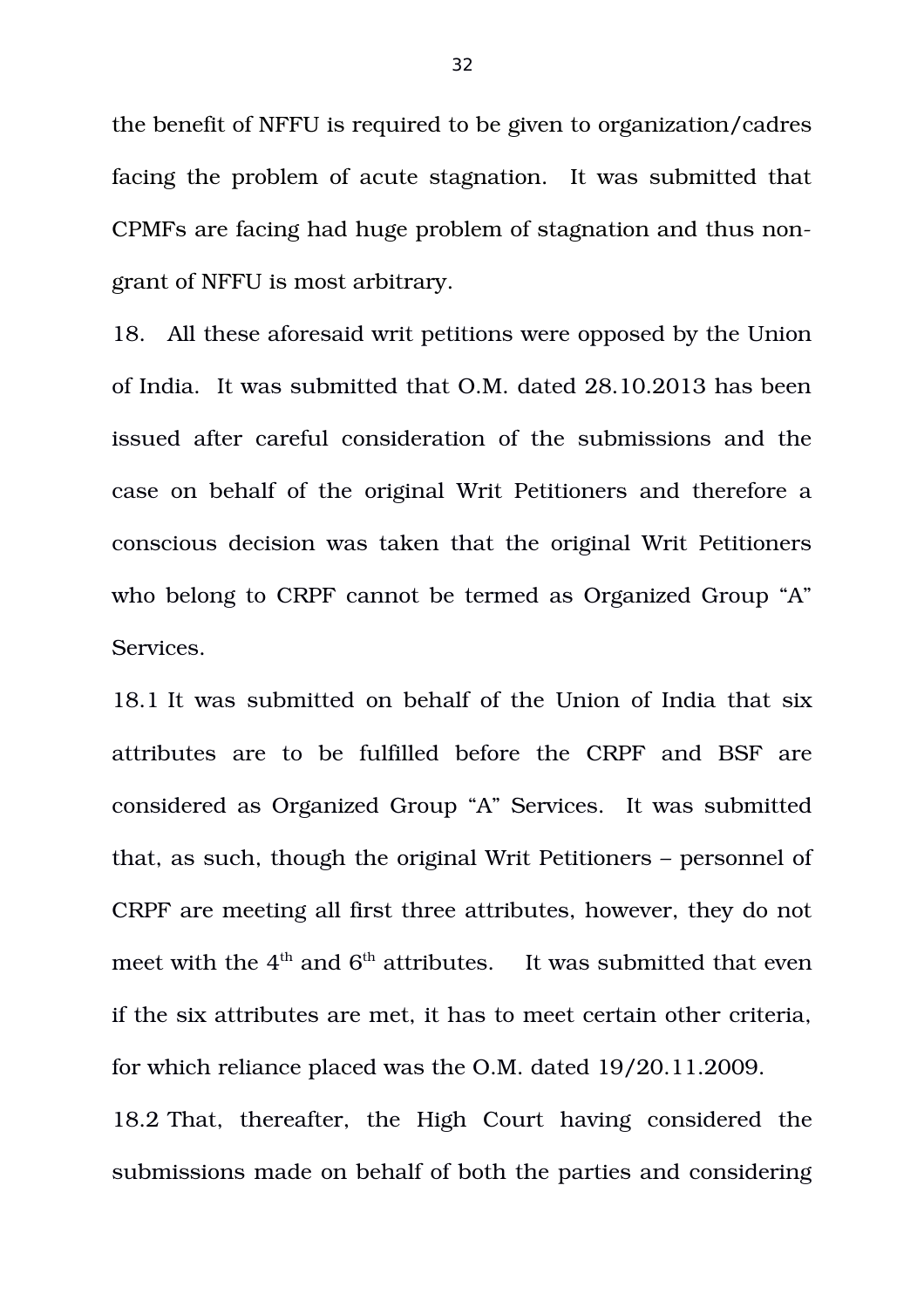the material on record, more particularly, the monographs published by the DoPT from time to time, came to the conclusion that the CPMFs have been shown as a part of the Central Group "A" Services and that they meet the condition of being organized. The High Court opined that the Government had itself admitted way back that BSF and CRPF are organized services and have, in fact, used them as examples of Organized Services. On considering 1986, 1993 and 2010 Monographs, the High Court observed that CMPFs has been shown as part of Group "A" Central Civil Services. Having observed and coming to the above findings, the High Court by the impugned judgment and order has quashed and set aside the O.M. dated 28.10.2013 and other allied letters, whereby the original Writ Petitioners request for grant of NFFU was rejected and consequently directed the Appellants – original Respondents to issue requisite notification granting the benefit of NFFU to the original Writ Petitioners as recommended by the 6<sup>th</sup> Central Pay Commission.

18.3 Feeling aggrieved and dissatisfied by the impugned judgments and orders, the Union of India and others have preferred the present Appeals.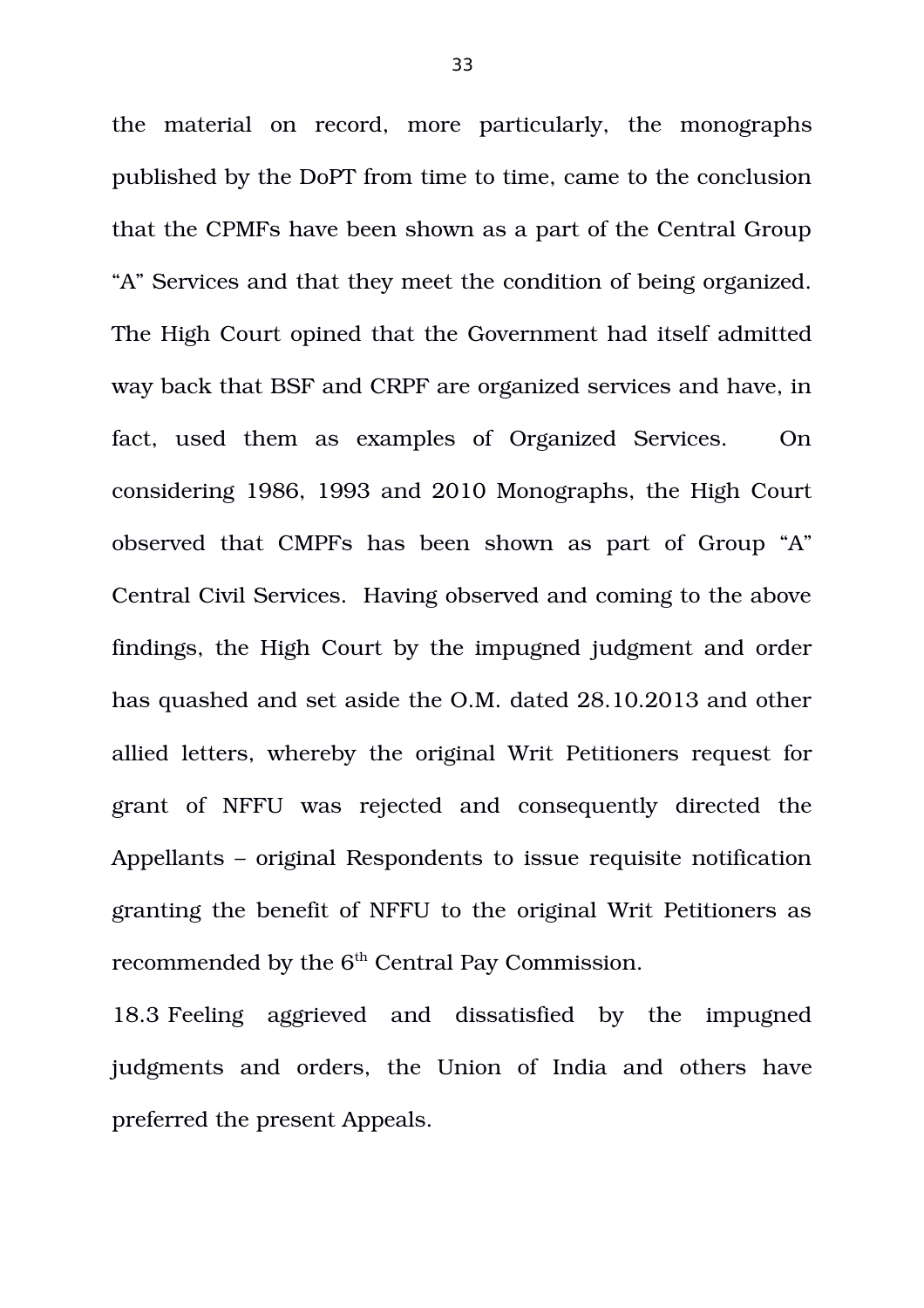19. Shri Lekhi, learned ASG has vehemently submitted that, by passing the impugned judgments and orders, the High Court has materially erred in holding that the CMPFs were consciously constituted as OGAS and thereby has materially erred in directing the issuance of notification to grant benefit of NFFU to CRPF.

19.1 It is submitted by the learned ASG that, before any services can be included in OGAS, six attributes are required to be fulfilled, as has been noted in the Monograph of 1993, as well as in the O.M. dated 19/20.11.2009. He submitted that, in the present case, the CRPF does not fulfil the  $4<sup>th</sup>$  attribute, namely, all the vacancies above JTS and up to SAG levels are filled up by promotion from the next lower grade. It is further submitted that, even in the O.M. dated 19/20.11.2009, in paragraph 2, it has been specifically provided that even if the services/cadres fulfil the above criteria – six attributes, automatically they cannot be conferred the status of OGAS. It is submitted that it further provides that an Organized Group "A" Service is one which is constituted consciously, as such, by the Cadre Controlling Authorities and such a service shall be constituted only through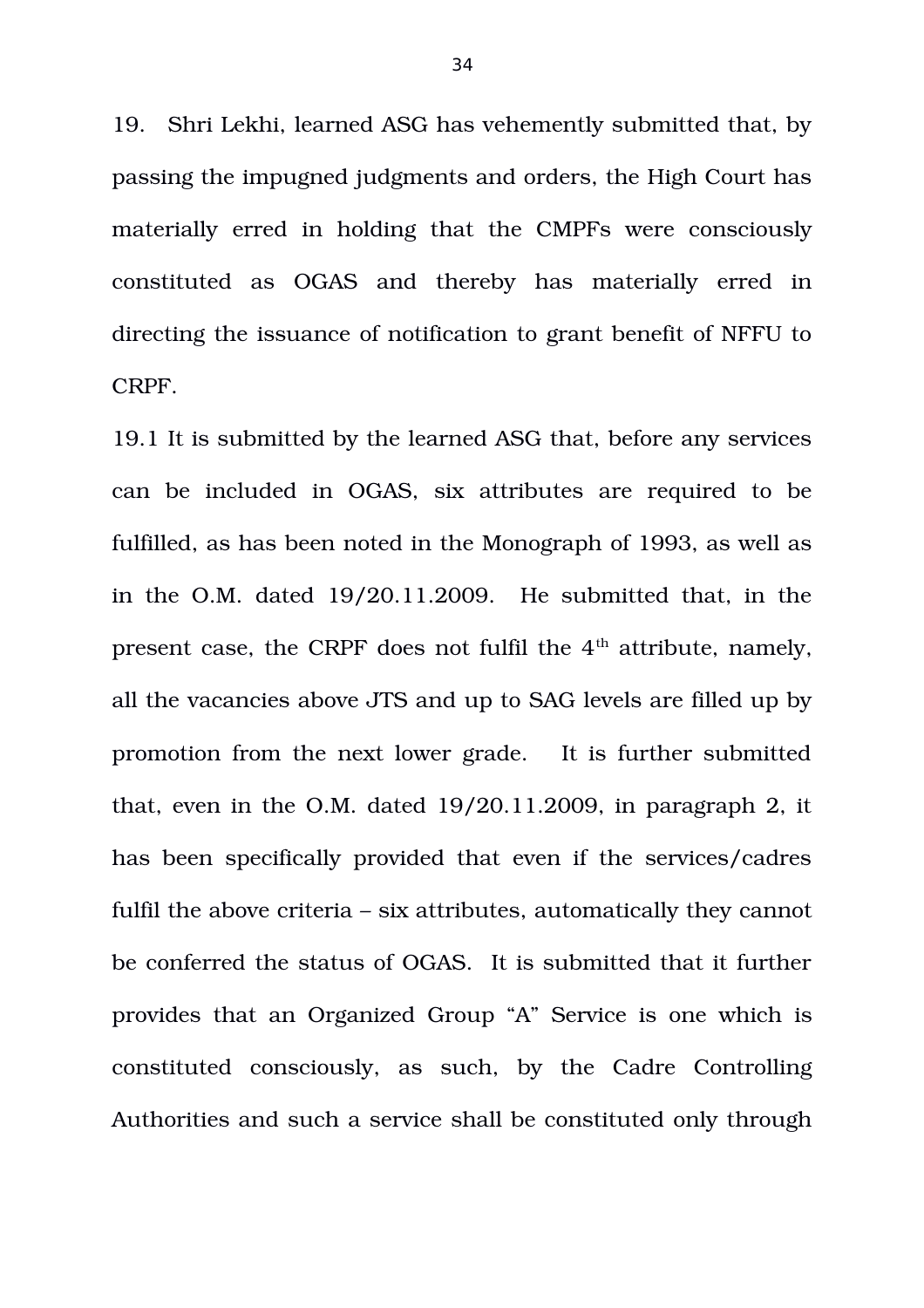the established procedures. It is submitted that, therefore, 6 attributes are "basic attributes" which need to be fulfilled.

19.2 It is further submitted by Shri Lekhi, learned ASG that even as per the Recruitment Rules, namely the IPS (Cadre) Rules, 1954, the vacancies above JTS up to SAG level are not wholly filled up by promotion from the next lower grade, but by deputation of IPS Officers. It is submitted that there is no challenge to the relevant Rules. It is submitted that, therefore, attribute no. 4 has not all been satisfied.

19.3 It is further submitted by the learned ASG that, as such, NFFU was granted only to OGAS pursuant to the recommendation of  $6<sup>th</sup>$  CPC. It is submitted that the Commission specifically recommended against the constitution of CAPFs as OGAS as they do not specifically fulfil the requirement that all posts from JTS to SAG level should be filled by promotion. It is submitted that a conscious decision has been taken not to grant NFFU to the CRPF as the CRPF/CAPF cannot be treated as OGAS.

19.4 It is further submitted by the learned ASG that, even otherwise, the High Court has erred in interfering with the conscious decision contained in the O.M. dated 28.10.2013, that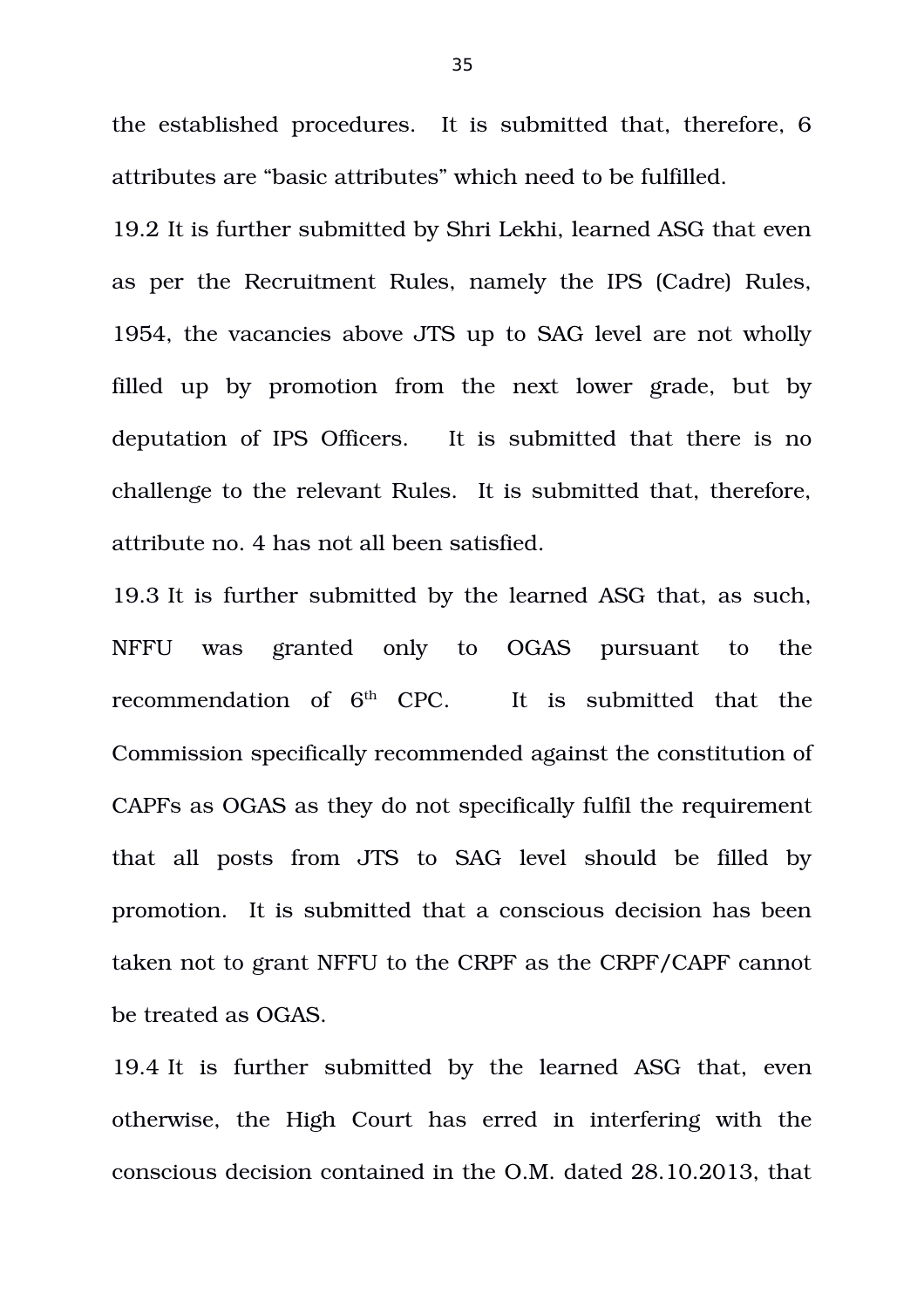too, in exercise of the powers under Article 226 of the Constitution of India. It is submitted that, after careful consideration and considering the pros and cons of the matter, a conscious decision was taken contained in O.M. 23.10.2013. He submitted that, therefore, the impugned orders of the High Court are completely unwarranted in law as it is a settled principle that the proceedings in judicial review deal not with merits of decision making, but with the method by which the decision is taken. It is submitted that there was no warrant for the High Court while exercising jurisdiction in Judicial Review to substitute its view with the discretion exercised by an expert authority which was hearing the parties concerned.

20. Making the above submissions, it is prayed to allow the present Appeals and quash and set aside impugned judgments and orders passed by the High Court.

21. Present Appeals are vehemently opposed by the learned counsel appearing on behalf of the original Writ Petitioners.

21.1.It is vehemently submitted by the learned counsel appearing on behalf of the Respondents – original Writ Petitioners that the impugned judgments and orders passed by the High Court do not call for any interference by this Court, as the High Court has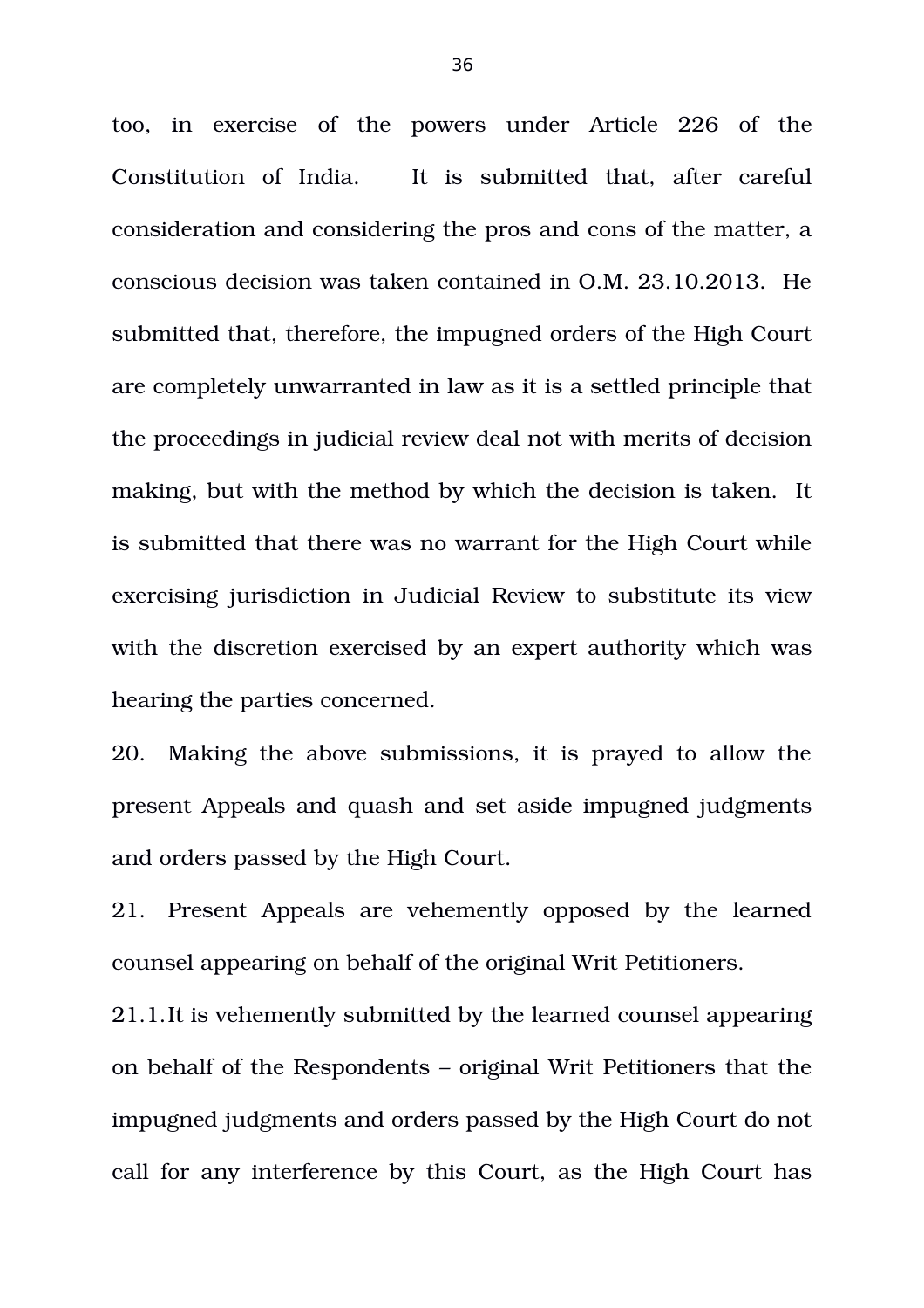passed the impugned judgments and orders considering the relevant material on record and considering the fact that, right from 1986, the CRPF etc. are treated and considered as Group "A" Organized Services.

21.2 It is submitted on behalf of the original Writ Petitioners that, as such, right from the beginning of Civil Service System in India, the services fulfilling the essential requirements were recognized and treated as Organized Services. It is submitted that, as such, there are no statutory provisions for formally declaring Group "A Service to be an Organized Service. He submitted that, even as per the record of DoPT, it is admittedly prepared after observing due formalities, the Central Para-Military Forces formally stand to be the Organized Services since 1986. It is submitted that the isolated posts are those posts which do not have proper gradation, hierarchy, recruitment plan, recruitment rules etc. and, on the contrary, the Organized Services are those services which have proper recruitment plan, quota fixed direct entry, quota fixed for promotion and deputation etc., which fact is evident from the Cadre Management Monograph issued by the DoPT in 1986. It is vehemently submitted that, in the list given in the Monograph, the names of BSF and CRPF can be seen. It is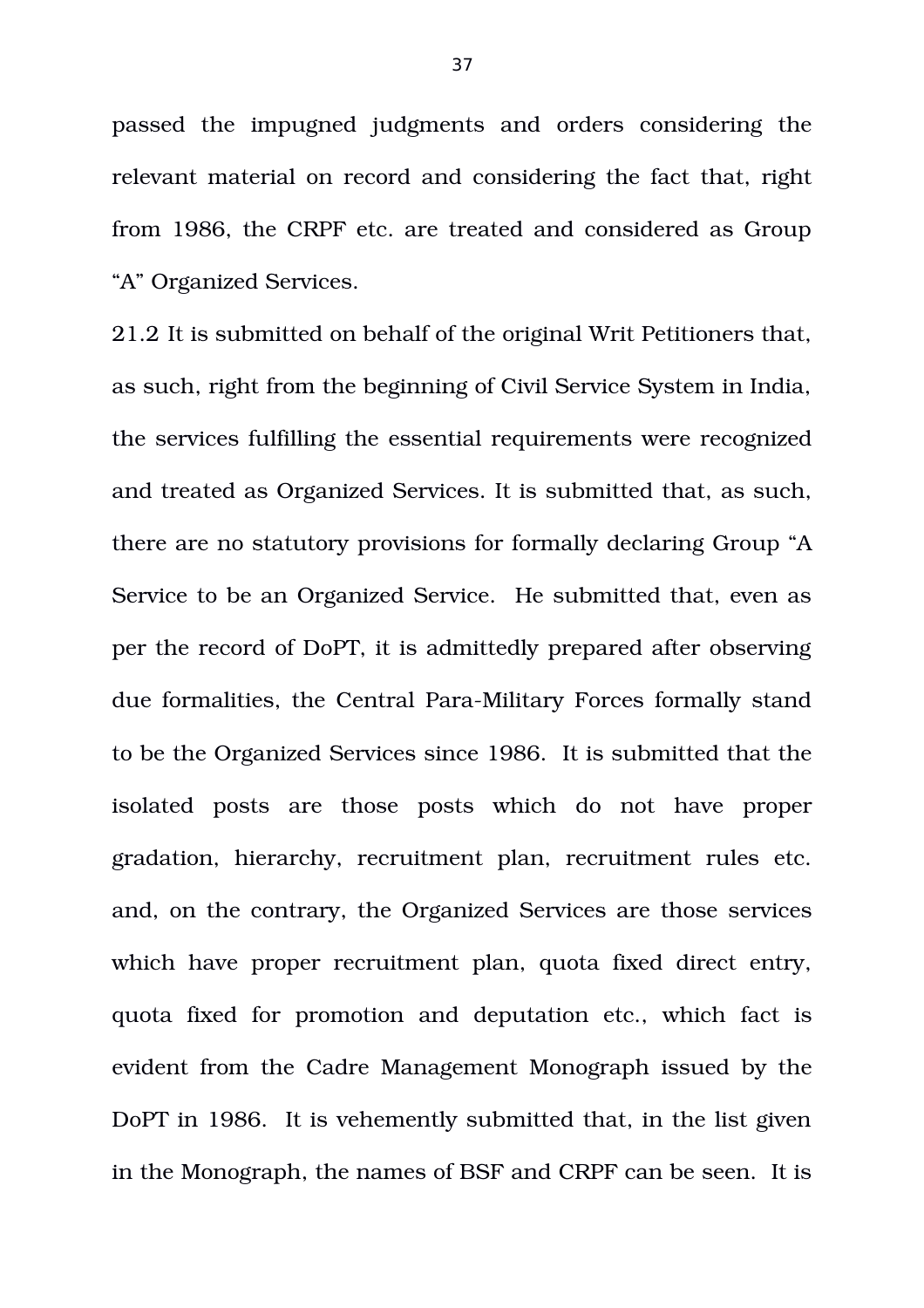submitted that it was only in the O.M. dated 20.11.2009, a doubt has been created solely on the ground that one of the attributes out of six attributes has not been fulfilled. It is submitted that O.M. dated 20.11.2009 specifying the six attributes cannot apply to these Forces as they have been treated and declared as Organized Services by the DoPT time and again through their own monographs and various other correspondence. It is submitted that, as such, the BSF, CRPF and ITBP were brought into the category of regularly constituted Organized Services on fulfilling the essential requirements of an Organized Service and the same is also referred to in the Note of DoE dated 21.10.1986. 21.3 It is further submitted that, in fact, the DoPT, while issuing the O.M. dated 20.11.2009 had by laying down the six attributes, clearly stated that the existing OGAS who have evolved over a period of time may have minor deviations owing to their functional requirements and, therefore, clarified that such services already declared need not be reviewed. It is further submitted that, as such, the attributes mentioned in O.M. dated 20.11.2009 are only basic requirements and not pre-conditions for service to be called an Organized Service.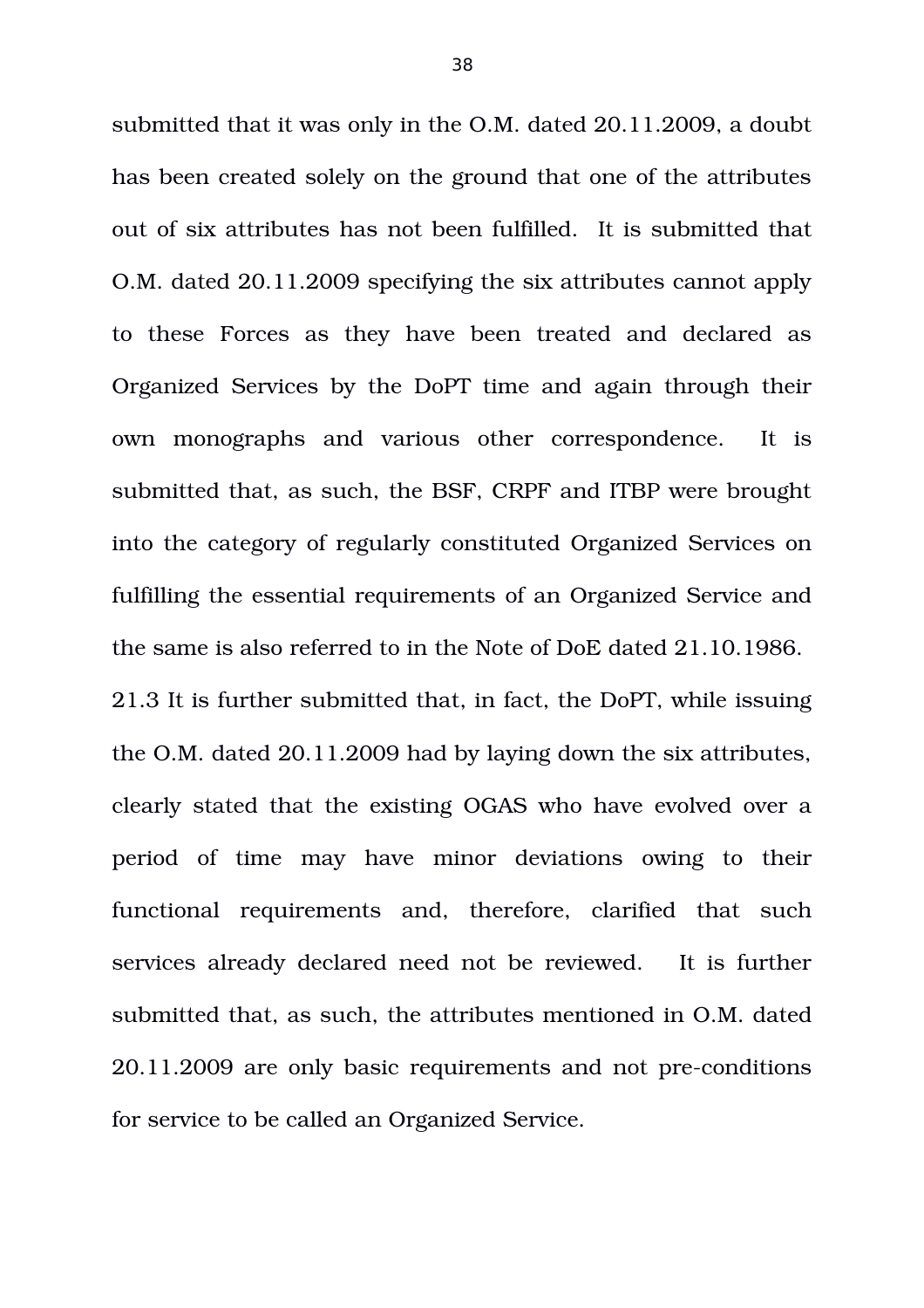21.4 Learned counsel appearing on behalf of the original Writ Petitioners has brought the attention of this Court to the Monographs of 1986 and 1993 from the Cadre Management of Group "A" Central Services and has vehemently submitted that the cadre reviews were done only after in-depth research work by study teams and are based on recommendations of Administrative Reforms Commission. It is submitted that, in the aforesaid monographs, CRPF, BSF etc. are held to be and considered as an Organized Group "A" Services. It is submitted that, therefore, thereafter it is not open for the DoPT and/or others not to treat the CRPF as a Central Service Group "A" and thereby to deny the NFFU.

21.5 It is further submitted on behalf of the original Writ Petitioners that, even otherwise, there is a clear hierarchy of posts in the three Forces which have sufficient cadre strength with promotional avenues and, therefore, they meet all the necessary requisites of an Organized Service, including the 4<sup>th</sup> attribute by filling all vacancies in Senior Administrative Grade (SAG) post on which they have right to hold.

21.6 It is further submitted on behalf of the original Writ Petitioners that even Non-functional Selection Grade was granted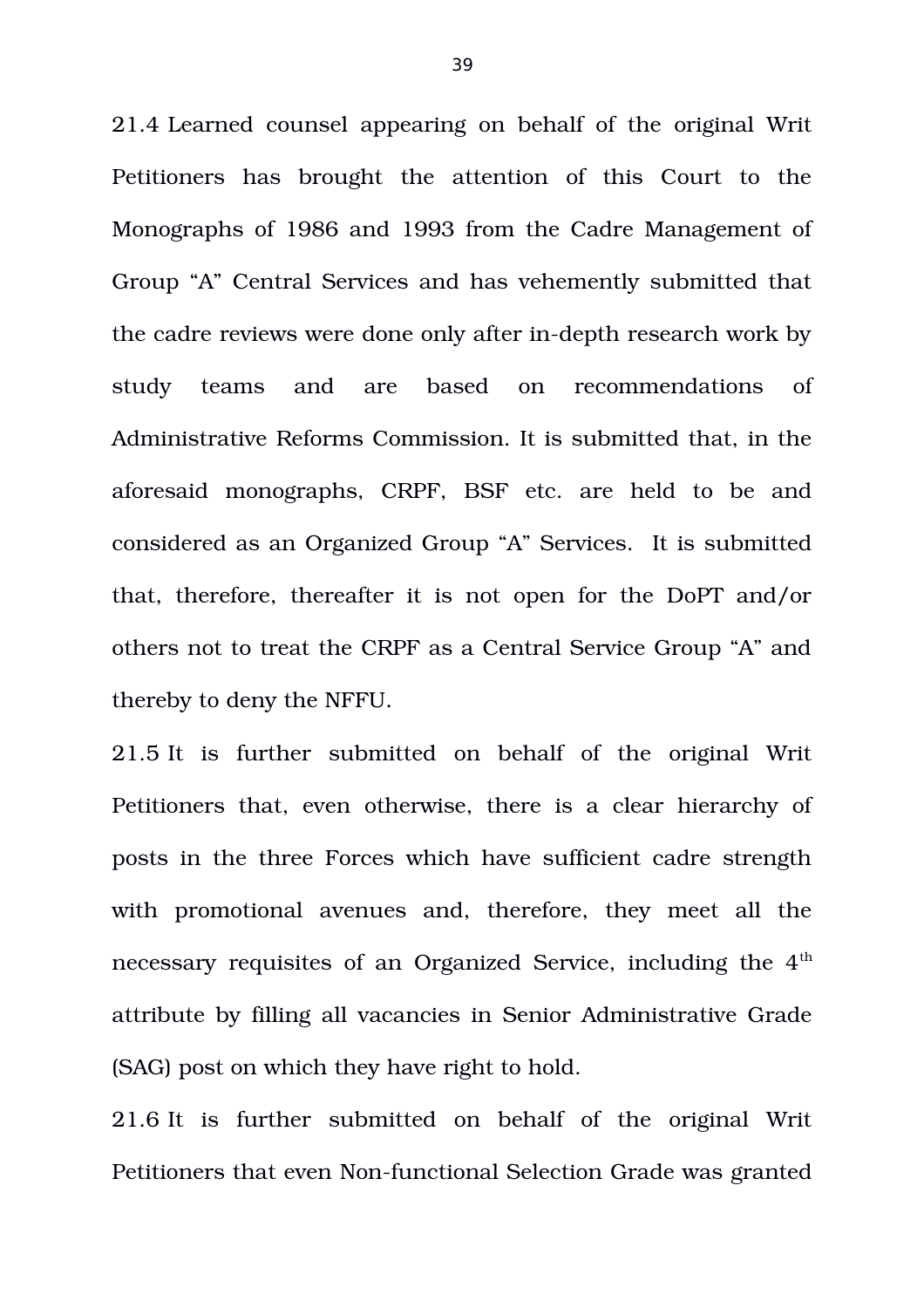to all CAPFs and, as per the DoPT own admission, Non-functional Selection Grade is granted only to Organized Group "A" Services.

21.7 It is further submitted on behalf of the original Writ Petitioners that even after issuance of the O.M. dated 20.11.2009, the Monograph published in the year 2010, while referring to the consolidated guidelines dated 14.12.2010, makes specific reference to the list of existing Central Group "A" Services annexed to the O.M. It is submitted that in the said list, ITBP, BSF and CRPF appear at Sl. Nos. 50, 52 and 53 respectively.

21.8 It is further submitted on behalf of the original Writ Petitioners that, as such, the plea of the Appellants that the Respondents do not fulfil attribute (iv) overlooks the fact that attribute (iv) refers to filling of vacancies and not posts. It is submitted that, in fact, there are large stagnations in CPMF cadres at the level of posts wherever deputation quota for IPS Officers has been fixed. It is submitted that, on one hand, they fix the quota for IPS Officers at SAG Level and then claim that vacancies are not being filled by cadre officers. It is submitted that, in all the three Forces, number of Officers in Group "A" Services are available and, in fact, eligible for promotion at various levels, but they are in fact stagnating for a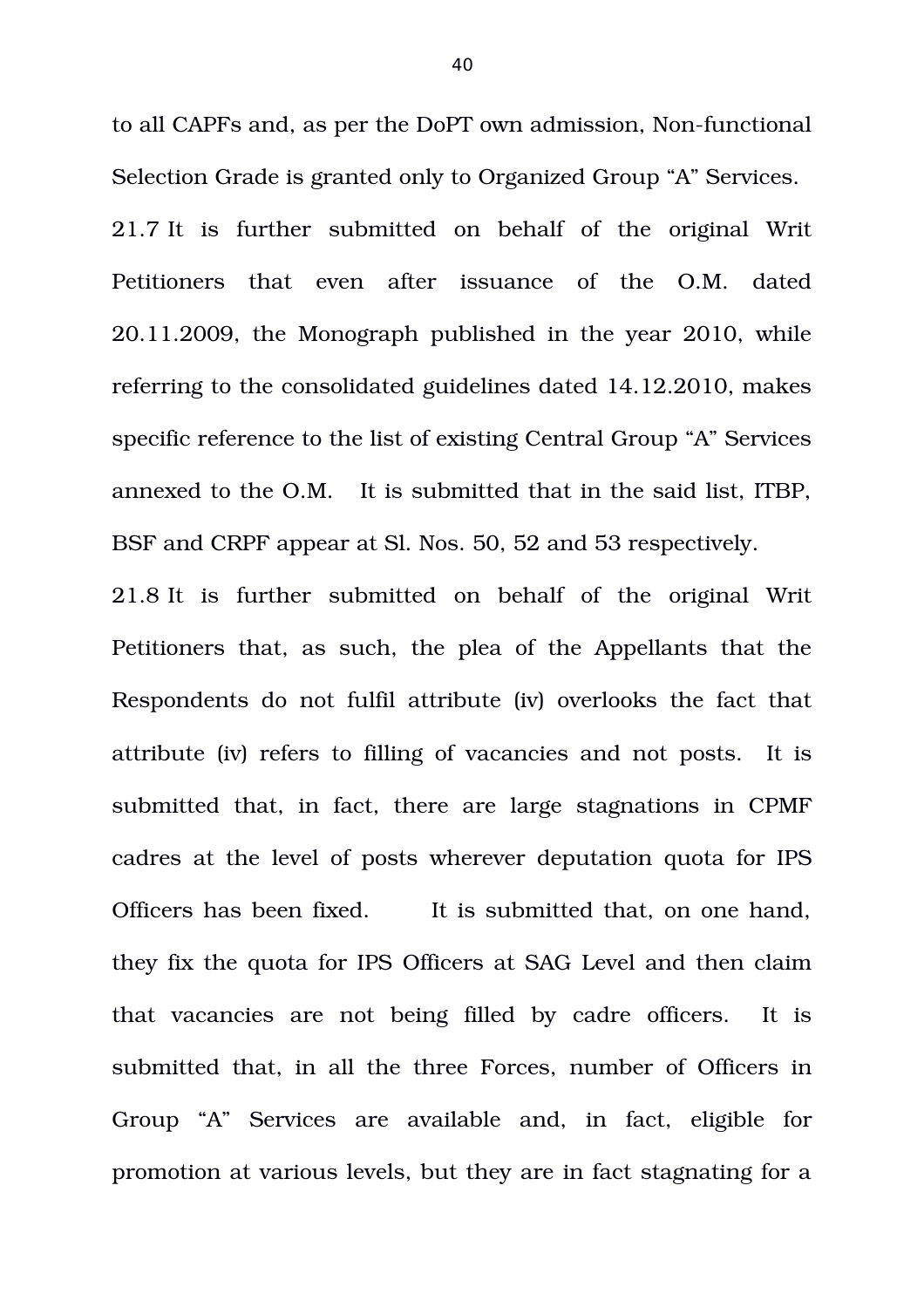prolonged period even after meeting the requisites of the Promotion Rules. It is submitted that, in fact, noting of the Government in one of their files, bearing No. P-I-1/2012 Pers-DA-Pa notices that fact that non-fulfilling the attribute (iv) cannot be attributed to the CAPFs and it is not as if the Force is short of officers to fill up the vacancies upto the IG rank. It is submitted that, in fact, the note also records that the cadre officer should not be in dis-advantageous position in terms of delay in promotional avenues.

21.9 It is further submitted on behalf of the original Writ Petitioners that, as such, pursuant to the recommendations of the  $4<sup>th</sup>$  Pay Commission, DoPT has introduced financial benefit called Non-functional Selection Grade way back in 1990. It is submitted that perusal of the list of services upon whom the said benefit was applicable would show that the names of CRPF, BSF and ITBP are mentioned therein. It is submitted that CAPFs were granted the benefit which is only granted to the Organized Group "A" Services and, therefore, it clearly proves that CPMFs were treated as Organized Group "A" Services.

21.10 It is further submitted on behalf of the original Writ Petitioners that the  $6<sup>th</sup>$  Central Pay Commission is only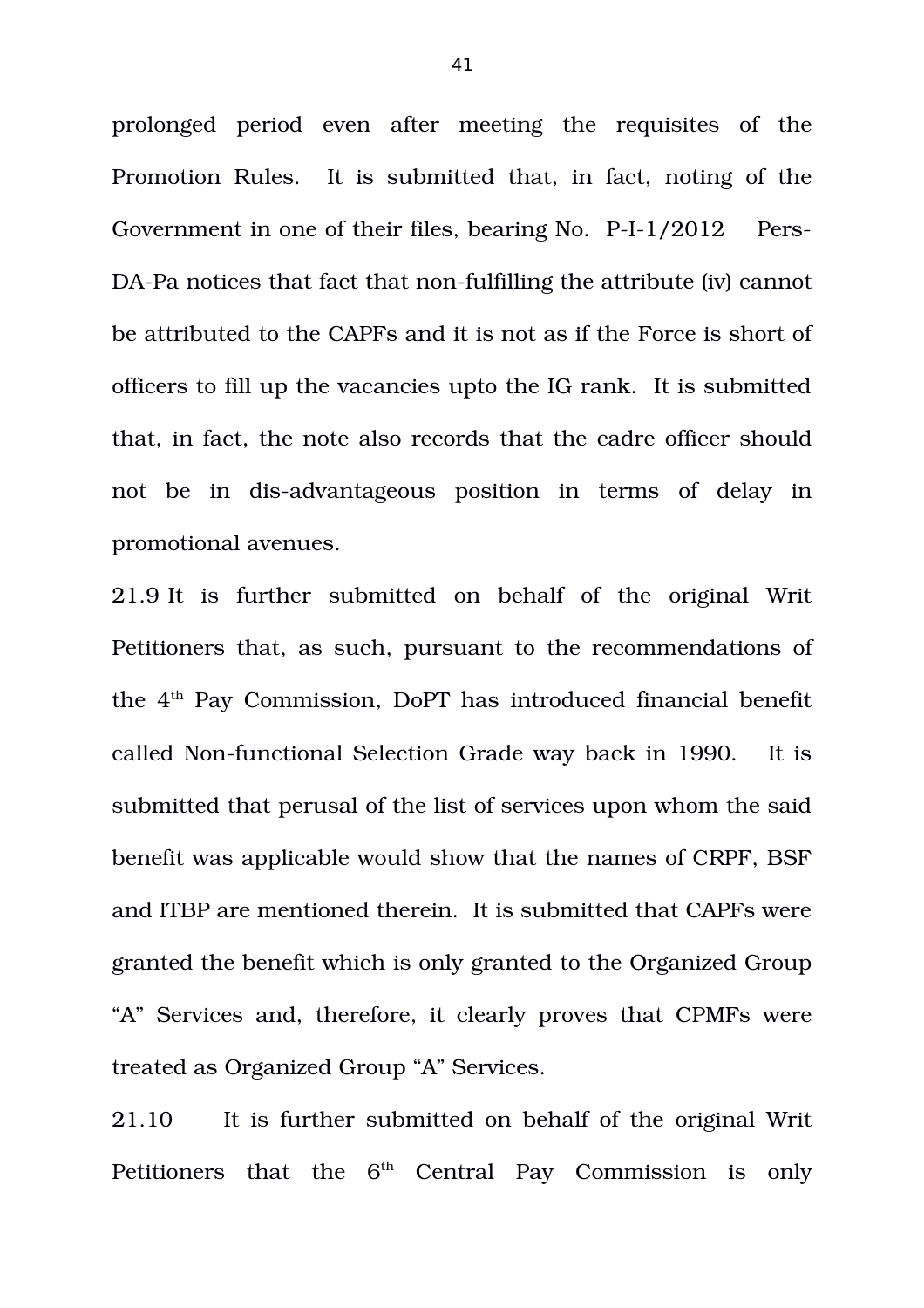recommendatory and it does not grant an organization the status of an organized or non-organized upon various services. It is submitted that it is the DoPT, which is a nodal agency to declare the services under a particular group. It is submitted that, as such, the DoPT in its various monographs has referred to the procedures for conducting cadre review and to show that the Cadre Review Exercise is done of a regularly constituted Service (Organized Services). It is further submitted that, as per the DOPT Monographs, the Cadre Review Exercise is done only for the Organized Group "A" Services and a list of services whose cadre was reviewed by DoPT was also attached with the said Monographs, which bears the name of CAPFs. It is submitted that, therefore, the submission on behalf of Appellants that CAPFs was not recommended by the  $6<sup>th</sup>$  Central Pay Commission and therefore not entitled to NFFU, is contrary to the procedures and the delegation of power.

21.11 It is further submitted on behalf of the original Writ Petitioners that, as such, there are promotion avenues and hierarchy of posts and merely because some posts are filled up on deputation cannot be a ground to deny the status of Organized Group "A" Services to CRPF etc, and on the ground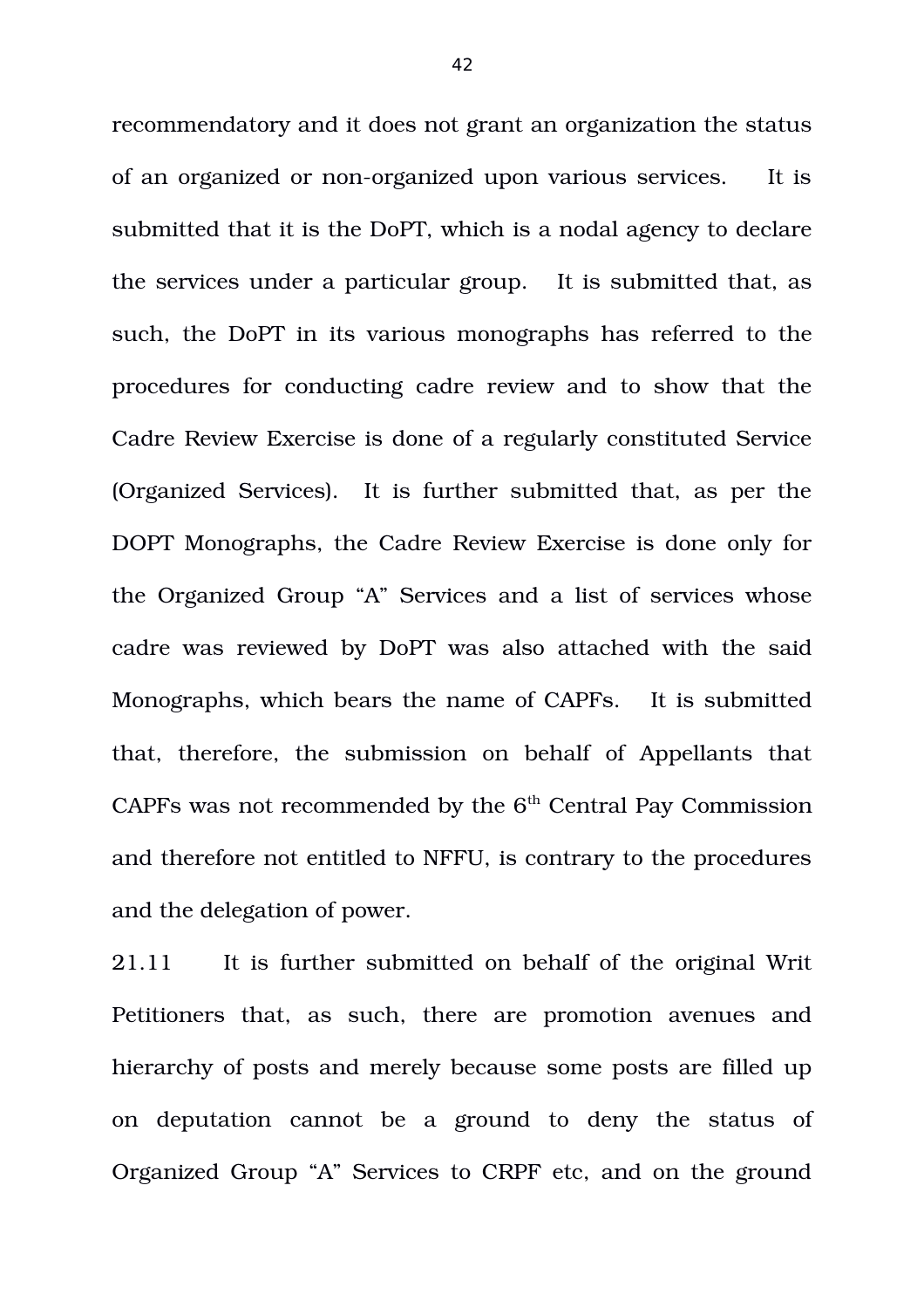that Attribute (iv) has not been satisfied and/or fulfilled. It is submitted that there are number of many other organizations/services, including the Indian Audit and Accounts Services, Central Health Services, Indian Legal Services etc. who have a number of deputationists and still they are granted the benefits treating them as Organized Group "A" Services. It is submitted that, therefore, even otherwise, the action of the Appellants in denying the benefit of NFFU to the CAPFs is illegal, arbitrary and violative of Article 14 of the Constitution of India. 22. Making the above submissions, it is prayed to dismiss the

present Appeals.

23. Heard learned counsel appearing on behalf of the respective parties at length.

23.1 At the outset, it is required to be noted that the issue in the present Appeals is non-grant of NFFU to the Officers/employees like the original Writ Petitioners serving in the CRPF. CRPF in the present case is denied the NFFU solely on the ground that the CRPF is not an Organized Group "A" Service and, therefore, they are denied the benefits of NFFU as recommended by the  $6<sup>th</sup>$  Pay Commission as granted to other services.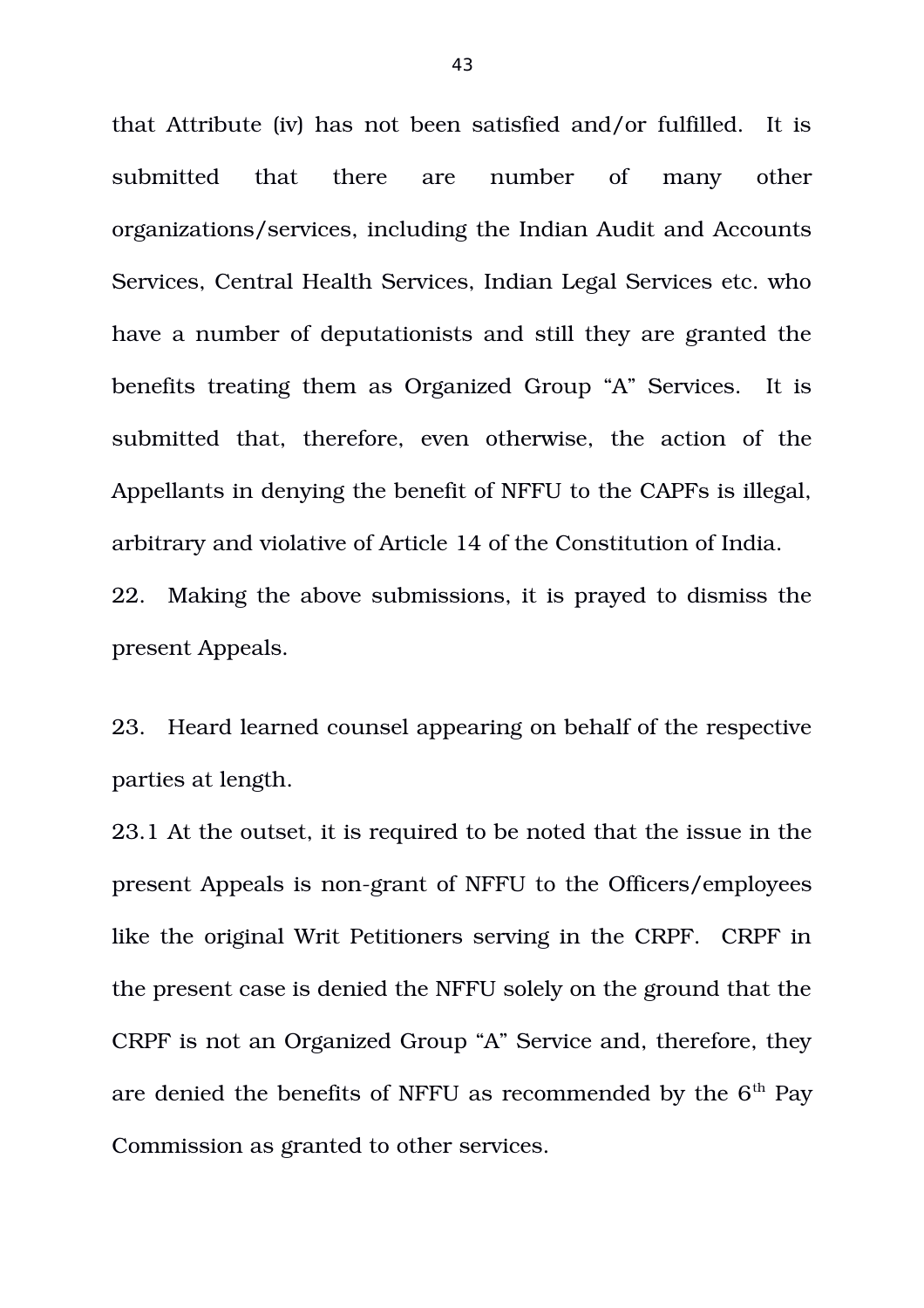23.2 That, while considering the aforesaid issue, the object of grant of NFFU is required to be considered. In order to overcome the stagnation problems, the  $6<sup>th</sup>$  Pay Commission recommended NFFU to all Group "A" Officers in various Organized Group "A" Services. The purpose of granting NFFU was to give relief to Group "A" Officers facing the problem of stagnation as fall-back option when regular promotions do not come into various factors. It has come on record that CPMFs are facing huge problem of stagnation, more particularly, on one hand, they are not being granted the promotion as most of the promotional posts are filled in by deputation and, on the other hand, they are denied NFFU. 23.3 As observed hereinabove, CMPFs are not granted the benefit of NFFU on the ground that they are not categorized as Organized Group "A" Services. As noted hereinabove, it is the case on behalf of the Appellants that, out of six attributes which are required to be considered for treating and/or considering an organization as an Organized Group "A" Services, the CRPF do not satisfy Attribute nos. (iv) and (vi) and also on the ground that the 6<sup>th</sup> Pay Commission did not recommend grant of NFFU to CAPFs.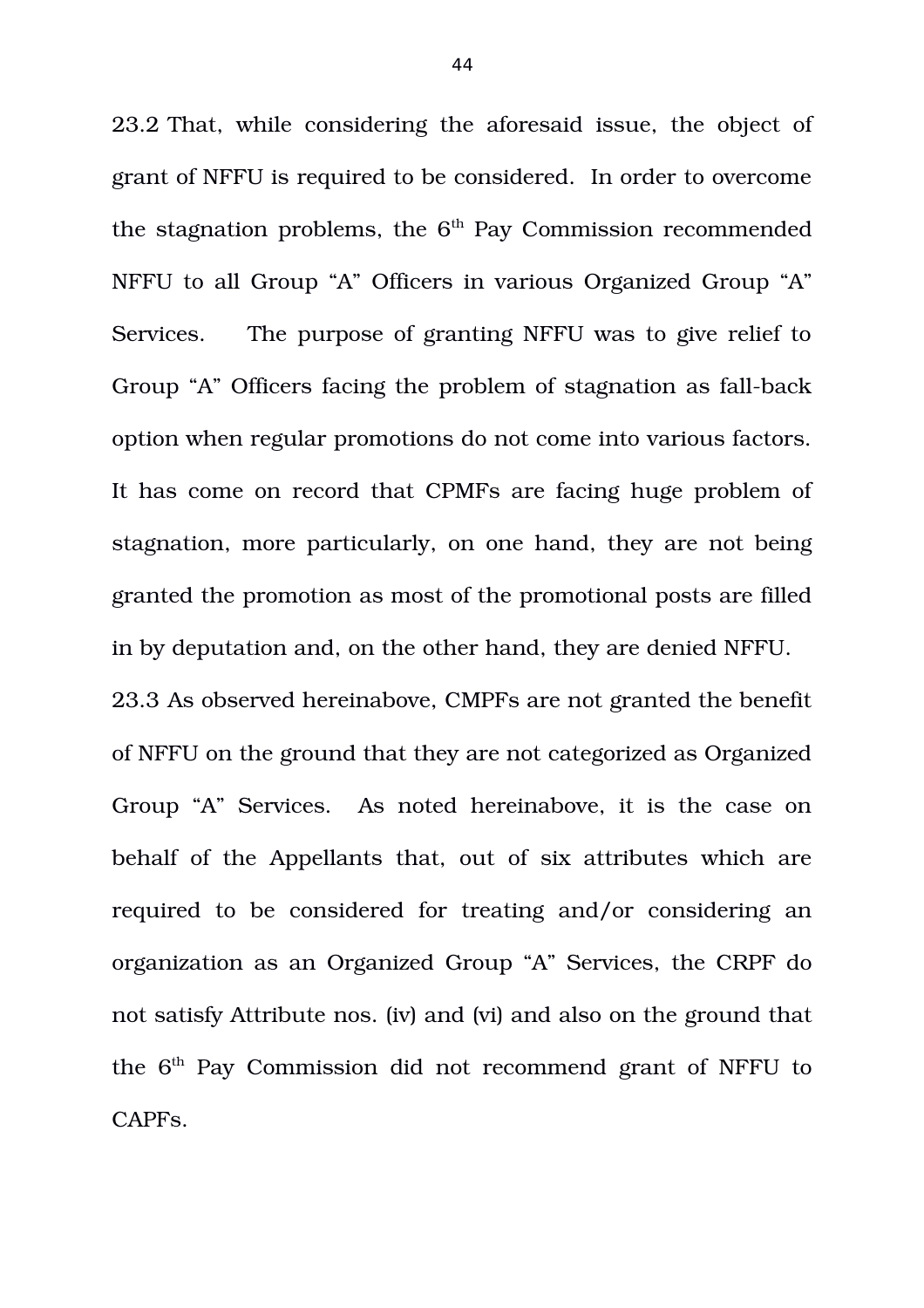23.4 Considering the material on record, more particularly, the monographs published by the DoPT right from 1986 till date, CAPFs have been shown to be a part of the Central Group "A" Services. CAPFs have been shown as a part of the Central Group "A" Services after conducting the exercise of Cadre Review etc. by the DoPT. Therefore, all throughout from 1986 till date, in the Monographs published by the DoPT, CAPFs have been shown to be a part of Central Group "A" Services. Therefore, thereafter it would not be open for the DoPT not to consider and/or treat the CAPFs as an Organized Group "A" Services.

23.5 So far as the submission made on behalf of the Appellants that CAPFs are not an Organized Group "A" Services as they do not satisfy two attributes out of six attributes is concerned, it is required to be noted that the O.M. dated 19.11.2009 specifically notes that there may be certain "minor deviations" from the attributes listed therein and also to the extent wherein it states that even if the listed criteria are fulfilled, the same would not automatically confer the status of an Organized Group "A" Service. Thus, as rightly observed by the High Court in the impugned judgment and order, fulfilling/compliance of the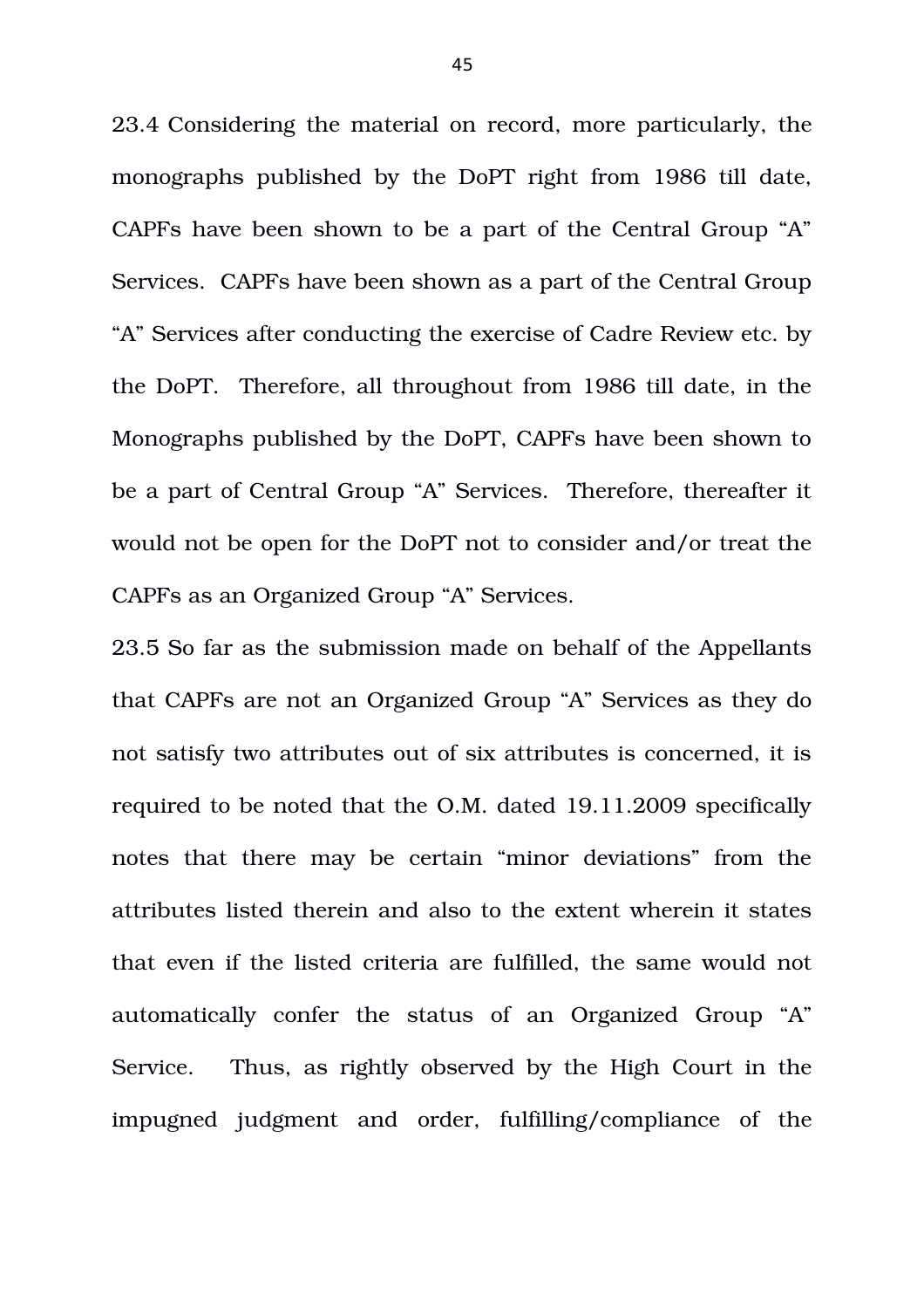attributes shall not be given too weightage while deciding on the status of CAPFs.

23.6 At this stage, it is required to be noted that while considering the case of ITBP, the Department of Expenditure, Ministry of Finance, Government of India, it has been referred to in the Additional Affidavit of the Director, DoPT that since ITBP has no proper structure it is not possible to compare it with other Organized Services like BSF, CRPF. Thus, the Government itself has itself admitted way back on 21.10.1986 that BSF and CRPF are Organized Services and have, in fact, used them as examples of Organized Services. At the cost of repetition, it is to be noted that thereafter the Government has, through its own process, classified the BSF, CRPF and ITBP as being at par with each other in the 1986, 1993 and 2010 Monographs, wherein the aforesaid CAPFs have been shown as a part of the same Group "A" Central Civil Services.

23.7 From the impugned judgments and orders passed by the High Court, it appears that by passing the impugned judgments and orders and holding that CAPFs are Organized Group "A" Central Civil Services, the High Court has considered the report of the Second Administrative Reform Committee which included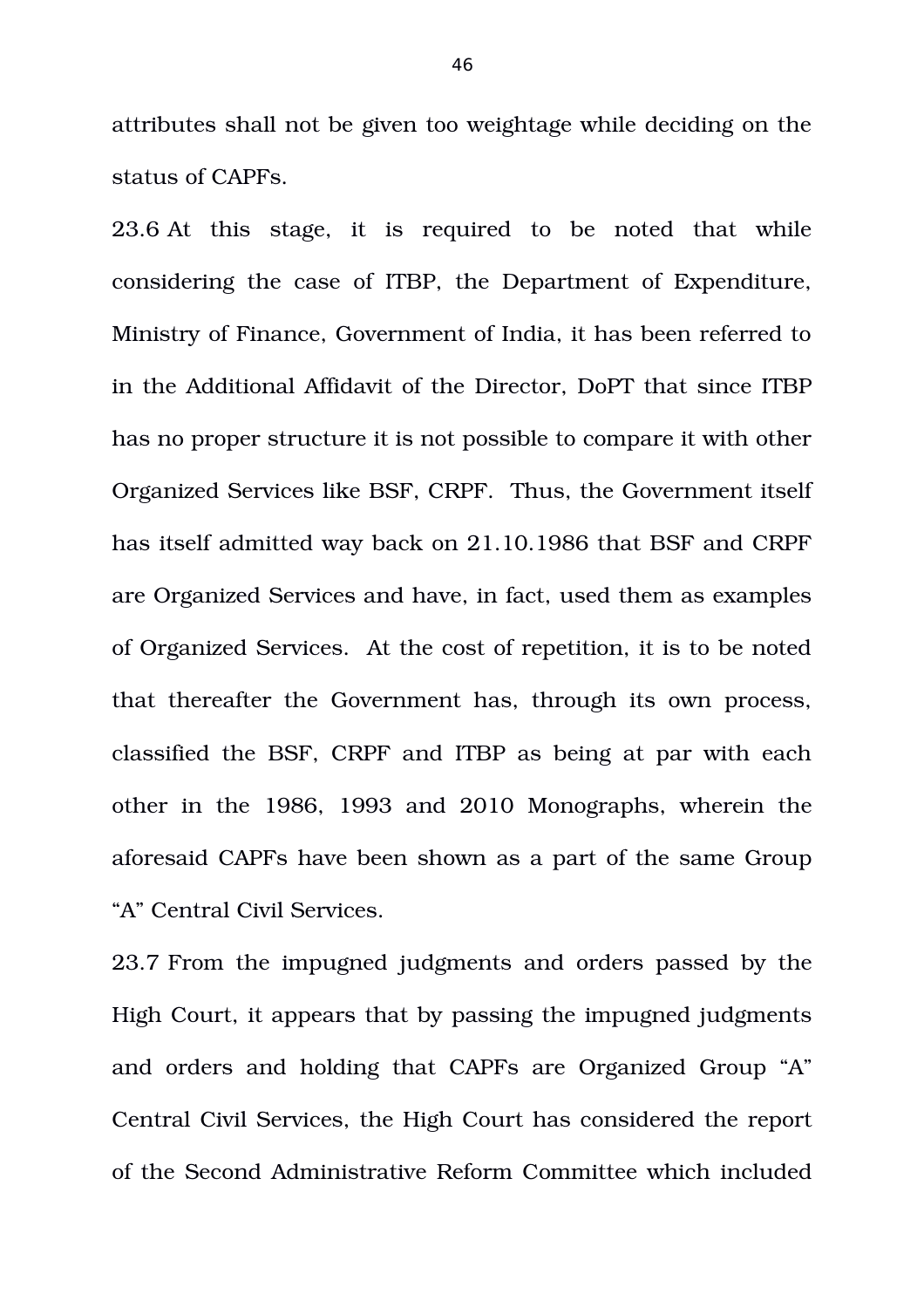in Table 4.1 a list of all Organized Group "A" Central Services in the Government of India in which the Para-Military Forces such as BSF, CISF, SRPF and ITBP are shown at Sl. Nos. 22 to 25 respectively and the source at the bottom of the Table is stated to be the DoPT itself.

23.8 Considering the aforesaid facts and circumstances and the material on record, which came to be considered by the High Court in detail, it cannot be said that CIPFs do not constitute Organized Group "A" Central Civil Services/Group "A" Central Civil Services.

24. Now, so far as another ground on which the CRPF are denied the NFFU that the  $6<sup>th</sup>$  Central Pay Commission did not grant NFFU to CAPFs is concerned, it is required to be borne in mind that the Central Pay Commission, as such, is not authorised to define "Organized Services" or to grant such status to any service. The recommendations would be made by the Central Pay Commission on the basis of the information submitted to it by the various Departments. It appears from the material on record that right from 1986 onwards, in various Monographs CAPFs were included in the list of Group "A" Central Civil Services. The Government took 'U' turn and a stand was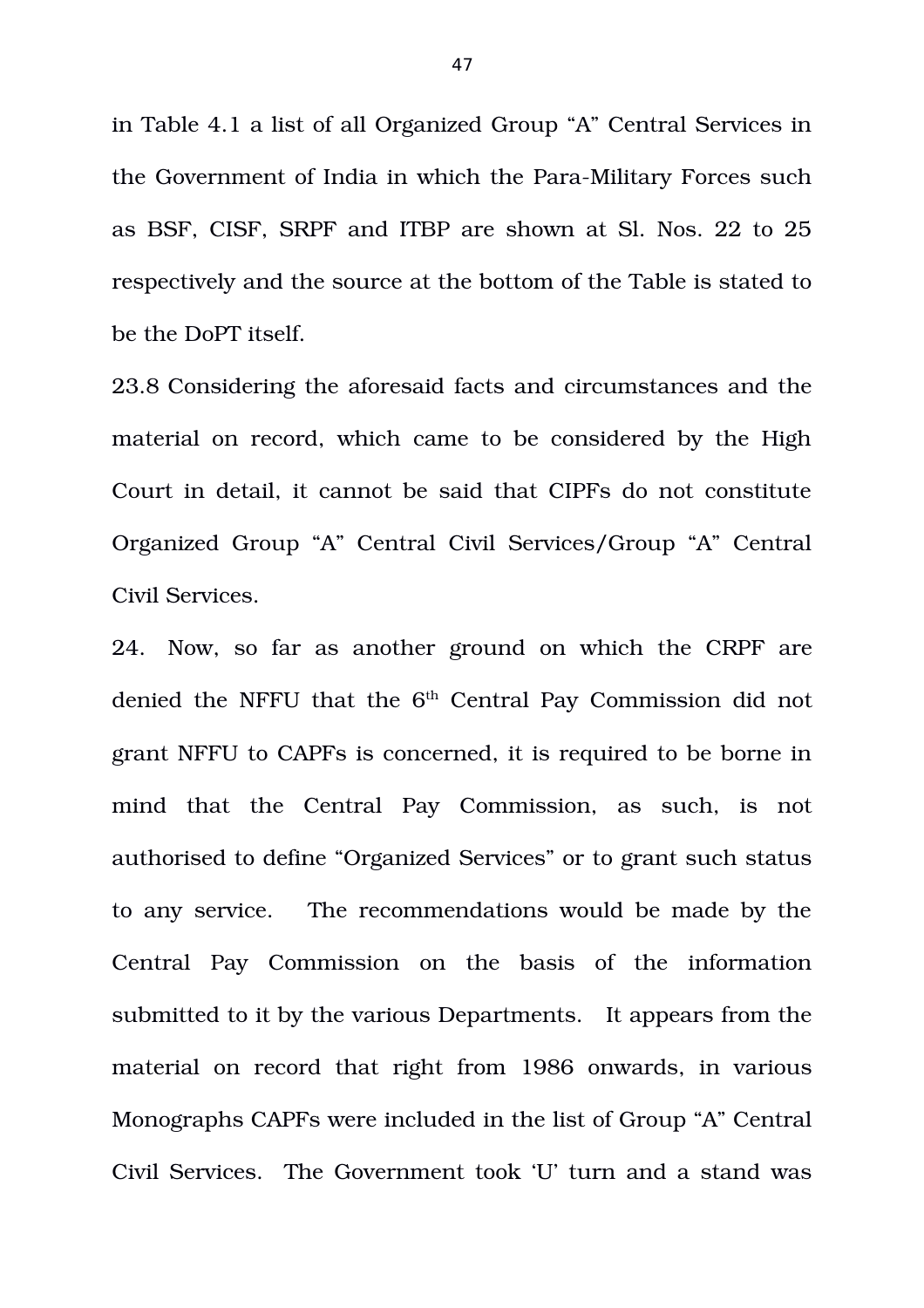taken that CAPFs are not Organized Group "A" Central Services and, therefore, on the basis of such a stand, the Department must have given the information to the Central Pay Commission and, therefore, the  $6<sup>th</sup>$  Pay Commission did not recommend NFFU to CAPFs. Therefore, merely because the  $6<sup>th</sup>$  Pay Commission did not recommend to grant NFFU to CAPFs – Group "A" Officers in PB-III and PB-IV, the Group "A" Officers in PB-III and PB-IV cannot be denied the NFFU, which otherwise is granted to all the Officers of Group "A" Central Civil Services.

24.1 It is also required to be noted that, as such, the CAPFs were granted the benefit of recommendations of  $4<sup>th</sup>$  Pay Commission, more particularly, the Modified Assured Career Progression Scheme which was given to the Central Group "A" Civil Services. 24.2 Considering the aforesaid facts and circumstances and the objects and reasons of the grant of NFFU as recommended by the 6 th Pay Commission, when the High Court has observed and consequently directed that the officers in PB-III and PB-IV in the CAPFs are Organized Group "A" Service and, therefore, entitled to the benefits recommended by the  $6<sup>th</sup>$  Pay Commission by way of NFFU and thereby has directed the Appellants to issue a requisite notification granting the benefits of NFFU as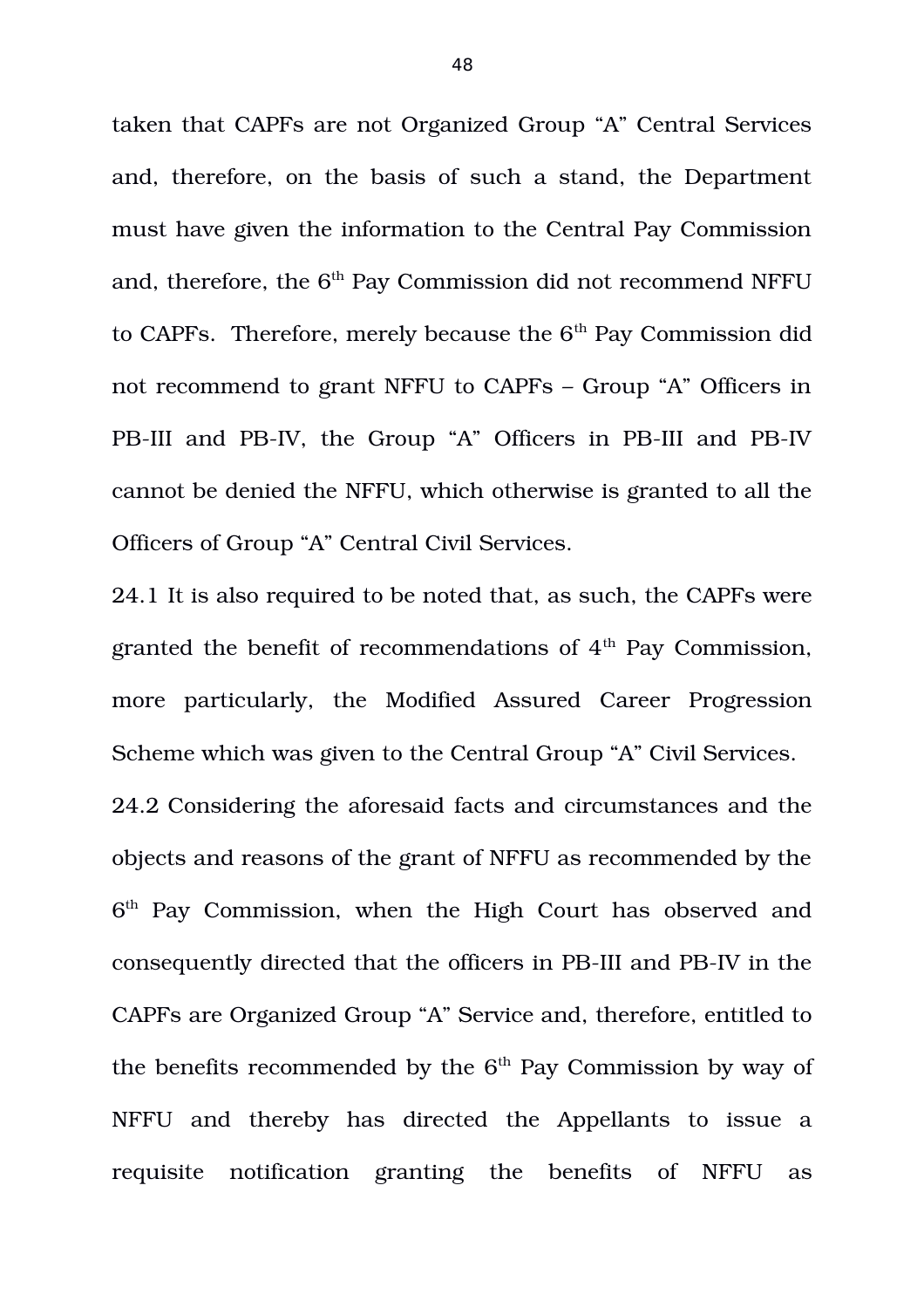recommended by the  $6<sup>th</sup>$  Central Pay Commission, it cannot be said that the High Court has committed any error which calls for the interference by this Court. We are in complete agreement with the view taken by the High Court.

25. In view of the facts and circumstances, present Appeals arising out of SLP (Civil) Nos. 35548-35554 of 2015 and 13937/2016 deserve to be dismissed and are accordingly dismissed. In the facts and circumstance of the case, there shall be no order as to costs.

# **SLP (C) CC No. 5735/2016, SLP (C) CC No. 5736/2016, SLP (C) CC No. 5737/2016, SLP (C) CC No. 5738/2016, SLP (C) CC No. 5743/2016, SLP (C) CC No. 5742/2016 & SLP (C) ……CC No. 5740/2016**

26. So far as these petitions seeking permission to file the special leave petitions are concerned, in view of the reasons stated in the Civil Appeal @ SLP© No. 12393/2013, and as we concur with the impugned judgment and order passed by the High Court, and even otherwise considering the fact that by granting RPF as an Organized Group 'A' Central Services, the rights of the IPS, if any, for their appointment on deputation on some of the posts in RPF cannot be said to have been affected